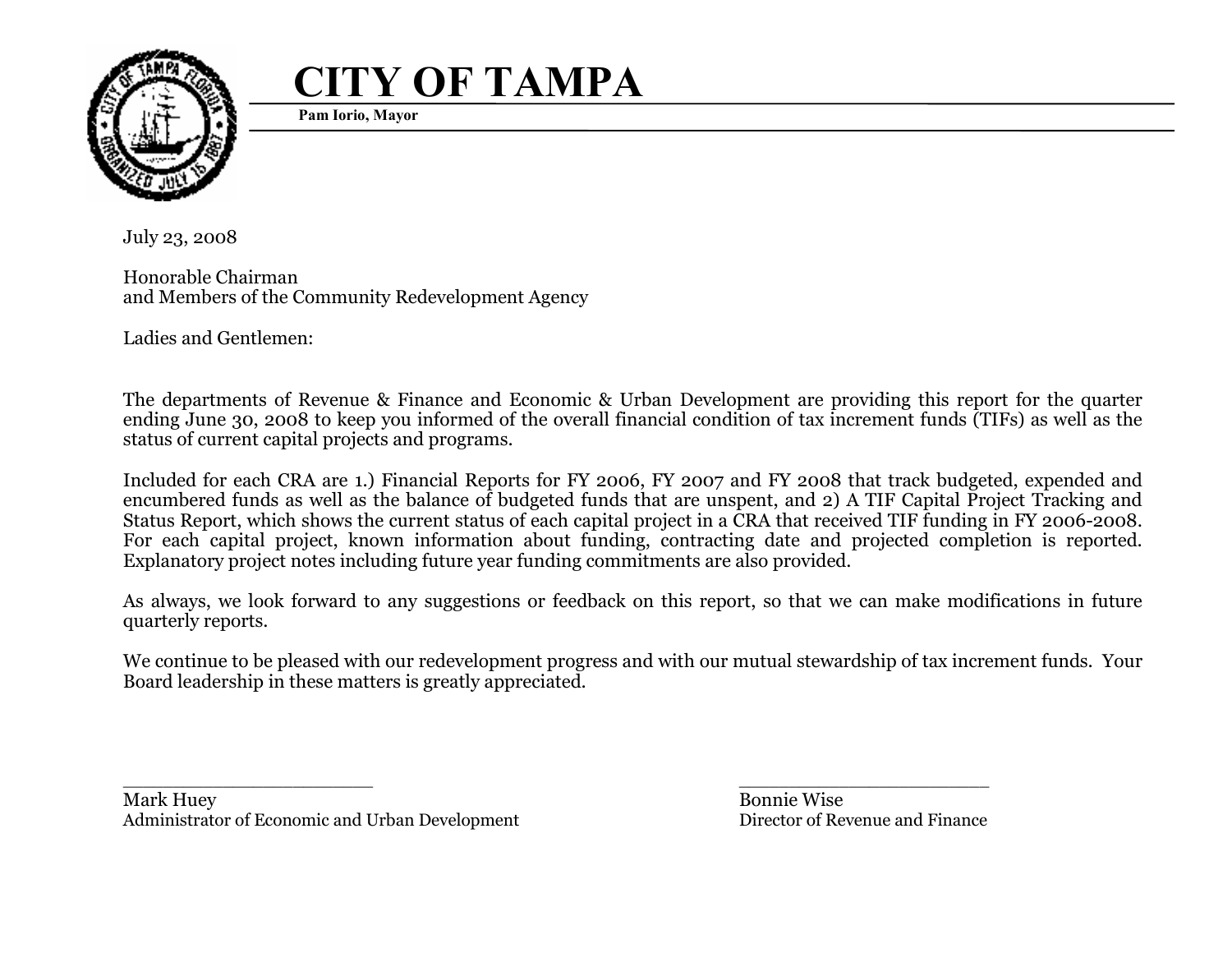

# CITY OF TAMPA

Pam Iorio, Mayor

July 23, 2008

Honorable Chairman and Members of the Community Redevelopment Agency

Ladies and Gentlemen:

The departments of Revenue & Finance and Economic & Urban Development are providing this report for the quarter ending June 30, 2008 to keep you informed of the overall financial condition of tax increment funds (TIFs) as well as the status of current capital projects and programs.

Included for each CRA are 1.) Financial Reports for FY 2006, FY 2007 and FY 2008 that track budgeted, expended and encumbered funds as well as the balance of budgeted funds that are unspent, and 2) A TIF Capital Project Tracking and Status Report, which shows the current status of each capital project in a CRA that received TIF funding in FY 2006-2008. For each capital project, known information about funding, contracting date and projected completion is reported. Explanatory project notes including future year funding commitments are also provided.

As always, we look forward to any suggestions or feedback on this report, so that we can make modifications in future quarterly reports.

We continue to be pleased with our redevelopment progress and with our mutual stewardship of tax increment funds. Your Board leadership in these matters is greatly appreciated.

\_\_\_\_\_\_\_\_\_\_\_\_\_\_\_\_\_\_\_\_\_\_\_\_\_ \_\_\_\_\_\_\_\_\_\_\_\_\_\_\_\_\_\_\_\_\_\_\_\_\_

Mark Huey Bonnie Wise Administrator of Economic and Urban Development

Director of Revenue and Finance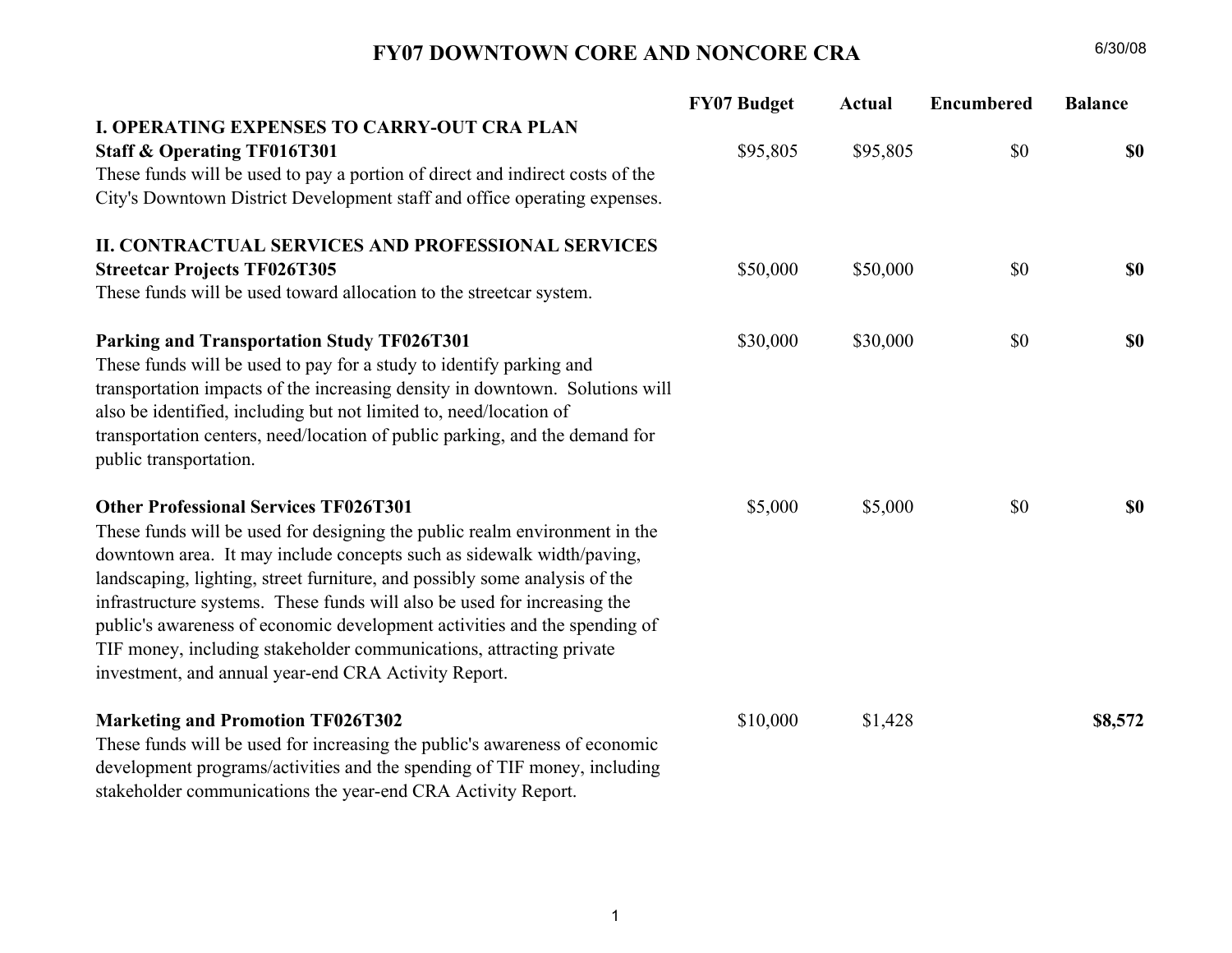## FY07 DOWNTOWN CORE AND NONCORE CRA

|                                                                               | <b>FY07 Budget</b> | <b>Actual</b> | <b>Encumbered</b> | <b>Balance</b> |
|-------------------------------------------------------------------------------|--------------------|---------------|-------------------|----------------|
| <b>I. OPERATING EXPENSES TO CARRY-OUT CRA PLAN</b>                            |                    |               |                   |                |
| <b>Staff &amp; Operating TF016T301</b>                                        | \$95,805           | \$95,805      | \$0               | <b>\$0</b>     |
| These funds will be used to pay a portion of direct and indirect costs of the |                    |               |                   |                |
| City's Downtown District Development staff and office operating expenses.     |                    |               |                   |                |
| II. CONTRACTUAL SERVICES AND PROFESSIONAL SERVICES                            |                    |               |                   |                |
| <b>Streetcar Projects TF026T305</b>                                           | \$50,000           | \$50,000      | \$0               | \$0            |
| These funds will be used toward allocation to the streetcar system.           |                    |               |                   |                |
| Parking and Transportation Study TF026T301                                    | \$30,000           | \$30,000      | \$0               | \$0            |
| These funds will be used to pay for a study to identify parking and           |                    |               |                   |                |
| transportation impacts of the increasing density in downtown. Solutions will  |                    |               |                   |                |
| also be identified, including but not limited to, need/location of            |                    |               |                   |                |
| transportation centers, need/location of public parking, and the demand for   |                    |               |                   |                |
| public transportation.                                                        |                    |               |                   |                |
| <b>Other Professional Services TF026T301</b>                                  | \$5,000            | \$5,000       | \$0               | \$0            |
| These funds will be used for designing the public realm environment in the    |                    |               |                   |                |
| downtown area. It may include concepts such as sidewalk width/paving,         |                    |               |                   |                |
| landscaping, lighting, street furniture, and possibly some analysis of the    |                    |               |                   |                |
| infrastructure systems. These funds will also be used for increasing the      |                    |               |                   |                |
| public's awareness of economic development activities and the spending of     |                    |               |                   |                |
| TIF money, including stakeholder communications, attracting private           |                    |               |                   |                |
| investment, and annual year-end CRA Activity Report.                          |                    |               |                   |                |
| <b>Marketing and Promotion TF026T302</b>                                      | \$10,000           | \$1,428       |                   | \$8,572        |
| These funds will be used for increasing the public's awareness of economic    |                    |               |                   |                |
| development programs/activities and the spending of TIF money, including      |                    |               |                   |                |
| stakeholder communications the year-end CRA Activity Report.                  |                    |               |                   |                |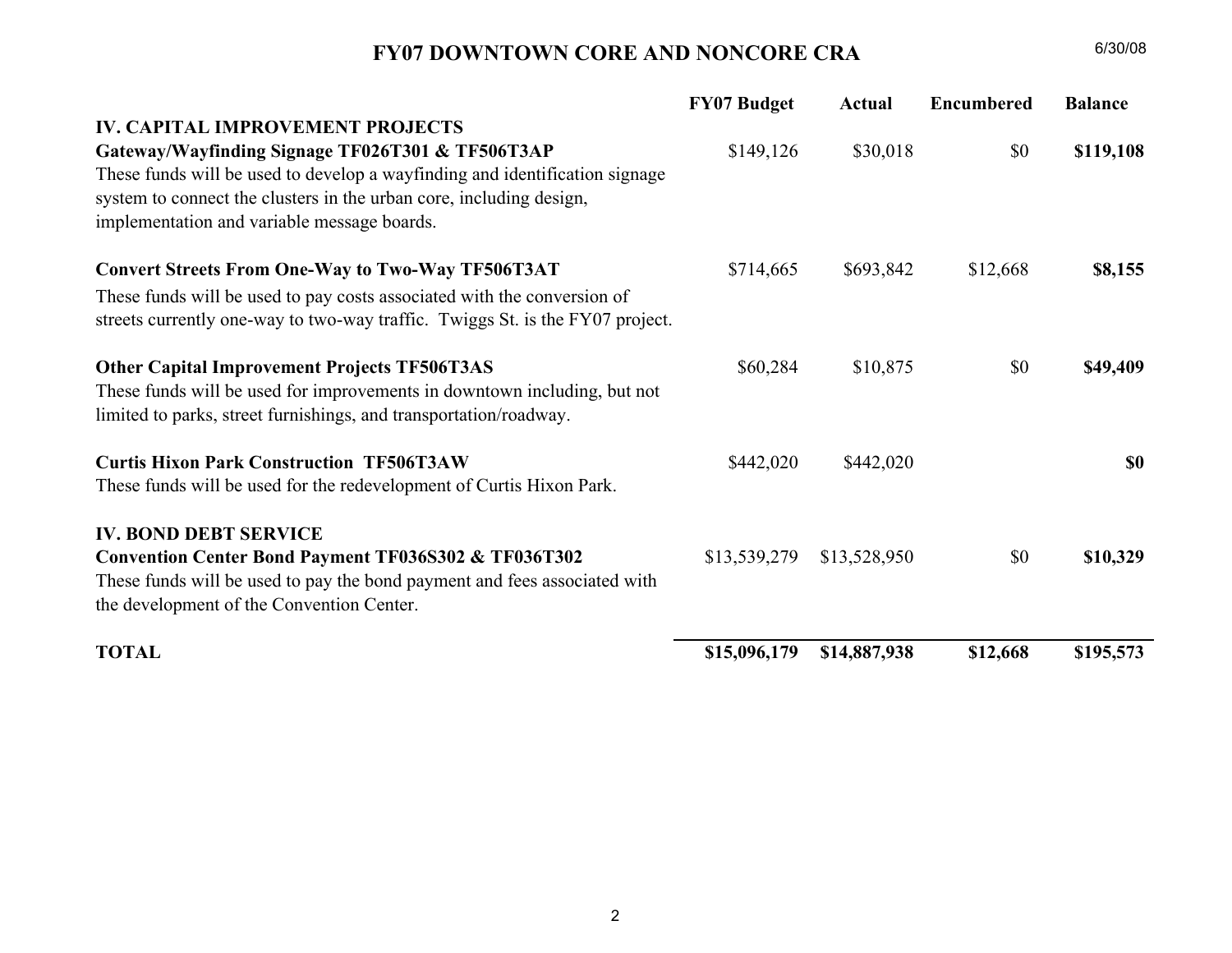#### FY07 DOWNTOWN CORE AND NONCORE CRA $A = 6/30/08$

|                                                                                                                                                                                                                                                       | <b>FY07 Budget</b> | <b>Actual</b> | <b>Encumbered</b> | <b>Balance</b> |
|-------------------------------------------------------------------------------------------------------------------------------------------------------------------------------------------------------------------------------------------------------|--------------------|---------------|-------------------|----------------|
| <b>IV. CAPITAL IMPROVEMENT PROJECTS</b>                                                                                                                                                                                                               |                    |               |                   |                |
| Gateway/Wayfinding Signage TF026T301 & TF506T3AP<br>These funds will be used to develop a wayfinding and identification signage<br>system to connect the clusters in the urban core, including design,<br>implementation and variable message boards. | \$149,126          | \$30,018      | \$0               | \$119,108      |
| <b>Convert Streets From One-Way to Two-Way TF506T3AT</b><br>These funds will be used to pay costs associated with the conversion of<br>streets currently one-way to two-way traffic. Twiggs St. is the FY07 project.                                  | \$714,665          | \$693,842     | \$12,668          | \$8,155        |
| <b>Other Capital Improvement Projects TF506T3AS</b><br>These funds will be used for improvements in downtown including, but not<br>limited to parks, street furnishings, and transportation/roadway.                                                  | \$60,284           | \$10,875      | \$0               | \$49,409       |
| <b>Curtis Hixon Park Construction TF506T3AW</b><br>These funds will be used for the redevelopment of Curtis Hixon Park.                                                                                                                               | \$442,020          | \$442,020     |                   | \$0            |
| <b>IV. BOND DEBT SERVICE</b><br><b>Convention Center Bond Payment TF036S302 &amp; TF036T302</b><br>These funds will be used to pay the bond payment and fees associated with<br>the development of the Convention Center.                             | \$13,539,279       | \$13,528,950  | \$0               | \$10,329       |
| <b>TOTAL</b>                                                                                                                                                                                                                                          | \$15,096,179       | \$14,887,938  | \$12,668          | \$195,573      |

2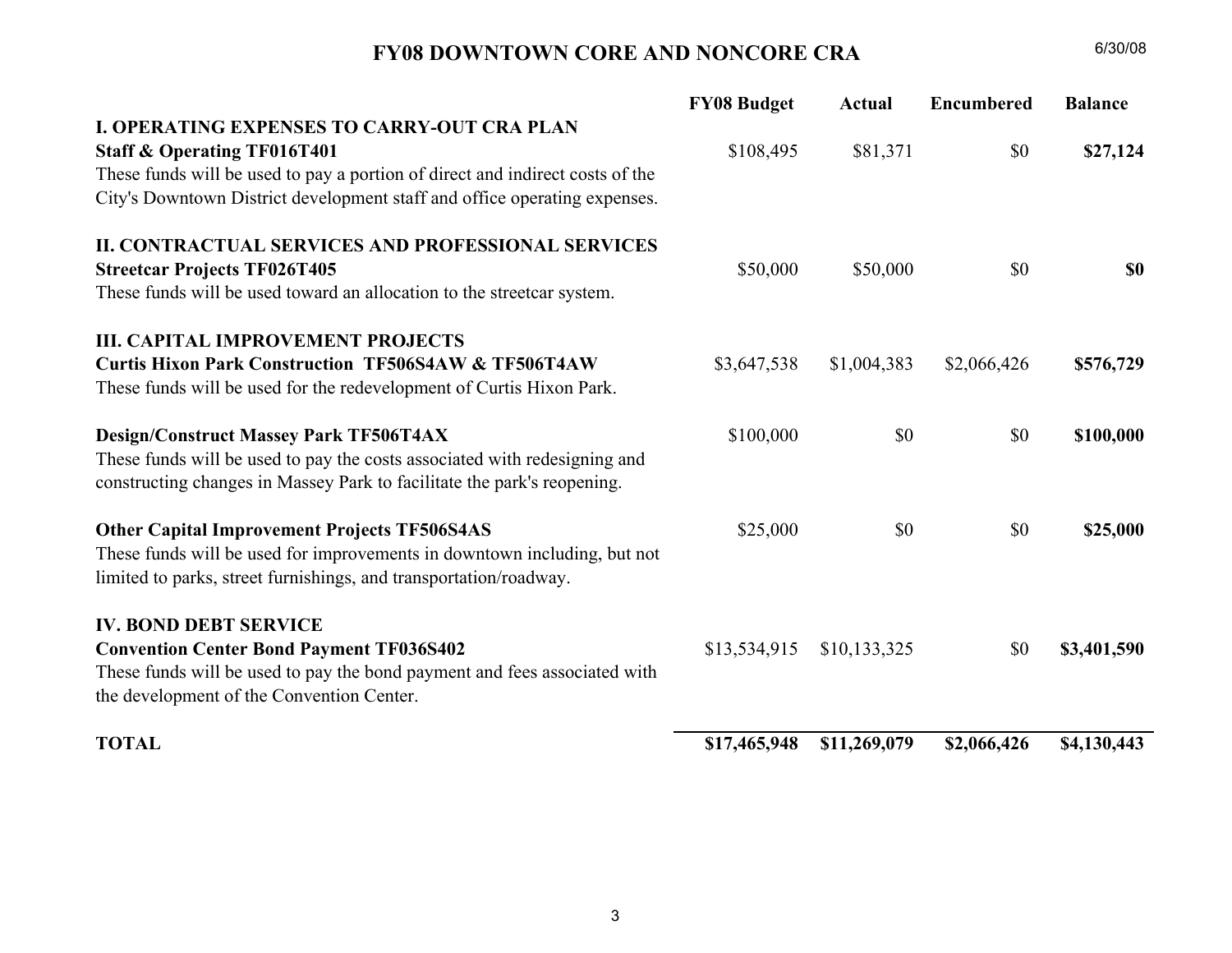#### FY08 DOWNTOWN CORE AND NONCORE CRA $A = 6/30/08$

|                                                                                                                                                      | <b>FY08 Budget</b> | <b>Actual</b> | <b>Encumbered</b> | <b>Balance</b> |
|------------------------------------------------------------------------------------------------------------------------------------------------------|--------------------|---------------|-------------------|----------------|
| <b>I. OPERATING EXPENSES TO CARRY-OUT CRA PLAN</b>                                                                                                   |                    |               |                   |                |
| <b>Staff &amp; Operating TF016T401</b>                                                                                                               | \$108,495          | \$81,371      | \$0               | \$27,124       |
| These funds will be used to pay a portion of direct and indirect costs of the                                                                        |                    |               |                   |                |
| City's Downtown District development staff and office operating expenses.                                                                            |                    |               |                   |                |
| <b>II. CONTRACTUAL SERVICES AND PROFESSIONAL SERVICES</b>                                                                                            |                    |               |                   |                |
| <b>Streetcar Projects TF026T405</b>                                                                                                                  | \$50,000           | \$50,000      | \$0               | <b>SO</b>      |
| These funds will be used toward an allocation to the streetcar system.                                                                               |                    |               |                   |                |
| <b>III. CAPITAL IMPROVEMENT PROJECTS</b>                                                                                                             |                    |               |                   |                |
| <b>Curtis Hixon Park Construction TF506S4AW &amp; TF506T4AW</b>                                                                                      | \$3,647,538        | \$1,004,383   | \$2,066,426       | \$576,729      |
| These funds will be used for the redevelopment of Curtis Hixon Park.                                                                                 |                    |               |                   |                |
| <b>Design/Construct Massey Park TF506T4AX</b>                                                                                                        | \$100,000          | \$0           | \$0               | \$100,000      |
| These funds will be used to pay the costs associated with redesigning and<br>constructing changes in Massey Park to facilitate the park's reopening. |                    |               |                   |                |
| <b>Other Capital Improvement Projects TF506S4AS</b>                                                                                                  | \$25,000           | \$0           | \$0               | \$25,000       |
| These funds will be used for improvements in downtown including, but not                                                                             |                    |               |                   |                |
| limited to parks, street furnishings, and transportation/roadway.                                                                                    |                    |               |                   |                |
| <b>IV. BOND DEBT SERVICE</b>                                                                                                                         |                    |               |                   |                |
| <b>Convention Center Bond Payment TF036S402</b>                                                                                                      | \$13,534,915       | \$10,133,325  | \$0               | \$3,401,590    |
| These funds will be used to pay the bond payment and fees associated with                                                                            |                    |               |                   |                |
| the development of the Convention Center.                                                                                                            |                    |               |                   |                |
| <b>TOTAL</b>                                                                                                                                         | \$17,465,948       | \$11,269,079  | \$2,066,426       | \$4,130,443    |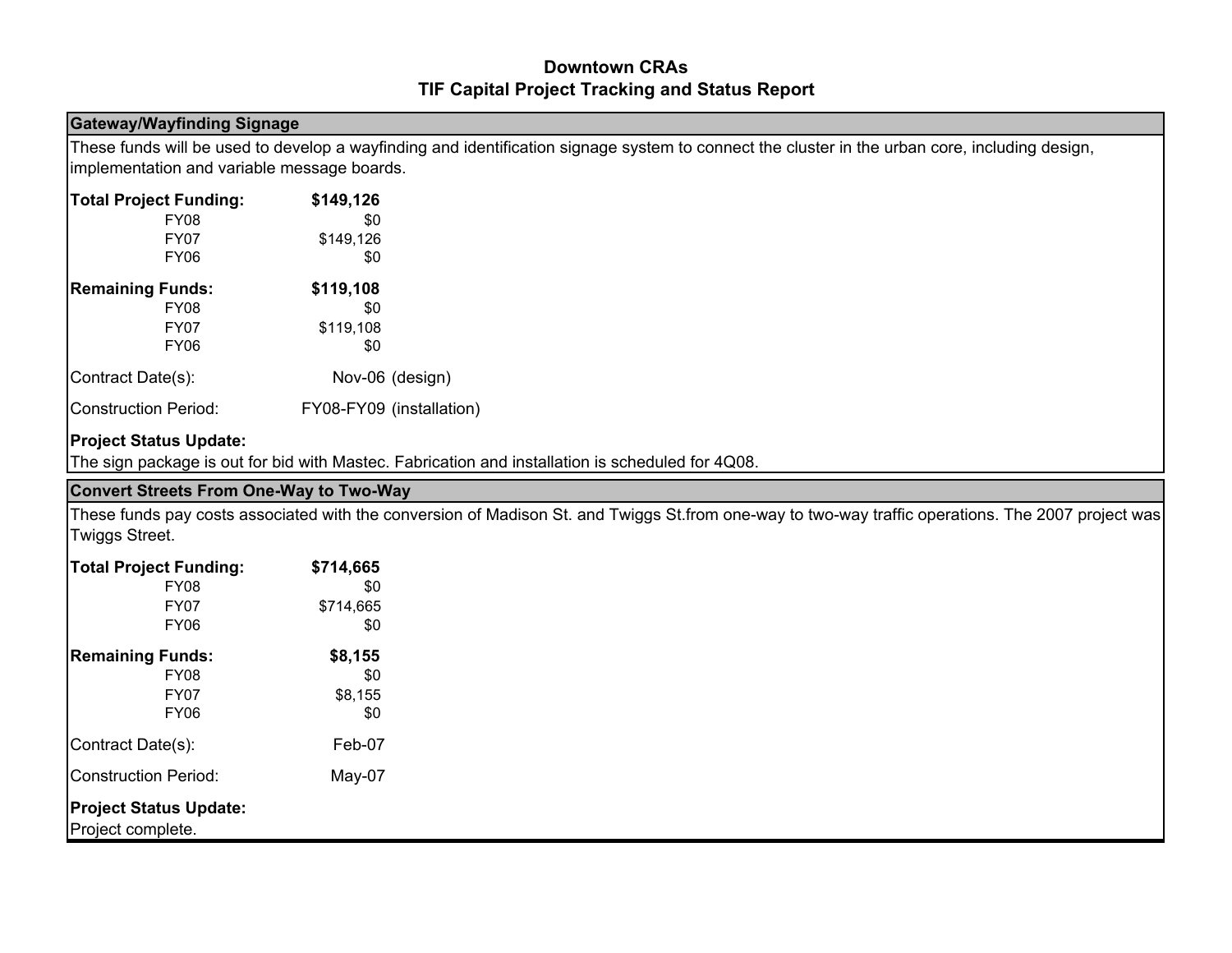#### Downtown CRAsTIF Capital Project Tracking and Status Report

#### Gateway/Wayfinding Signage

These funds will be used to develop a wayfinding and identification signage system to connect the cluster in the urban core, including design, implementation and variable message boards.

| <b>Total Project Funding:</b> | \$149,126                |
|-------------------------------|--------------------------|
| <b>FY08</b>                   | \$0                      |
| FY07                          | \$149,126                |
| <b>FY06</b>                   | \$0                      |
| <b>Remaining Funds:</b>       | \$119,108                |
| <b>FY08</b>                   | \$0                      |
| <b>FY07</b>                   | \$119,108                |
| <b>FY06</b>                   | \$0                      |
| Contract Date(s):             | Nov-06 (design)          |
| <b>Construction Period:</b>   | FY08-FY09 (installation) |

### Project Status Update:

The sign package is out for bid with Mastec. Fabrication and installation is scheduled for 4Q08.

#### Convert Streets From One-Way to Two-Way

These funds pay costs associated with the conversion of Madison St. and Twiggs St.from one-way to two-way traffic operations. The 2007 project was Twiggs Street.

| <b>Total Project Funding:</b>                      | \$714,665 |
|----------------------------------------------------|-----------|
| <b>FY08</b>                                        | \$0       |
| FY07                                               | \$714,665 |
| <b>FY06</b>                                        | \$0       |
| <b>Remaining Funds:</b>                            | \$8,155   |
| <b>FY08</b>                                        | \$0       |
| FY07                                               | \$8,155   |
| <b>FY06</b>                                        | \$0       |
| Contract Date(s):                                  | Feb-07    |
| <b>Construction Period:</b>                        | May-07    |
| <b>Project Status Update:</b><br>Project complete. |           |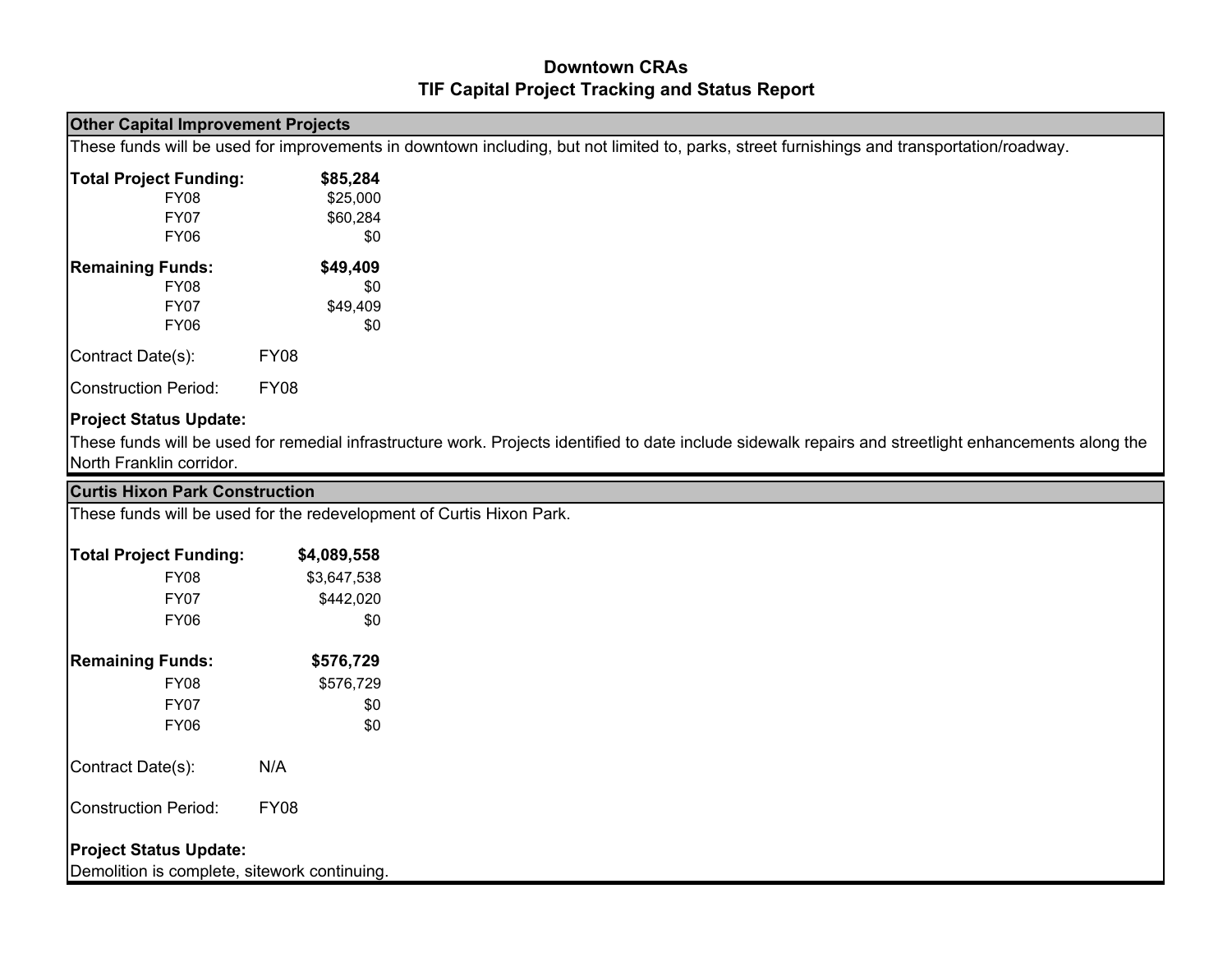## Downtown CRAsTIF Capital Project Tracking and Status Report

| <b>Other Capital Improvement Projects</b> |                                                                      |                                                                                                                                                        |
|-------------------------------------------|----------------------------------------------------------------------|--------------------------------------------------------------------------------------------------------------------------------------------------------|
|                                           |                                                                      | These funds will be used for improvements in downtown including, but not limited to, parks, street furnishings and transportation/roadway.             |
| <b>Total Project Funding:</b>             | \$85,284                                                             |                                                                                                                                                        |
| FY08                                      | \$25,000                                                             |                                                                                                                                                        |
| <b>FY07</b>                               | \$60,284                                                             |                                                                                                                                                        |
| <b>FY06</b>                               | \$0                                                                  |                                                                                                                                                        |
| <b>Remaining Funds:</b>                   | \$49,409                                                             |                                                                                                                                                        |
| <b>FY08</b>                               | \$0                                                                  |                                                                                                                                                        |
| <b>FY07</b>                               | \$49,409                                                             |                                                                                                                                                        |
| FY <sub>06</sub>                          | \$0                                                                  |                                                                                                                                                        |
| Contract Date(s):                         | <b>FY08</b>                                                          |                                                                                                                                                        |
| <b>Construction Period:</b>               | <b>FY08</b>                                                          |                                                                                                                                                        |
| <b>Project Status Update:</b>             |                                                                      |                                                                                                                                                        |
|                                           |                                                                      | These funds will be used for remedial infrastructure work. Projects identified to date include sidewalk repairs and streetlight enhancements along the |
| North Franklin corridor.                  |                                                                      |                                                                                                                                                        |
| <b>Curtis Hixon Park Construction</b>     |                                                                      |                                                                                                                                                        |
|                                           | These funds will be used for the redevelopment of Curtis Hixon Park. |                                                                                                                                                        |
| <b>Total Project Funding:</b>             | \$4,089,558                                                          |                                                                                                                                                        |
| <b>FY08</b>                               | \$3,647,538                                                          |                                                                                                                                                        |
| <b>FY07</b>                               | \$442,020                                                            |                                                                                                                                                        |

| <b>FY06</b>                             |             | \$0                           |
|-----------------------------------------|-------------|-------------------------------|
| <b>Remaining Funds:</b><br>FY08<br>FY07 |             | \$576,729<br>\$576,729<br>\$0 |
| FY <sub>06</sub>                        |             | \$0                           |
| Contract Date(s):                       | N/A         |                               |
| Construction Period:                    | <b>FY08</b> |                               |
| <b>Project Status Update:</b>           |             |                               |

Demolition is complete, sitework continuing.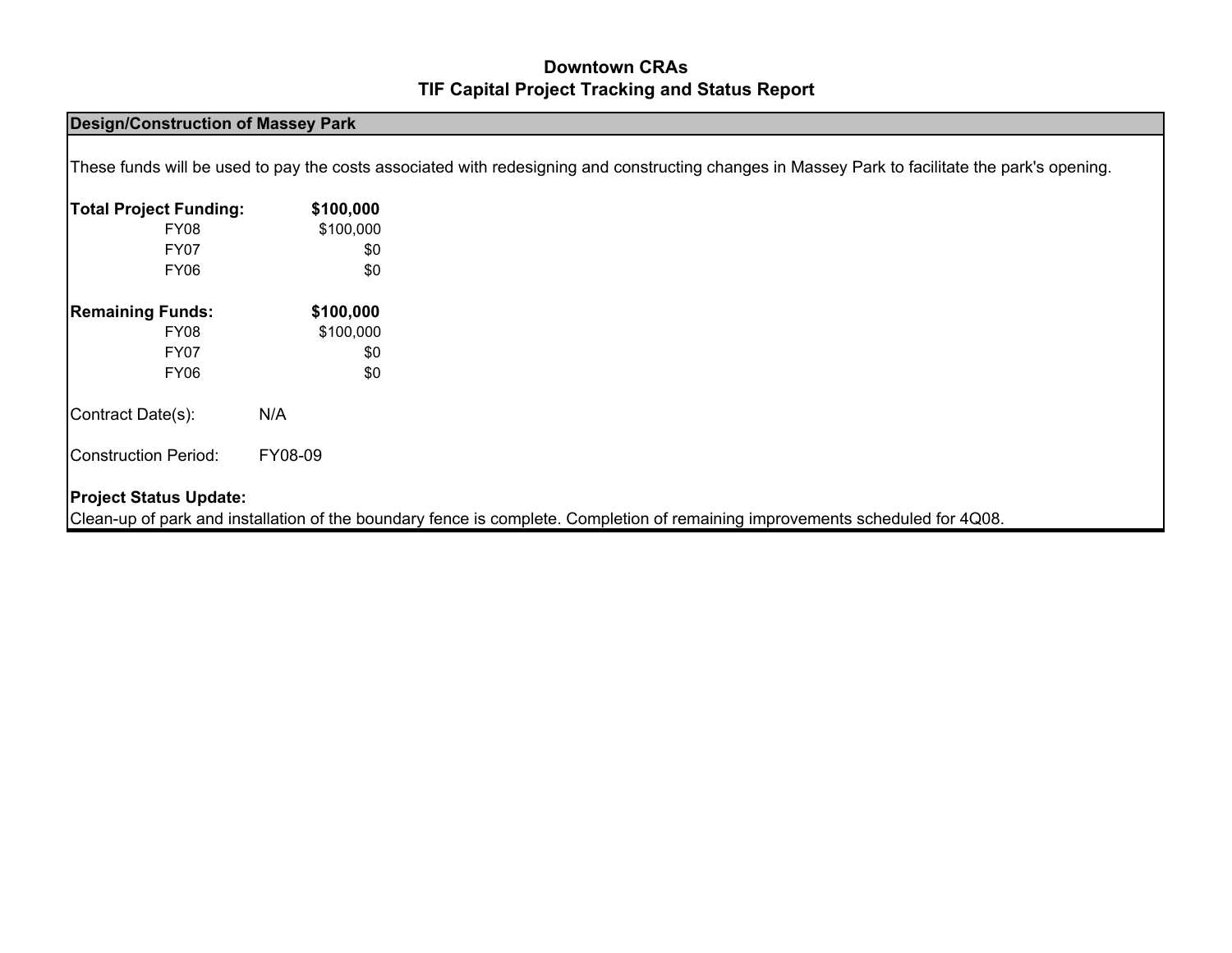### Downtown CRAsTIF Capital Project Tracking and Status Report

#### Design/Construction of Massey Park

These funds will be used to pay the costs associated with redesigning and constructing changes in Massey Park to facilitate the park's opening.

| <b>Total Project Funding:</b> | \$100,000 |
|-------------------------------|-----------|
| <b>FY08</b>                   | \$100,000 |
| FY07                          | \$0       |
| FY <sub>06</sub>              | \$0       |
|                               |           |
| <b>Remaining Funds:</b>       | \$100,000 |
| FY08                          | \$100,000 |
| FY07                          | \$0       |
| FY <sub>06</sub>              | \$0       |
| Contract Date(s):             | N/A       |
| <b>Construction Period:</b>   | FY08-09   |

#### Project Status Update:

Clean-up of park and installation of the boundary fence is complete. Completion of remaining improvements scheduled for 4Q08.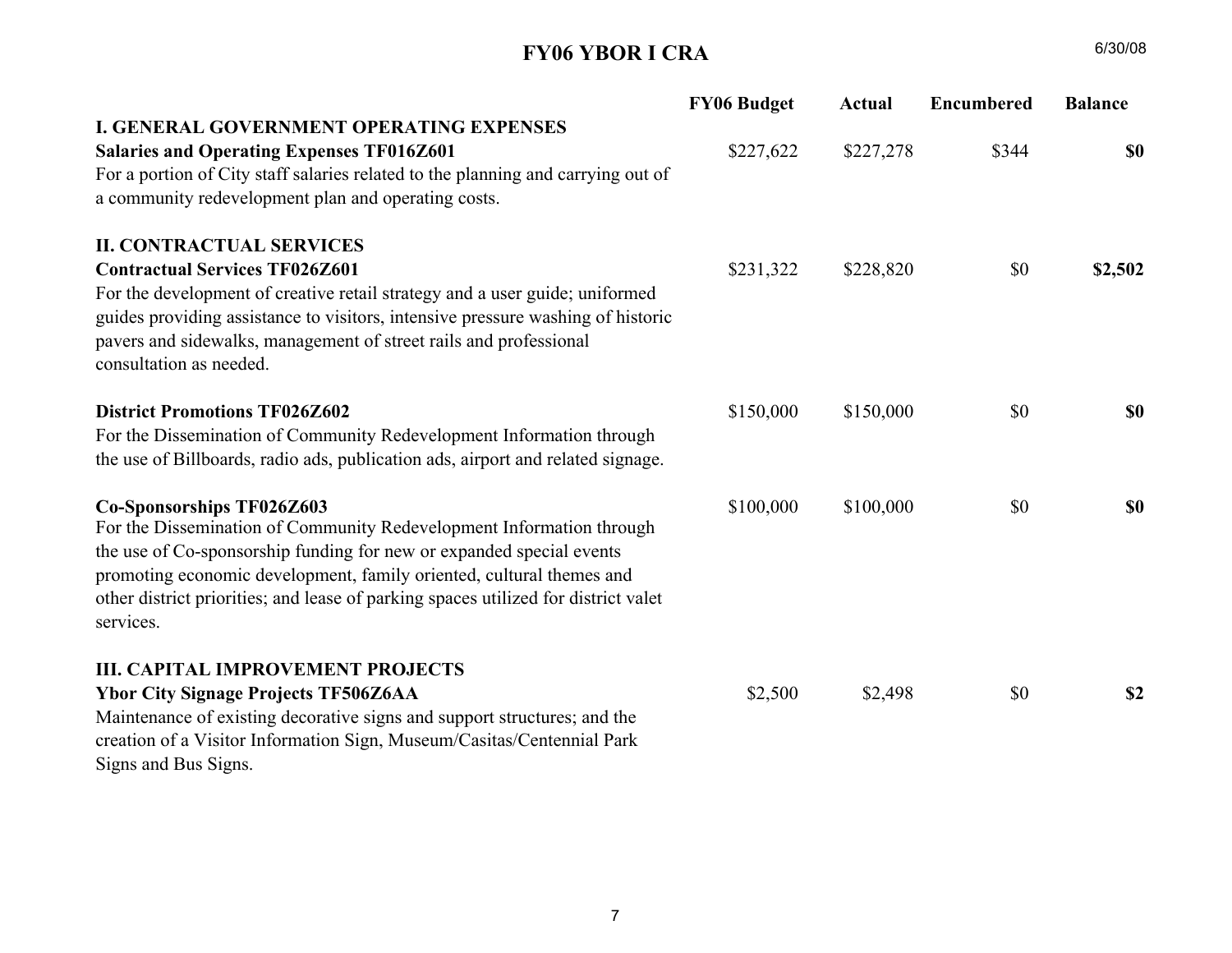## FY06 YBOR I CRA

 $A = 6/30/08$ 

|                                                                                                                                                                                                                                                                | <b>FY06 Budget</b> | <b>Actual</b> | <b>Encumbered</b> | <b>Balance</b> |
|----------------------------------------------------------------------------------------------------------------------------------------------------------------------------------------------------------------------------------------------------------------|--------------------|---------------|-------------------|----------------|
| <b>I. GENERAL GOVERNMENT OPERATING EXPENSES</b>                                                                                                                                                                                                                |                    |               |                   |                |
| <b>Salaries and Operating Expenses TF016Z601</b>                                                                                                                                                                                                               | \$227,622          | \$227,278     | \$344             | <b>\$0</b>     |
| For a portion of City staff salaries related to the planning and carrying out of                                                                                                                                                                               |                    |               |                   |                |
| a community redevelopment plan and operating costs.                                                                                                                                                                                                            |                    |               |                   |                |
| <b>II. CONTRACTUAL SERVICES</b>                                                                                                                                                                                                                                |                    |               |                   |                |
| <b>Contractual Services TF026Z601</b>                                                                                                                                                                                                                          | \$231,322          | \$228,820     | \$0               | \$2,502        |
| For the development of creative retail strategy and a user guide; uniformed<br>guides providing assistance to visitors, intensive pressure washing of historic<br>pavers and sidewalks, management of street rails and professional<br>consultation as needed. |                    |               |                   |                |
| <b>District Promotions TF026Z602</b>                                                                                                                                                                                                                           | \$150,000          | \$150,000     | \$0               | <b>SO</b>      |
| For the Dissemination of Community Redevelopment Information through                                                                                                                                                                                           |                    |               |                   |                |
| the use of Billboards, radio ads, publication ads, airport and related signage.                                                                                                                                                                                |                    |               |                   |                |
| Co-Sponsorships TF026Z603                                                                                                                                                                                                                                      | \$100,000          | \$100,000     | \$0               | <b>SO</b>      |
| For the Dissemination of Community Redevelopment Information through                                                                                                                                                                                           |                    |               |                   |                |
| the use of Co-sponsorship funding for new or expanded special events                                                                                                                                                                                           |                    |               |                   |                |
| promoting economic development, family oriented, cultural themes and                                                                                                                                                                                           |                    |               |                   |                |
| other district priorities; and lease of parking spaces utilized for district valet<br>services.                                                                                                                                                                |                    |               |                   |                |
| <b>III. CAPITAL IMPROVEMENT PROJECTS</b>                                                                                                                                                                                                                       |                    |               |                   |                |
| <b>Ybor City Signage Projects TF506Z6AA</b>                                                                                                                                                                                                                    | \$2,500            | \$2,498       | \$0               | \$2            |
| Maintenance of existing decorative signs and support structures; and the                                                                                                                                                                                       |                    |               |                   |                |
| creation of a Visitor Information Sign, Museum/Casitas/Centennial Park                                                                                                                                                                                         |                    |               |                   |                |
| Signs and Bus Signs.                                                                                                                                                                                                                                           |                    |               |                   |                |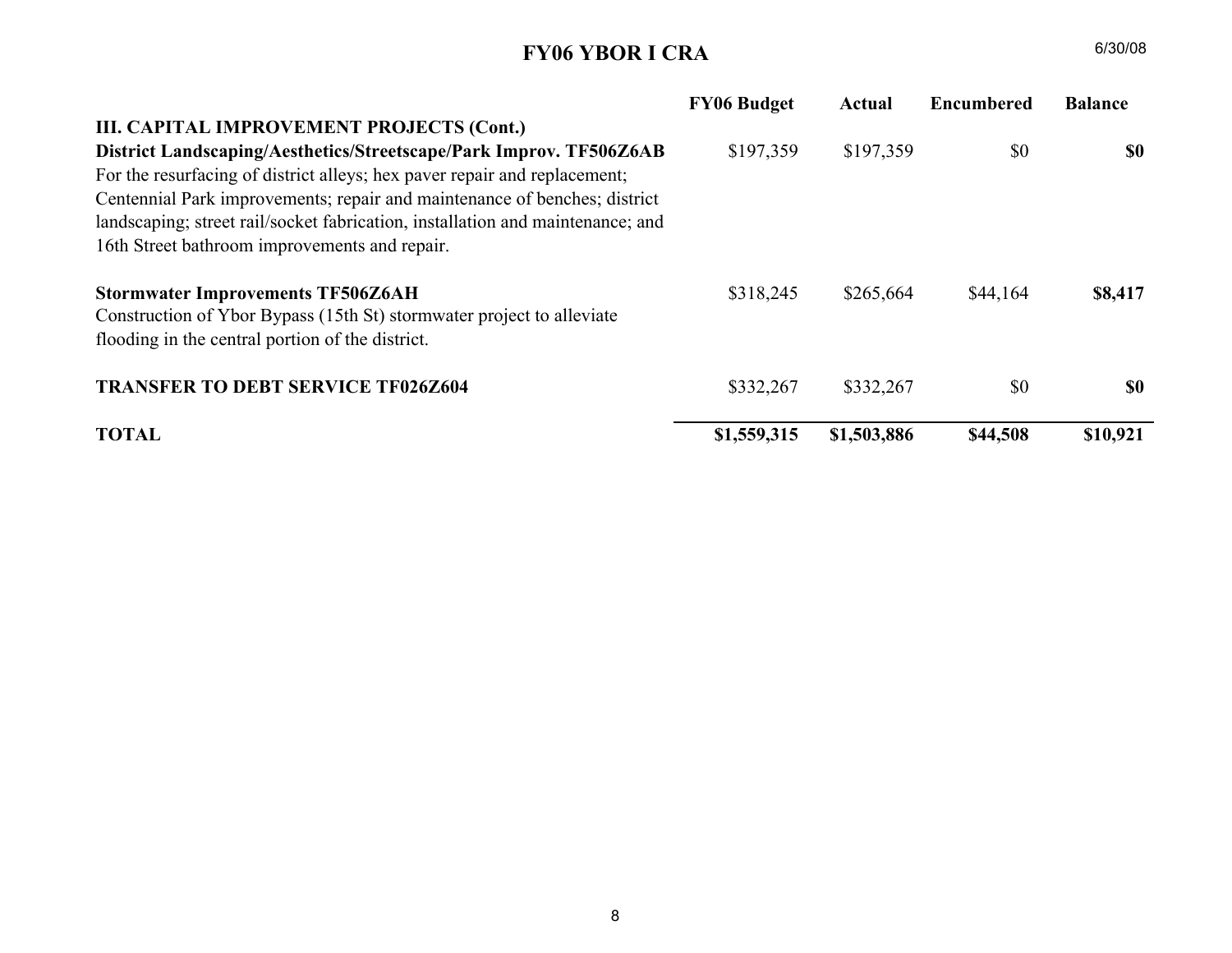## FY06 YBOR I CRA

|                                                                                | <b>FY06 Budget</b> | Actual      | <b>Encumbered</b> | <b>Balance</b> |
|--------------------------------------------------------------------------------|--------------------|-------------|-------------------|----------------|
| III. CAPITAL IMPROVEMENT PROJECTS (Cont.)                                      |                    |             |                   |                |
| District Landscaping/Aesthetics/Streetscape/Park Improv. TF506Z6AB             | \$197,359          | \$197,359   | \$0               | <b>SO</b>      |
| For the resurfacing of district alleys; hex payer repair and replacement;      |                    |             |                   |                |
| Centennial Park improvements; repair and maintenance of benches; district      |                    |             |                   |                |
| landscaping; street rail/socket fabrication, installation and maintenance; and |                    |             |                   |                |
| 16th Street bathroom improvements and repair.                                  |                    |             |                   |                |
| <b>Stormwater Improvements TF506Z6AH</b>                                       | \$318,245          | \$265,664   | \$44,164          | \$8,417        |
| Construction of Ybor Bypass (15th St) stormwater project to alleviate          |                    |             |                   |                |
| flooding in the central portion of the district.                               |                    |             |                   |                |
| <b>TRANSFER TO DEBT SERVICE TF026Z604</b>                                      | \$332,267          | \$332,267   | \$0               | \$0            |
|                                                                                |                    |             |                   |                |
| <b>TOTAL</b>                                                                   | \$1,559,315        | \$1,503,886 | \$44,508          | \$10,921       |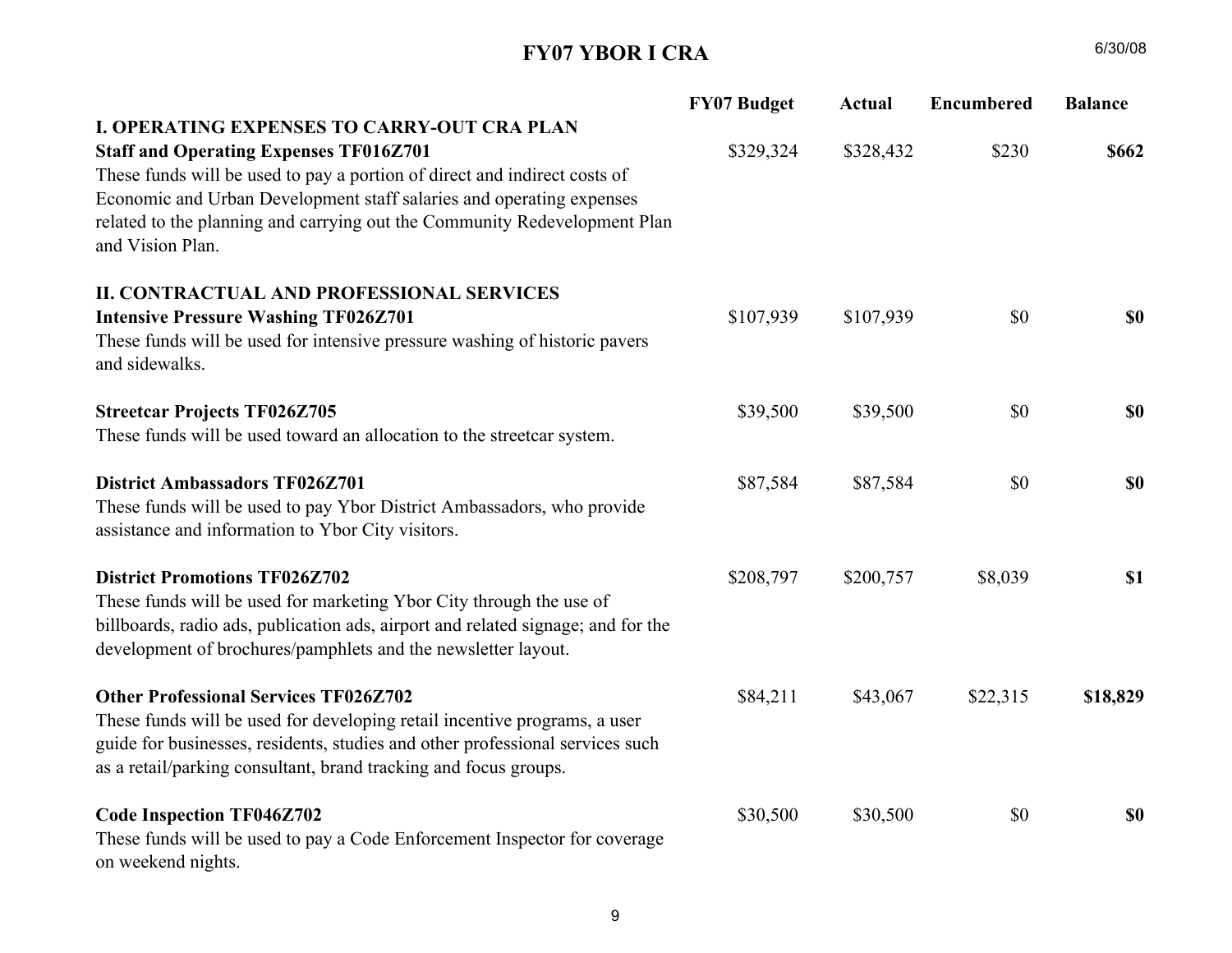## FY07 YBOR I CRA

|                                                                                                                                                                                                                                                                                                     | <b>FY07 Budget</b> | <b>Actual</b> | <b>Encumbered</b> | <b>Balance</b> |
|-----------------------------------------------------------------------------------------------------------------------------------------------------------------------------------------------------------------------------------------------------------------------------------------------------|--------------------|---------------|-------------------|----------------|
| <b>I. OPERATING EXPENSES TO CARRY-OUT CRA PLAN</b>                                                                                                                                                                                                                                                  |                    |               |                   |                |
| <b>Staff and Operating Expenses TF016Z701</b><br>These funds will be used to pay a portion of direct and indirect costs of<br>Economic and Urban Development staff salaries and operating expenses<br>related to the planning and carrying out the Community Redevelopment Plan<br>and Vision Plan. | \$329,324          | \$328,432     | \$230             | \$662          |
| <b>II. CONTRACTUAL AND PROFESSIONAL SERVICES</b>                                                                                                                                                                                                                                                    |                    |               |                   |                |
| <b>Intensive Pressure Washing TF026Z701</b><br>These funds will be used for intensive pressure washing of historic pavers<br>and sidewalks.                                                                                                                                                         | \$107,939          | \$107,939     | \$0               | <b>\$0</b>     |
| <b>Streetcar Projects TF026Z705</b>                                                                                                                                                                                                                                                                 | \$39,500           | \$39,500      | \$0               | <b>\$0</b>     |
| These funds will be used toward an allocation to the streetcar system.                                                                                                                                                                                                                              |                    |               |                   |                |
| <b>District Ambassadors TF026Z701</b>                                                                                                                                                                                                                                                               | \$87,584           | \$87,584      | \$0               | <b>\$0</b>     |
| These funds will be used to pay Ybor District Ambassadors, who provide<br>assistance and information to Ybor City visitors.                                                                                                                                                                         |                    |               |                   |                |
| <b>District Promotions TF026Z702</b><br>These funds will be used for marketing Ybor City through the use of<br>billboards, radio ads, publication ads, airport and related signage; and for the<br>development of brochures/pamphlets and the newsletter layout.                                    | \$208,797          | \$200,757     | \$8,039           | <b>\$1</b>     |
| <b>Other Professional Services TF026Z702</b><br>These funds will be used for developing retail incentive programs, a user<br>guide for businesses, residents, studies and other professional services such<br>as a retail/parking consultant, brand tracking and focus groups.                      | \$84,211           | \$43,067      | \$22,315          | \$18,829       |
| <b>Code Inspection TF046Z702</b><br>These funds will be used to pay a Code Enforcement Inspector for coverage<br>on weekend nights.                                                                                                                                                                 | \$30,500           | \$30,500      | \$0               | <b>\$0</b>     |

 $A = 6/30/08$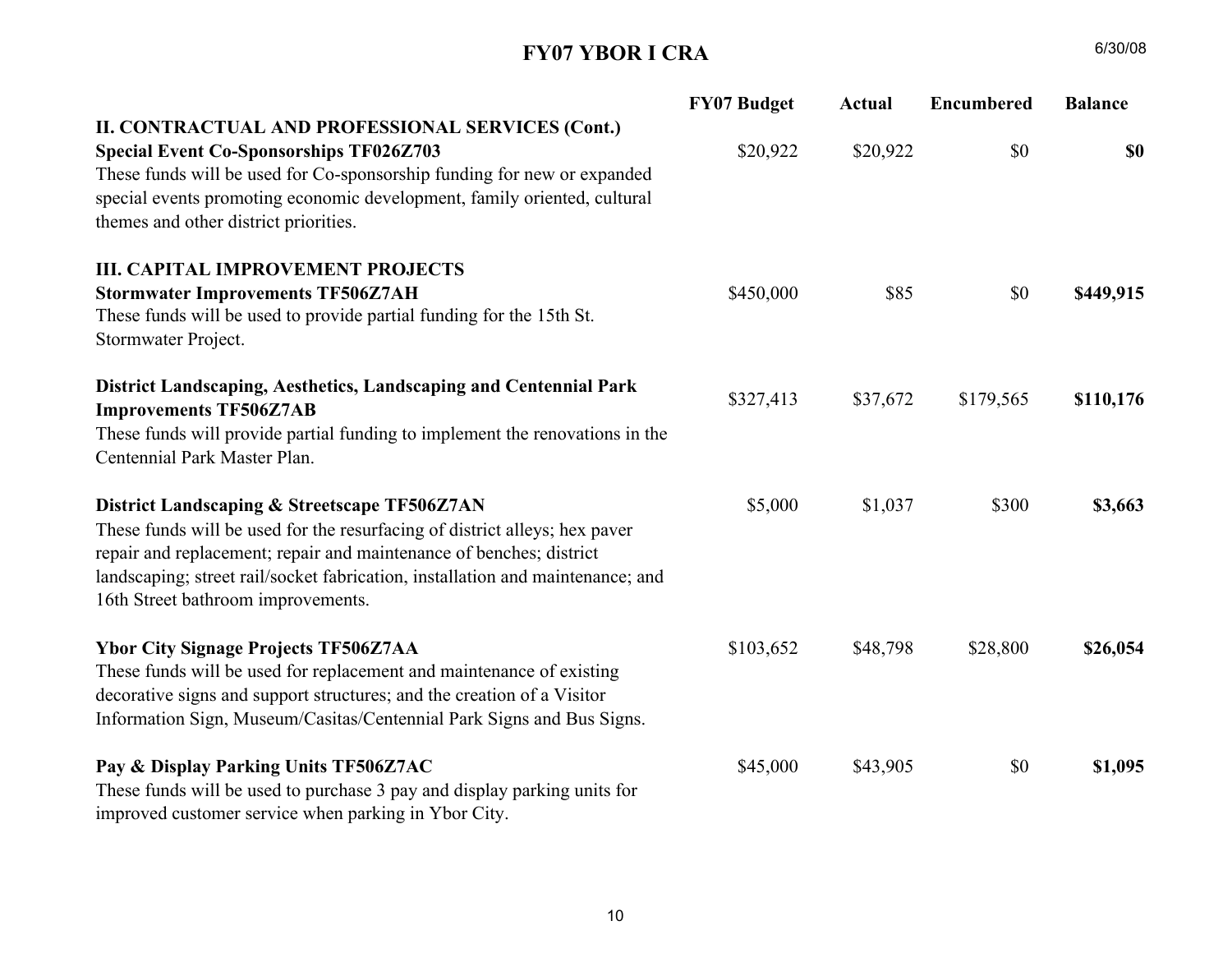## FY07 YBOR I CRA

|                                                                                                                                                                                                                                                                                                                           | <b>FY07 Budget</b> | <b>Actual</b> | <b>Encumbered</b> | <b>Balance</b> |
|---------------------------------------------------------------------------------------------------------------------------------------------------------------------------------------------------------------------------------------------------------------------------------------------------------------------------|--------------------|---------------|-------------------|----------------|
| II. CONTRACTUAL AND PROFESSIONAL SERVICES (Cont.)<br><b>Special Event Co-Sponsorships TF026Z703</b><br>These funds will be used for Co-sponsorship funding for new or expanded<br>special events promoting economic development, family oriented, cultural<br>themes and other district priorities.                       | \$20,922           | \$20,922      | \$0               | \$0            |
| <b>III. CAPITAL IMPROVEMENT PROJECTS</b><br><b>Stormwater Improvements TF506Z7AH</b><br>These funds will be used to provide partial funding for the 15th St.<br>Stormwater Project.                                                                                                                                       | \$450,000          | \$85          | \$0               | \$449,915      |
| District Landscaping, Aesthetics, Landscaping and Centennial Park<br><b>Improvements TF506Z7AB</b><br>These funds will provide partial funding to implement the renovations in the<br>Centennial Park Master Plan.                                                                                                        | \$327,413          | \$37,672      | \$179,565         | \$110,176      |
| District Landscaping & Streetscape TF506Z7AN<br>These funds will be used for the resurfacing of district alleys; hex paver<br>repair and replacement; repair and maintenance of benches; district<br>landscaping; street rail/socket fabrication, installation and maintenance; and<br>16th Street bathroom improvements. | \$5,000            | \$1,037       | \$300             | \$3,663        |
| <b>Ybor City Signage Projects TF506Z7AA</b><br>These funds will be used for replacement and maintenance of existing<br>decorative signs and support structures; and the creation of a Visitor<br>Information Sign, Museum/Casitas/Centennial Park Signs and Bus Signs.                                                    | \$103,652          | \$48,798      | \$28,800          | \$26,054       |
| Pay & Display Parking Units TF506Z7AC<br>These funds will be used to purchase 3 pay and display parking units for<br>improved customer service when parking in Ybor City.                                                                                                                                                 | \$45,000           | \$43,905      | \$0               | \$1,095        |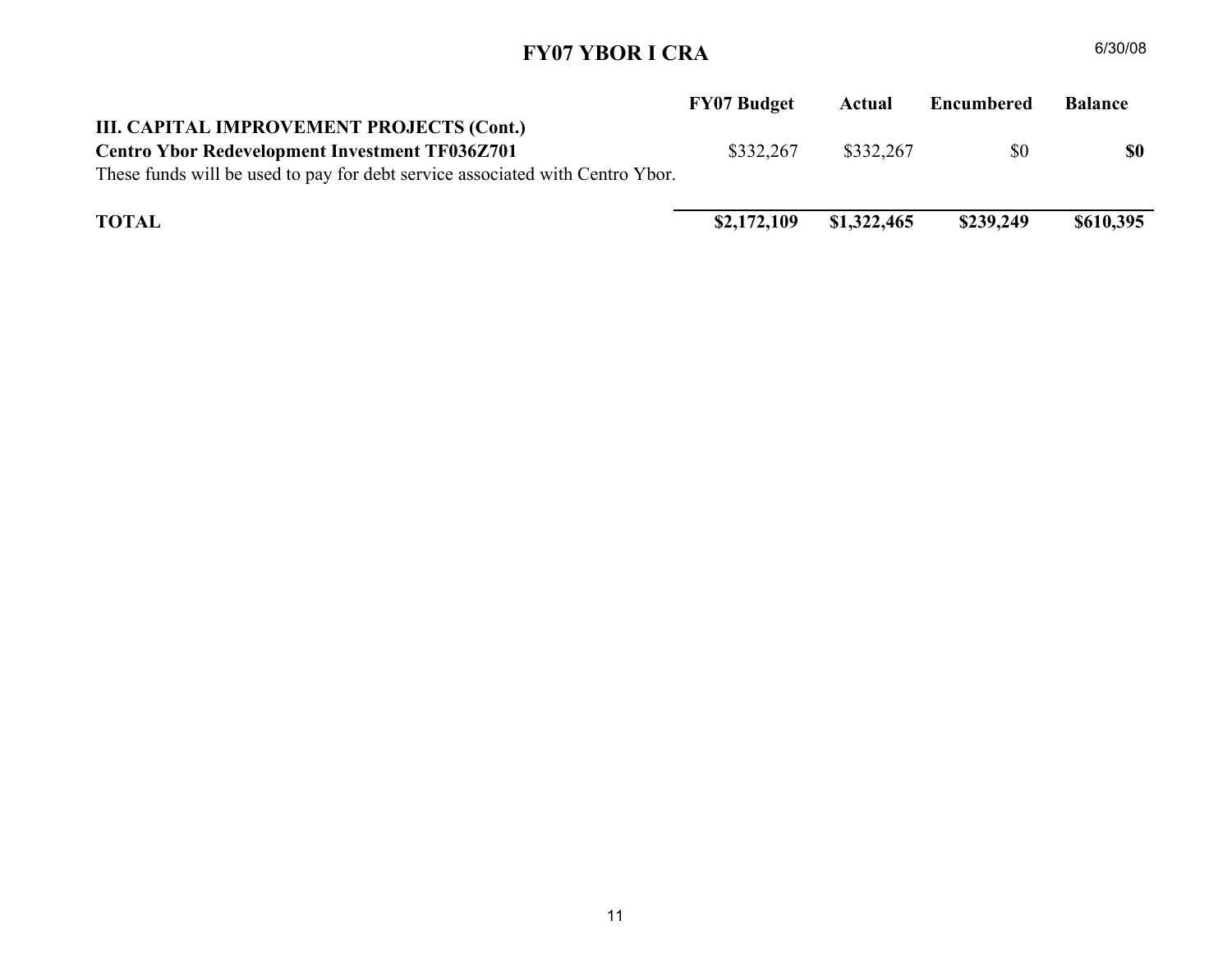## FY07 YBOR I CRA

|                                                                               | <b>FY07 Budget</b> | Actual      | <b>Encumbered</b> | <b>Balance</b> |
|-------------------------------------------------------------------------------|--------------------|-------------|-------------------|----------------|
| III. CAPITAL IMPROVEMENT PROJECTS (Cont.)                                     |                    |             |                   |                |
| <b>Centro Ybor Redevelopment Investment TF036Z701</b>                         | \$332,267          | \$332,267   | \$0               | \$0            |
| These funds will be used to pay for debt service associated with Centro Ybor. |                    |             |                   |                |
|                                                                               |                    |             |                   |                |
| <b>TOTAL</b>                                                                  | \$2,172,109        | \$1,322,465 | \$239,249         | \$610,395      |
|                                                                               |                    |             |                   |                |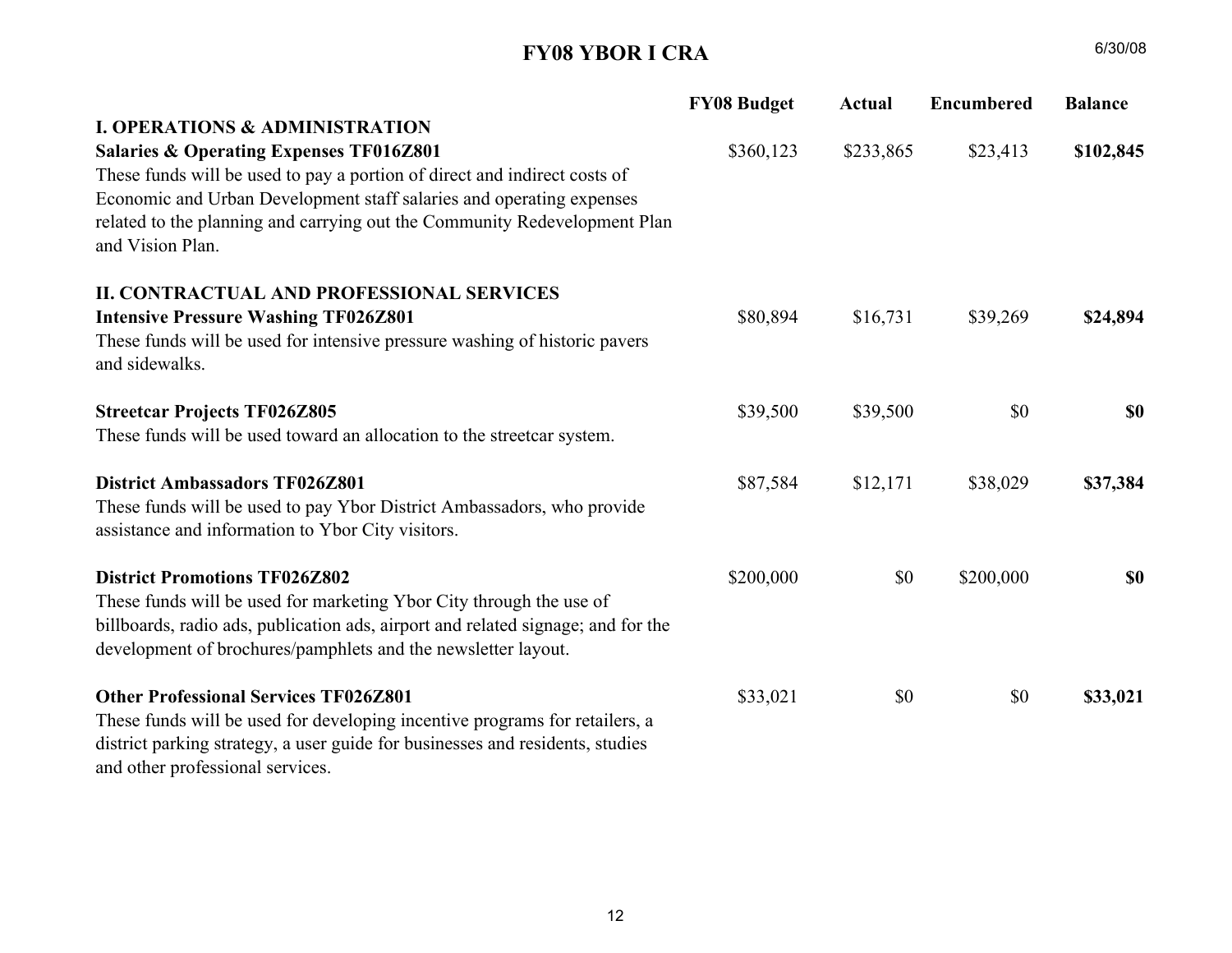## FY08 YBOR I CRA

| $\bf A$ | 6/30/08 |
|---------|---------|
|         |         |

|                                                                                                                             | <b>FY08 Budget</b> | <b>Actual</b> | <b>Encumbered</b> | <b>Balance</b> |
|-----------------------------------------------------------------------------------------------------------------------------|--------------------|---------------|-------------------|----------------|
| <b>I. OPERATIONS &amp; ADMINISTRATION</b>                                                                                   |                    |               |                   |                |
| <b>Salaries &amp; Operating Expenses TF016Z801</b>                                                                          | \$360,123          | \$233,865     | \$23,413          | \$102,845      |
| These funds will be used to pay a portion of direct and indirect costs of                                                   |                    |               |                   |                |
| Economic and Urban Development staff salaries and operating expenses                                                        |                    |               |                   |                |
| related to the planning and carrying out the Community Redevelopment Plan<br>and Vision Plan.                               |                    |               |                   |                |
| <b>II. CONTRACTUAL AND PROFESSIONAL SERVICES</b>                                                                            |                    |               |                   |                |
| <b>Intensive Pressure Washing TF026Z801</b>                                                                                 | \$80,894           | \$16,731      | \$39,269          | \$24,894       |
| These funds will be used for intensive pressure washing of historic pavers<br>and sidewalks.                                |                    |               |                   |                |
| <b>Streetcar Projects TF026Z805</b>                                                                                         | \$39,500           | \$39,500      | \$0               | <b>\$0</b>     |
| These funds will be used toward an allocation to the streetcar system.                                                      |                    |               |                   |                |
| <b>District Ambassadors TF026Z801</b>                                                                                       | \$87,584           | \$12,171      | \$38,029          | \$37,384       |
| These funds will be used to pay Ybor District Ambassadors, who provide<br>assistance and information to Ybor City visitors. |                    |               |                   |                |
| <b>District Promotions TF026Z802</b>                                                                                        | \$200,000          | \$0           | \$200,000         | <b>SO</b>      |
| These funds will be used for marketing Ybor City through the use of                                                         |                    |               |                   |                |
| billboards, radio ads, publication ads, airport and related signage; and for the                                            |                    |               |                   |                |
| development of brochures/pamphlets and the newsletter layout.                                                               |                    |               |                   |                |
| <b>Other Professional Services TF026Z801</b>                                                                                | \$33,021           | \$0           | \$0               | \$33,021       |
| These funds will be used for developing incentive programs for retailers, a                                                 |                    |               |                   |                |
| district parking strategy, a user guide for businesses and residents, studies<br>and other professional services.           |                    |               |                   |                |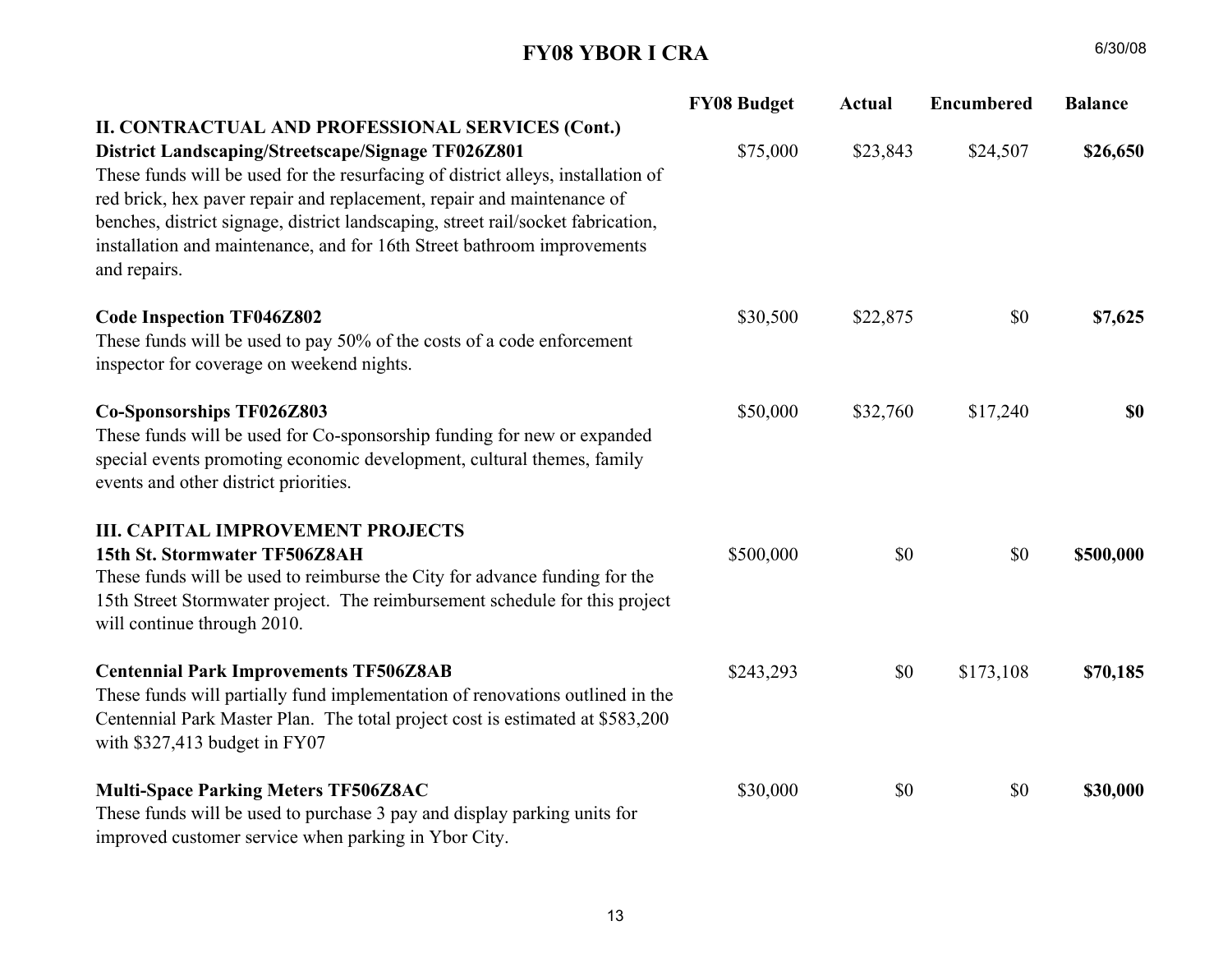## FY08 YBOR I CRA

| $\bf A$ | 6/30/08 |
|---------|---------|
|         |         |

|                                                                                                                                                                                                                                                                                                                                                                                                                                                      | <b>FY08 Budget</b> | <b>Actual</b> | <b>Encumbered</b> | <b>Balance</b> |
|------------------------------------------------------------------------------------------------------------------------------------------------------------------------------------------------------------------------------------------------------------------------------------------------------------------------------------------------------------------------------------------------------------------------------------------------------|--------------------|---------------|-------------------|----------------|
| II. CONTRACTUAL AND PROFESSIONAL SERVICES (Cont.)<br>District Landscaping/Streetscape/Signage TF026Z801<br>These funds will be used for the resurfacing of district alleys, installation of<br>red brick, hex paver repair and replacement, repair and maintenance of<br>benches, district signage, district landscaping, street rail/socket fabrication,<br>installation and maintenance, and for 16th Street bathroom improvements<br>and repairs. | \$75,000           | \$23,843      | \$24,507          | \$26,650       |
| <b>Code Inspection TF046Z802</b><br>These funds will be used to pay 50% of the costs of a code enforcement<br>inspector for coverage on weekend nights.                                                                                                                                                                                                                                                                                              | \$30,500           | \$22,875      | \$0               | \$7,625        |
| Co-Sponsorships TF026Z803<br>These funds will be used for Co-sponsorship funding for new or expanded<br>special events promoting economic development, cultural themes, family<br>events and other district priorities.                                                                                                                                                                                                                              | \$50,000           | \$32,760      | \$17,240          | \$0            |
| <b>III. CAPITAL IMPROVEMENT PROJECTS</b><br>15th St. Stormwater TF506Z8AH<br>These funds will be used to reimburse the City for advance funding for the<br>15th Street Stormwater project. The reimbursement schedule for this project<br>will continue through 2010.                                                                                                                                                                                | \$500,000          | \$0           | \$0               | \$500,000      |
| <b>Centennial Park Improvements TF506Z8AB</b><br>These funds will partially fund implementation of renovations outlined in the<br>Centennial Park Master Plan. The total project cost is estimated at \$583,200<br>with \$327,413 budget in FY07                                                                                                                                                                                                     | \$243,293          | \$0           | \$173,108         | \$70,185       |
| <b>Multi-Space Parking Meters TF506Z8AC</b><br>These funds will be used to purchase 3 pay and display parking units for<br>improved customer service when parking in Ybor City.                                                                                                                                                                                                                                                                      | \$30,000           | \$0           | \$0               | \$30,000       |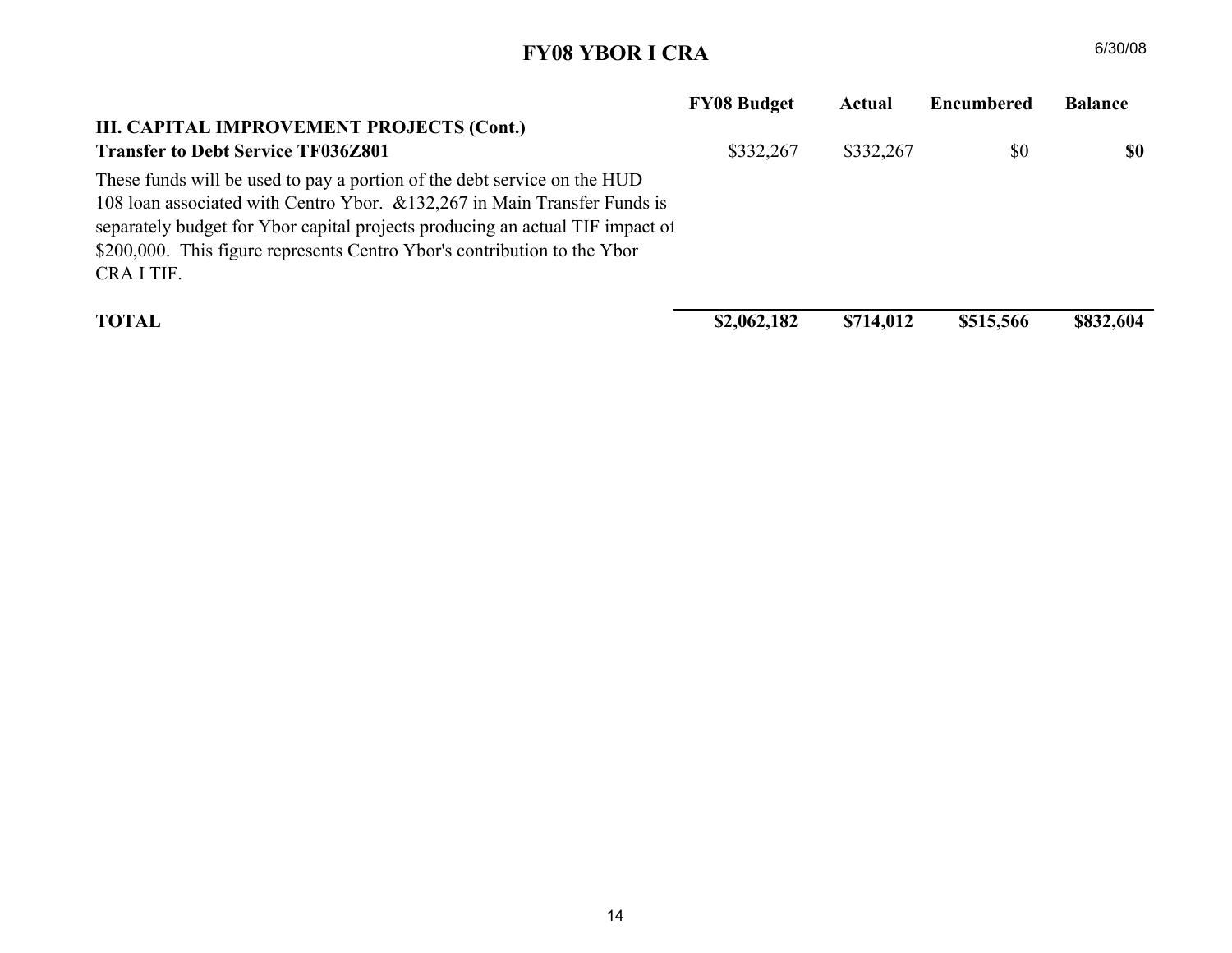## FY08 YBOR I CRA

|                                                                               | <b>FY08 Budget</b> | Actual    | <b>Encumbered</b> | <b>Balance</b> |
|-------------------------------------------------------------------------------|--------------------|-----------|-------------------|----------------|
| III. CAPITAL IMPROVEMENT PROJECTS (Cont.)                                     |                    |           |                   |                |
| <b>Transfer to Debt Service TF036Z801</b>                                     | \$332,267          | \$332,267 | \$0               | \$0            |
| These funds will be used to pay a portion of the debt service on the HUD      |                    |           |                   |                |
| 108 Ioan associated with Centro Ybor. & 132,267 in Main Transfer Funds is     |                    |           |                   |                |
| separately budget for Ybor capital projects producing an actual TIF impact of |                    |           |                   |                |
| \$200,000. This figure represents Centro Ybor's contribution to the Ybor      |                    |           |                   |                |
| CRA I TIF.                                                                    |                    |           |                   |                |
|                                                                               |                    |           |                   |                |
| <b>TOTAL</b>                                                                  | \$2,062,182        | \$714,012 | \$515,566         | \$832,604      |

 $\text{I}$  \$2,062,182 \$714,012 \$515,566 \$832,604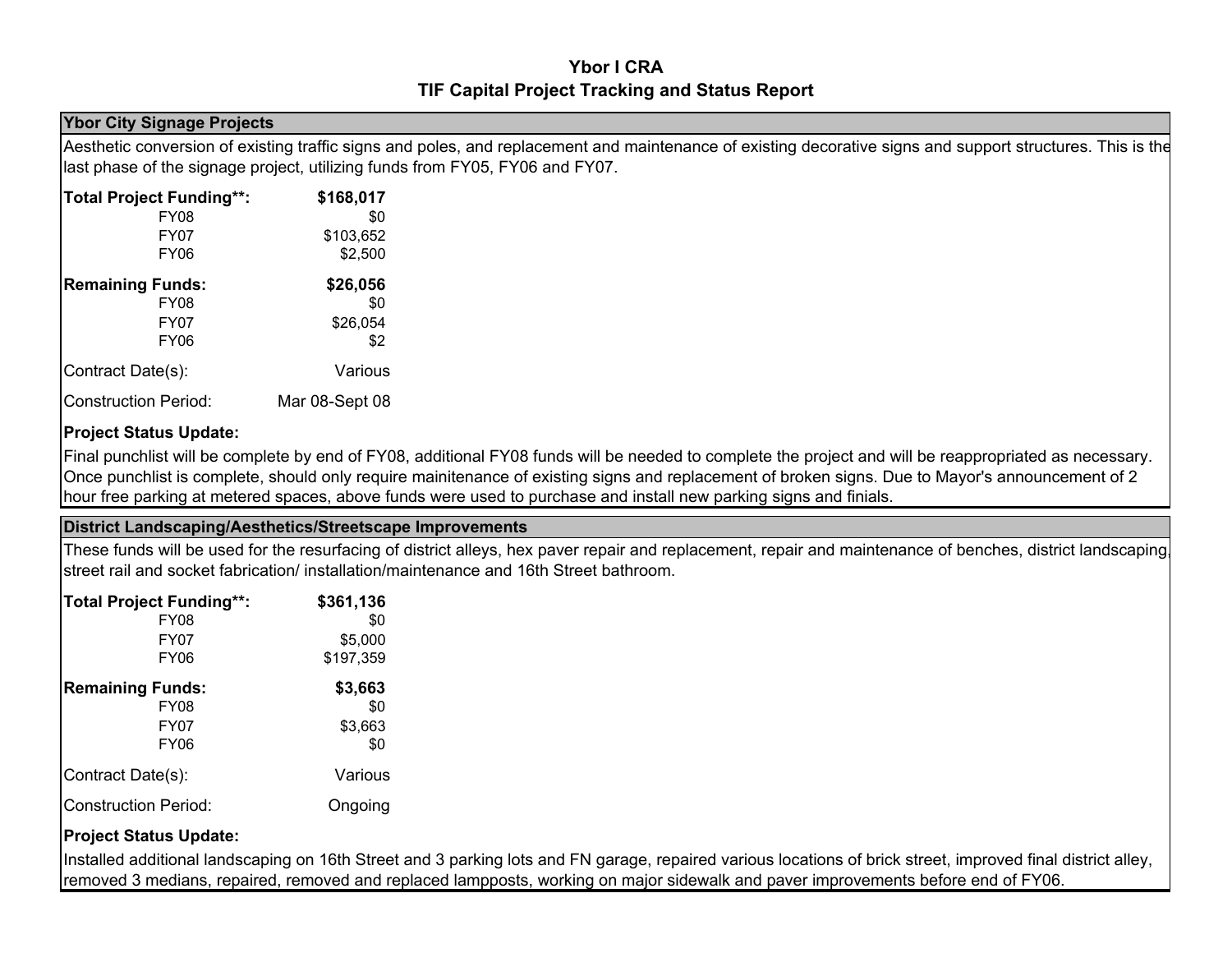#### Ybor I CRATIF Capital Project Tracking and Status Report

#### Ybor City Signage Projects

Aesthetic conversion of existing traffic signs and poles, and replacement and maintenance of existing decorative signs and support structures. This is the last phase of the signage project, utilizing funds from FY05, FY06 and FY07.

| <b>Total Project Funding**:</b> | \$168,017      |
|---------------------------------|----------------|
| <b>FY08</b>                     | \$0            |
| FY07                            | \$103,652      |
| FY06                            | \$2,500        |
| <b>Remaining Funds:</b>         | \$26,056       |
| <b>FY08</b>                     | \$0            |
| <b>FY07</b>                     | \$26,054       |
| <b>FY06</b>                     | \$2            |
| Contract Date(s):               | Various        |
| <b>Construction Period:</b>     | Mar 08-Sept 08 |

#### Project Status Update:

Final punchlist will be complete by end of FY08, additional FY08 funds will be needed to complete the project and will be reappropriated as necessary. Once punchlist is complete, should only require mainitenance of existing signs and replacement of broken signs. Due to Mayor's announcement of 2 hour free parking at metered spaces, above funds were used to purchase and install new parking signs and finials.

#### District Landscaping/Aesthetics/Streetscape Improvements

 These funds will be used for the resurfacing of district alleys, hex paver repair and replacement, repair and maintenance of benches, district landscaping, street rail and socket fabrication/ installation/maintenance and 16th Street bathroom.

| <b>Total Project Funding**:</b> | \$361,136 |
|---------------------------------|-----------|
| <b>FY08</b>                     | \$0       |
| <b>FY07</b>                     | \$5,000   |
| <b>FY06</b>                     | \$197,359 |
| <b>Remaining Funds:</b>         | \$3,663   |
| <b>FY08</b>                     | \$0       |
| <b>FY07</b>                     | \$3,663   |
| FY <sub>06</sub>                | \$0       |
| Contract Date(s):               | Various   |
| <b>Construction Period:</b>     | Ongoing   |

#### Project Status Update:

Installed additional landscaping on 16th Street and 3 parking lots and FN garage, repaired various locations of brick street, improved final district alley, removed 3 medians, repaired, removed and replaced lampposts, working on major sidewalk and paver improvements before end of FY06.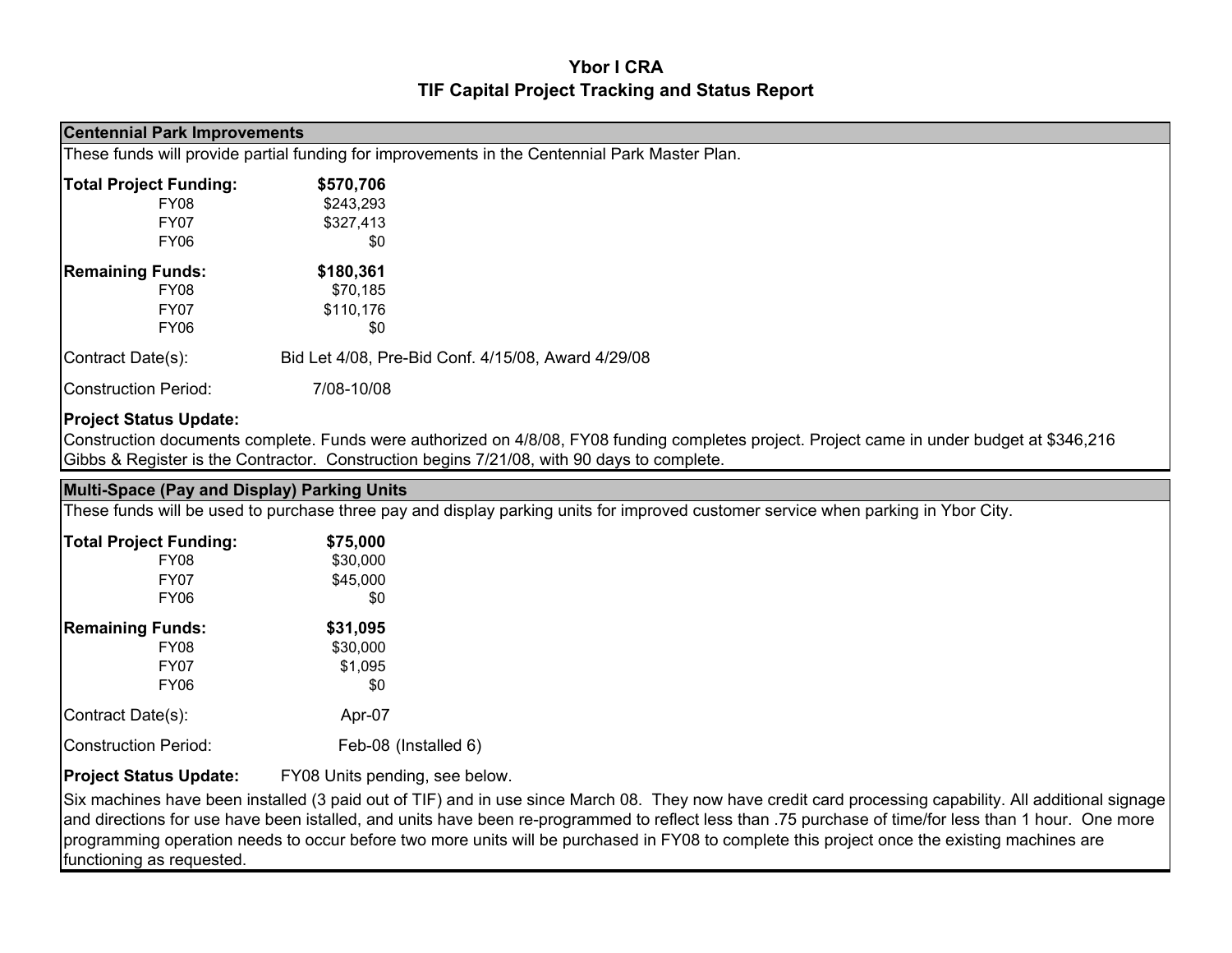### Ybor I CRATIF Capital Project Tracking and Status Report

|                                            | <b>Centennial Park Improvements</b>                                                           |                                                    |  |  |  |  |  |
|--------------------------------------------|-----------------------------------------------------------------------------------------------|----------------------------------------------------|--|--|--|--|--|
|                                            | These funds will provide partial funding for improvements in the Centennial Park Master Plan. |                                                    |  |  |  |  |  |
| <b>Total Project Funding:</b><br>\$570,706 |                                                                                               |                                                    |  |  |  |  |  |
| FY08                                       | \$243,293                                                                                     |                                                    |  |  |  |  |  |
| <b>FY07</b>                                | \$327,413                                                                                     |                                                    |  |  |  |  |  |
| FY06                                       | \$0                                                                                           |                                                    |  |  |  |  |  |
| <b>Remaining Funds:</b>                    | \$180,361                                                                                     |                                                    |  |  |  |  |  |
| FY08                                       | \$70,185                                                                                      |                                                    |  |  |  |  |  |
| <b>FY07</b>                                | \$110,176                                                                                     |                                                    |  |  |  |  |  |
| <b>FY06</b>                                | \$0                                                                                           |                                                    |  |  |  |  |  |
| Contract Date(s):                          |                                                                                               | Bid Let 4/08, Pre-Bid Conf. 4/15/08, Award 4/29/08 |  |  |  |  |  |
| Construction Period:                       | 7/08-10/08                                                                                    |                                                    |  |  |  |  |  |
| <b>Project Status Update:</b>              |                                                                                               |                                                    |  |  |  |  |  |

 Construction documents complete. Funds were authorized on 4/8/08, FY08 funding completes project. Project came in under budget at \$346,216 Gibbs & Register is the Contractor. Construction begins 7/21/08, with 90 days to complete.

Multi-Space (Pay and Display) Parking UnitsThese funds will be used to purchase three pay and display parking units for improved customer service when parking in Ybor City.

| <b>Total Project Funding:</b> | \$75,000             |
|-------------------------------|----------------------|
| <b>FY08</b>                   | \$30,000             |
| <b>FY07</b>                   | \$45,000             |
| <b>FY06</b>                   | \$0                  |
| <b>Remaining Funds:</b>       | \$31,095             |
| <b>FY08</b>                   | \$30,000             |
| <b>FY07</b>                   | \$1,095              |
| <b>FY06</b>                   | \$0                  |
| Contract Date(s):             | Apr-07               |
| <b>Construction Period:</b>   | Feb-08 (Installed 6) |
|                               |                      |

#### Project Status Update:FY08 Units pending, see below.

Six machines have been installed (3 paid out of TIF) and in use since March 08. They now have credit card processing capability. All additional signage and directions for use have been istalled, and units have been re-programmed to reflect less than .75 purchase of time/for less than 1 hour. One more programming operation needs to occur before two more units will be purchased in FY08 to complete this project once the existing machines are functioning as requested.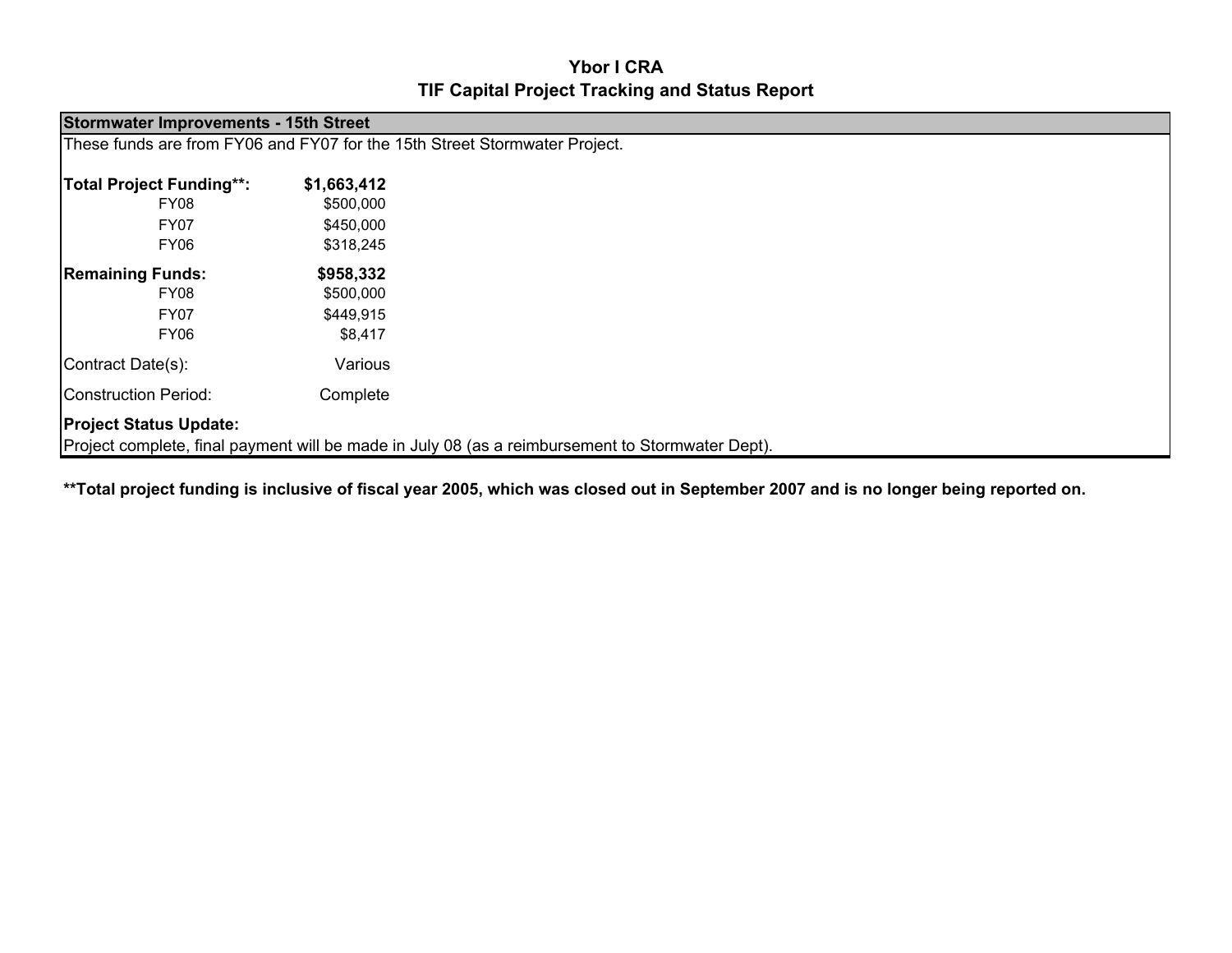## Ybor I CRATIF Capital Project Tracking and Status Report

|                                                                                                                                   | <b>Stormwater Improvements - 15th Street</b>                               |  |  |  |  |  |
|-----------------------------------------------------------------------------------------------------------------------------------|----------------------------------------------------------------------------|--|--|--|--|--|
|                                                                                                                                   | These funds are from FY06 and FY07 for the 15th Street Stormwater Project. |  |  |  |  |  |
| <b>Total Project Funding**:</b>                                                                                                   | \$1,663,412                                                                |  |  |  |  |  |
| FY08                                                                                                                              | \$500,000                                                                  |  |  |  |  |  |
| FY07                                                                                                                              | \$450,000                                                                  |  |  |  |  |  |
| FY06                                                                                                                              | \$318,245                                                                  |  |  |  |  |  |
| <b>Remaining Funds:</b>                                                                                                           | \$958,332                                                                  |  |  |  |  |  |
| FY08                                                                                                                              | \$500,000                                                                  |  |  |  |  |  |
| <b>FY07</b>                                                                                                                       | \$449,915                                                                  |  |  |  |  |  |
| <b>FY06</b>                                                                                                                       | \$8,417                                                                    |  |  |  |  |  |
| Contract Date(s):                                                                                                                 | Various                                                                    |  |  |  |  |  |
| Construction Period:                                                                                                              | Complete                                                                   |  |  |  |  |  |
| <b>Project Status Update:</b><br>Project complete, final payment will be made in July 08 (as a reimbursement to Stormwater Dept). |                                                                            |  |  |  |  |  |
|                                                                                                                                   |                                                                            |  |  |  |  |  |

\*\*Total project funding is inclusive of fiscal year 2005, which was closed out in September 2007 and is no longer being reported on.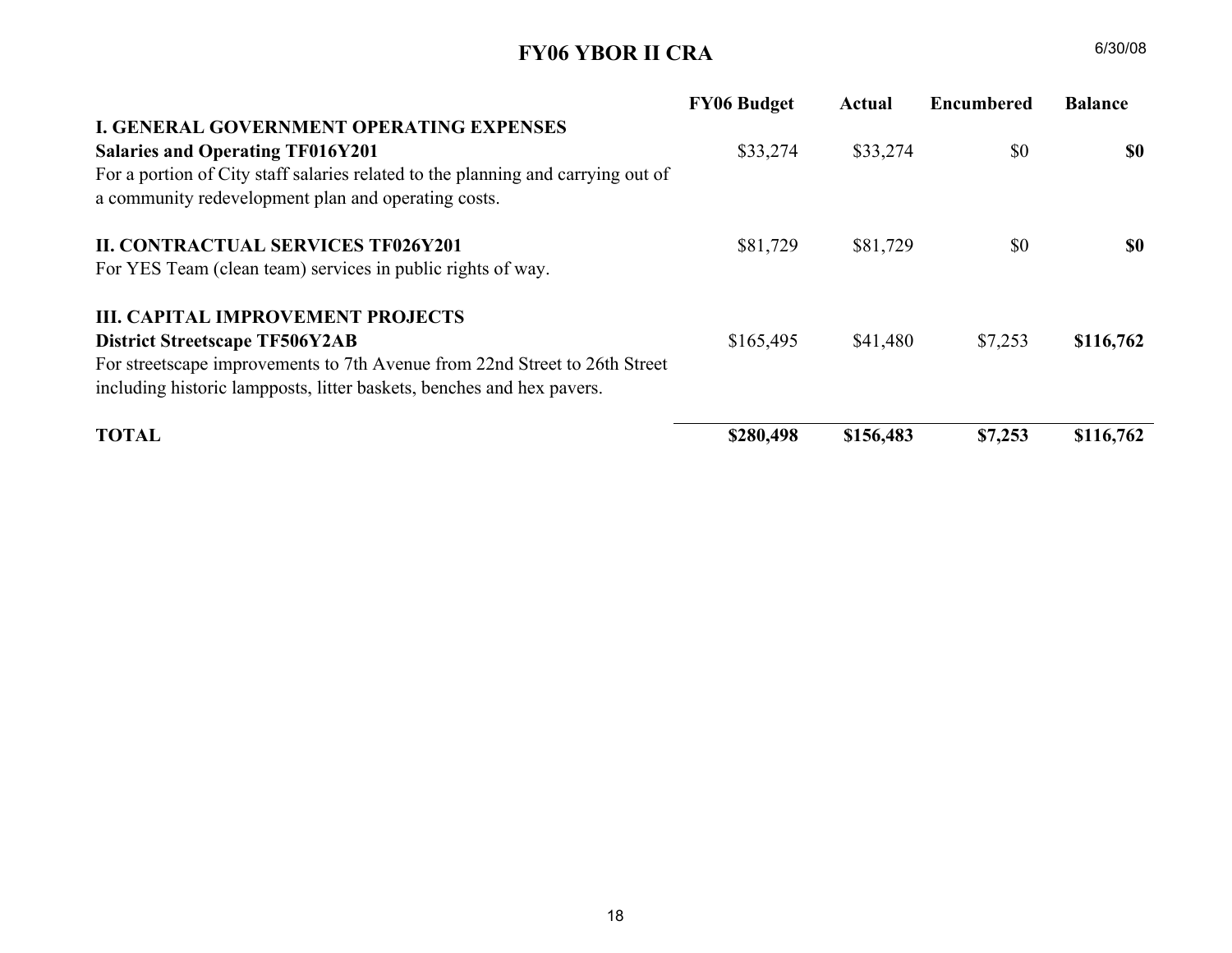## FY06 YBOR II CRA

|                                                                                  | <b>FY06 Budget</b> | Actual    | <b>Encumbered</b> | <b>Balance</b> |
|----------------------------------------------------------------------------------|--------------------|-----------|-------------------|----------------|
| <b>I. GENERAL GOVERNMENT OPERATING EXPENSES</b>                                  |                    |           |                   |                |
| <b>Salaries and Operating TF016Y201</b>                                          | \$33,274           | \$33,274  | \$0               | <b>SO</b>      |
| For a portion of City staff salaries related to the planning and carrying out of |                    |           |                   |                |
| a community redevelopment plan and operating costs.                              |                    |           |                   |                |
| <b>II. CONTRACTUAL SERVICES TF026Y201</b>                                        | \$81,729           | \$81,729  | \$0               | <b>SO</b>      |
| For YES Team (clean team) services in public rights of way.                      |                    |           |                   |                |
| <b>III. CAPITAL IMPROVEMENT PROJECTS</b>                                         |                    |           |                   |                |
| <b>District Streetscape TF506Y2AB</b>                                            | \$165,495          | \$41,480  | \$7,253           | \$116,762      |
| For streetscape improvements to 7th Avenue from 22nd Street to 26th Street       |                    |           |                   |                |
| including historic lampposts, litter baskets, benches and hex pavers.            |                    |           |                   |                |
| <b>TOTAL</b>                                                                     | \$280,498          | \$156,483 | \$7,253           | \$116,762      |
|                                                                                  |                    |           |                   |                |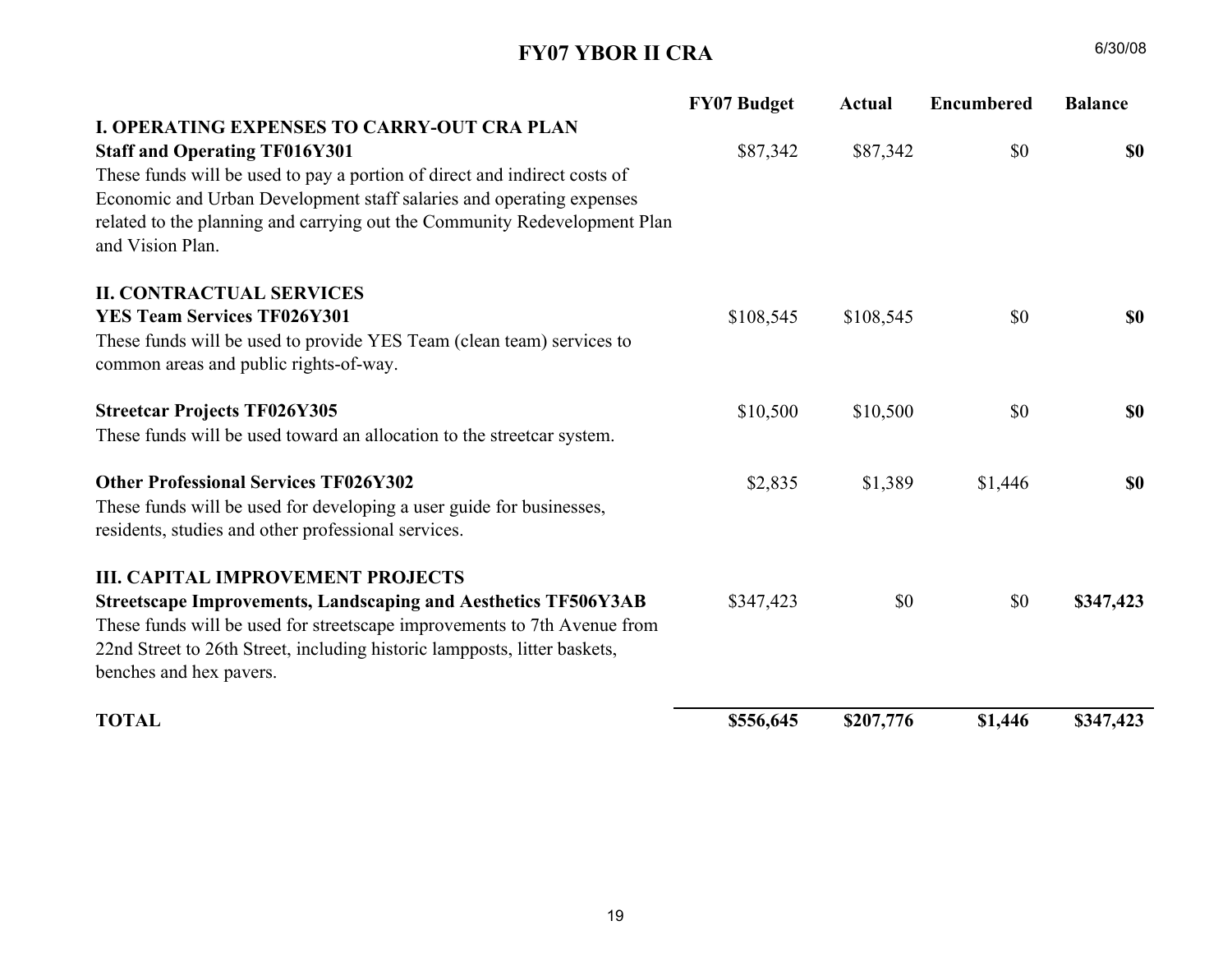## FY07 YBOR II CRA

| <b>FY07 Budget</b>                                                        | <b>Actual</b>        | <b>Encumbered</b> | <b>Balance</b> |
|---------------------------------------------------------------------------|----------------------|-------------------|----------------|
|                                                                           |                      |                   |                |
| \$87,342                                                                  | \$87,342             | \$0               | <b>SO</b>      |
|                                                                           |                      |                   |                |
|                                                                           |                      |                   |                |
| related to the planning and carrying out the Community Redevelopment Plan |                      |                   |                |
|                                                                           |                      |                   |                |
|                                                                           |                      |                   |                |
| \$108,545                                                                 | \$108,545            | \$0               | <b>SO</b>      |
|                                                                           |                      |                   |                |
|                                                                           |                      |                   |                |
| \$10,500                                                                  | \$10,500             | \$0               | <b>SO</b>      |
|                                                                           |                      |                   |                |
|                                                                           |                      |                   | <b>SO</b>      |
|                                                                           |                      |                   |                |
|                                                                           |                      |                   |                |
|                                                                           |                      |                   |                |
|                                                                           |                      |                   | \$347,423      |
|                                                                           |                      |                   |                |
|                                                                           |                      |                   |                |
|                                                                           |                      |                   |                |
| \$556,645                                                                 | \$207,776            | \$1,446           | \$347,423      |
|                                                                           | \$2,835<br>\$347,423 | \$1,389<br>\$0    | \$1,446<br>\$0 |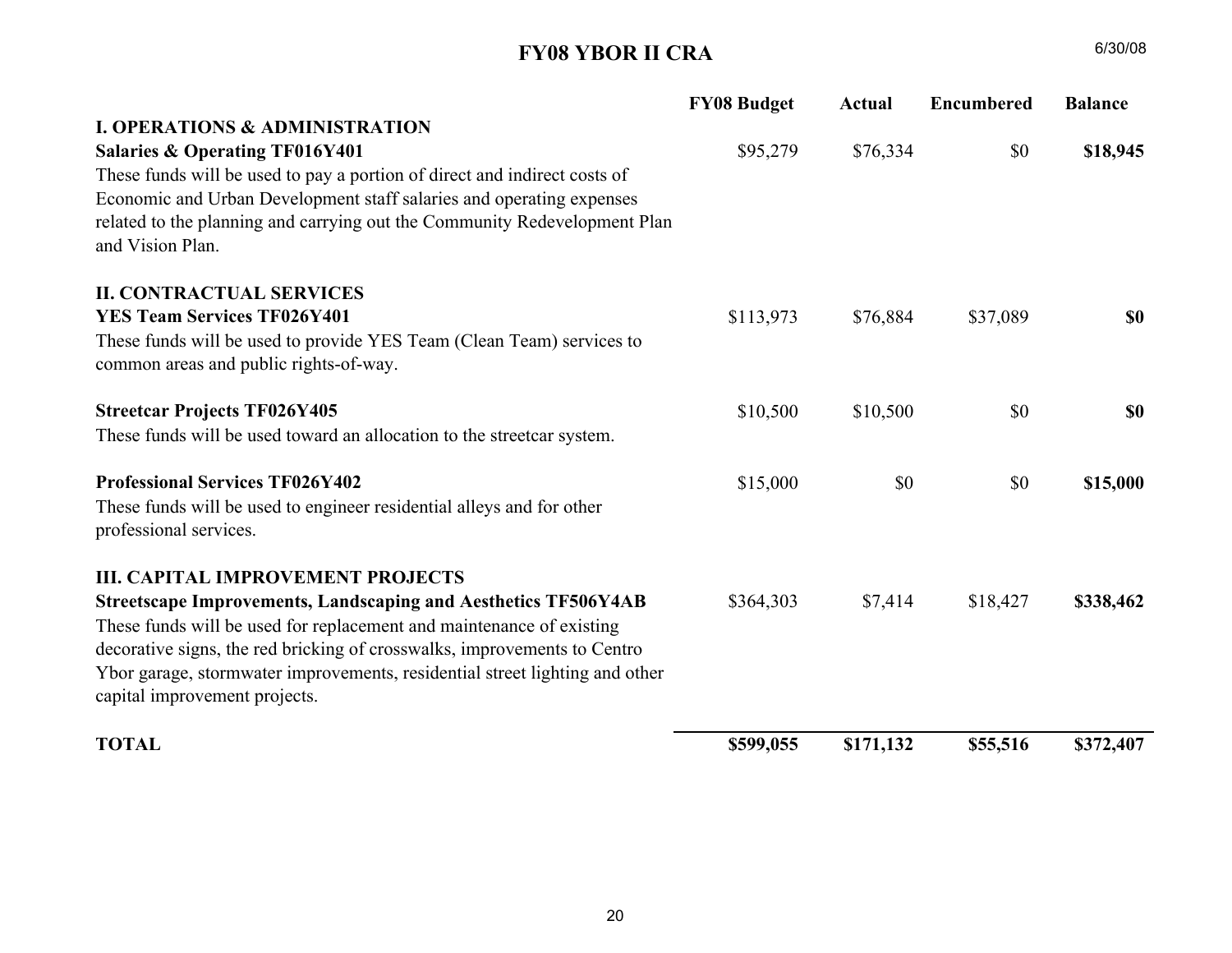## FY08 YBOR II CRA

|                                                                                                 | <b>FY08 Budget</b> | <b>Actual</b> | <b>Encumbered</b> | <b>Balance</b> |
|-------------------------------------------------------------------------------------------------|--------------------|---------------|-------------------|----------------|
| <b>I. OPERATIONS &amp; ADMINISTRATION</b>                                                       |                    |               |                   |                |
| <b>Salaries &amp; Operating TF016Y401</b>                                                       | \$95,279           | \$76,334      | \$0               | \$18,945       |
| These funds will be used to pay a portion of direct and indirect costs of                       |                    |               |                   |                |
| Economic and Urban Development staff salaries and operating expenses                            |                    |               |                   |                |
| related to the planning and carrying out the Community Redevelopment Plan<br>and Vision Plan.   |                    |               |                   |                |
| <b>II. CONTRACTUAL SERVICES</b>                                                                 |                    |               |                   |                |
| <b>YES Team Services TF026Y401</b>                                                              | \$113,973          | \$76,884      | \$37,089          | <b>SO</b>      |
| These funds will be used to provide YES Team (Clean Team) services to                           |                    |               |                   |                |
| common areas and public rights-of-way.                                                          |                    |               |                   |                |
| <b>Streetcar Projects TF026Y405</b>                                                             | \$10,500           | \$10,500      | \$0               | <b>SO</b>      |
| These funds will be used toward an allocation to the streetcar system.                          |                    |               |                   |                |
| <b>Professional Services TF026Y402</b>                                                          | \$15,000           | \$0           | \$0               | \$15,000       |
| These funds will be used to engineer residential alleys and for other<br>professional services. |                    |               |                   |                |
| <b>III. CAPITAL IMPROVEMENT PROJECTS</b>                                                        |                    |               |                   |                |
| <b>Streetscape Improvements, Landscaping and Aesthetics TF506Y4AB</b>                           | \$364,303          | \$7,414       | \$18,427          | \$338,462      |
| These funds will be used for replacement and maintenance of existing                            |                    |               |                   |                |
| decorative signs, the red bricking of crosswalks, improvements to Centro                        |                    |               |                   |                |
| Ybor garage, stormwater improvements, residential street lighting and other                     |                    |               |                   |                |
| capital improvement projects.                                                                   |                    |               |                   |                |
| <b>TOTAL</b>                                                                                    | \$599,055          | \$171,132     | \$55,516          | \$372,407      |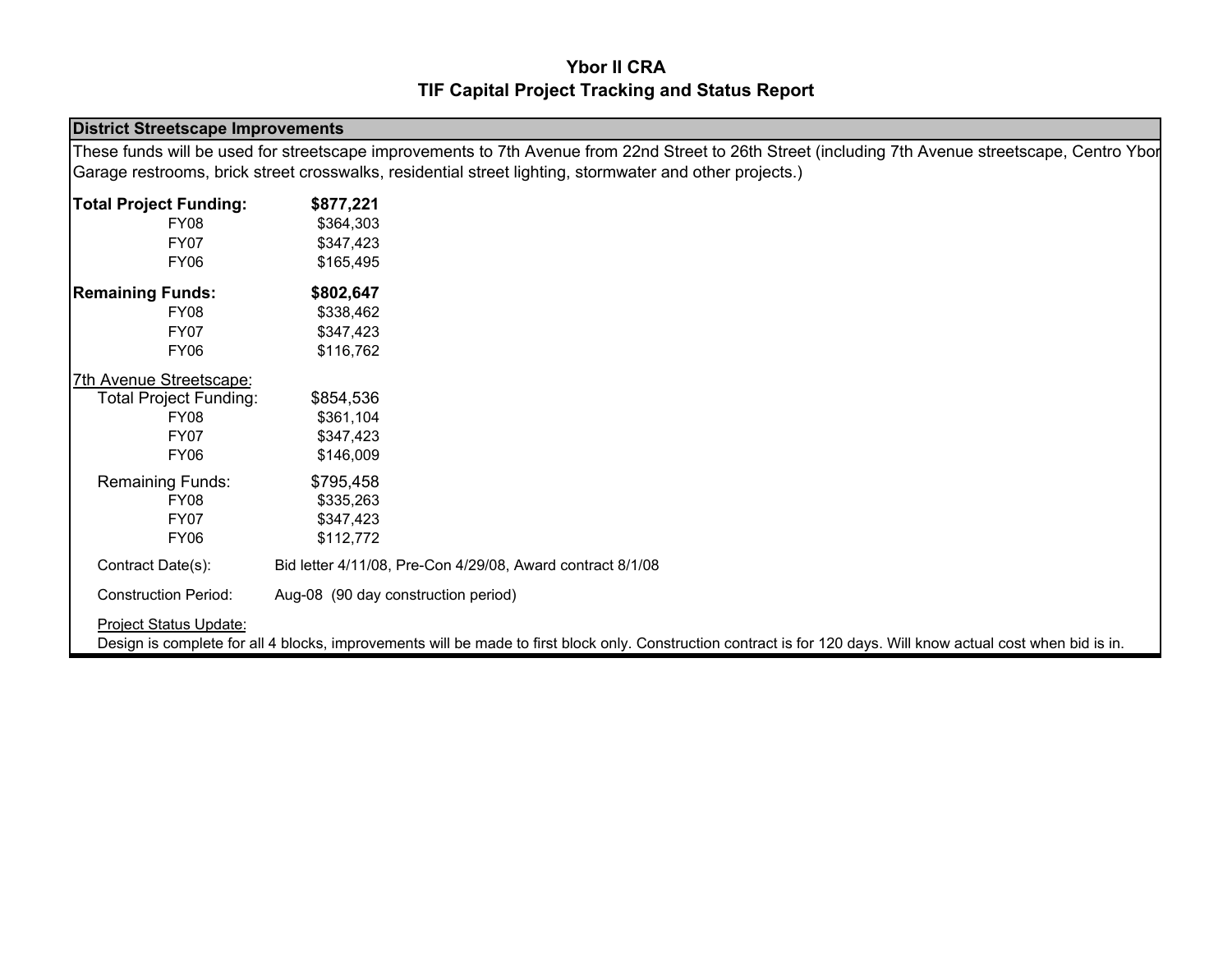## Ybor II CRATIF Capital Project Tracking and Status Report

| <b>District Streetscape Improvements</b> |                                                                                                                                                                  |  |  |  |  |
|------------------------------------------|------------------------------------------------------------------------------------------------------------------------------------------------------------------|--|--|--|--|
|                                          | These funds will be used for streetscape improvements to 7th Avenue from 22nd Street to 26th Street (including 7th Avenue streetscape, Centro Ybor               |  |  |  |  |
|                                          | Garage restrooms, brick street crosswalks, residential street lighting, stormwater and other projects.)                                                          |  |  |  |  |
| <b>Total Project Funding:</b>            | \$877,221                                                                                                                                                        |  |  |  |  |
| <b>FY08</b>                              | \$364,303                                                                                                                                                        |  |  |  |  |
| <b>FY07</b>                              | \$347,423                                                                                                                                                        |  |  |  |  |
| <b>FY06</b>                              | \$165,495                                                                                                                                                        |  |  |  |  |
| <b>Remaining Funds:</b>                  | \$802,647                                                                                                                                                        |  |  |  |  |
| <b>FY08</b>                              | \$338,462                                                                                                                                                        |  |  |  |  |
| <b>FY07</b>                              | \$347,423                                                                                                                                                        |  |  |  |  |
| <b>FY06</b>                              | \$116,762                                                                                                                                                        |  |  |  |  |
| 7th Avenue Streetscape:                  |                                                                                                                                                                  |  |  |  |  |
| <b>Total Project Funding:</b>            | \$854,536                                                                                                                                                        |  |  |  |  |
| <b>FY08</b>                              | \$361,104                                                                                                                                                        |  |  |  |  |
| <b>FY07</b>                              | \$347,423                                                                                                                                                        |  |  |  |  |
| <b>FY06</b>                              | \$146,009                                                                                                                                                        |  |  |  |  |
| Remaining Funds:                         | \$795,458                                                                                                                                                        |  |  |  |  |
| <b>FY08</b>                              | \$335,263                                                                                                                                                        |  |  |  |  |
| FY07                                     | \$347,423                                                                                                                                                        |  |  |  |  |
| <b>FY06</b>                              | \$112,772                                                                                                                                                        |  |  |  |  |
| Contract Date(s):                        | Bid letter 4/11/08, Pre-Con 4/29/08, Award contract 8/1/08                                                                                                       |  |  |  |  |
| <b>Construction Period:</b>              | Aug-08 (90 day construction period)                                                                                                                              |  |  |  |  |
| <b>Project Status Update:</b>            |                                                                                                                                                                  |  |  |  |  |
|                                          | Design is complete for all 4 blocks, improvements will be made to first block only. Construction contract is for 120 days. Will know actual cost when bid is in. |  |  |  |  |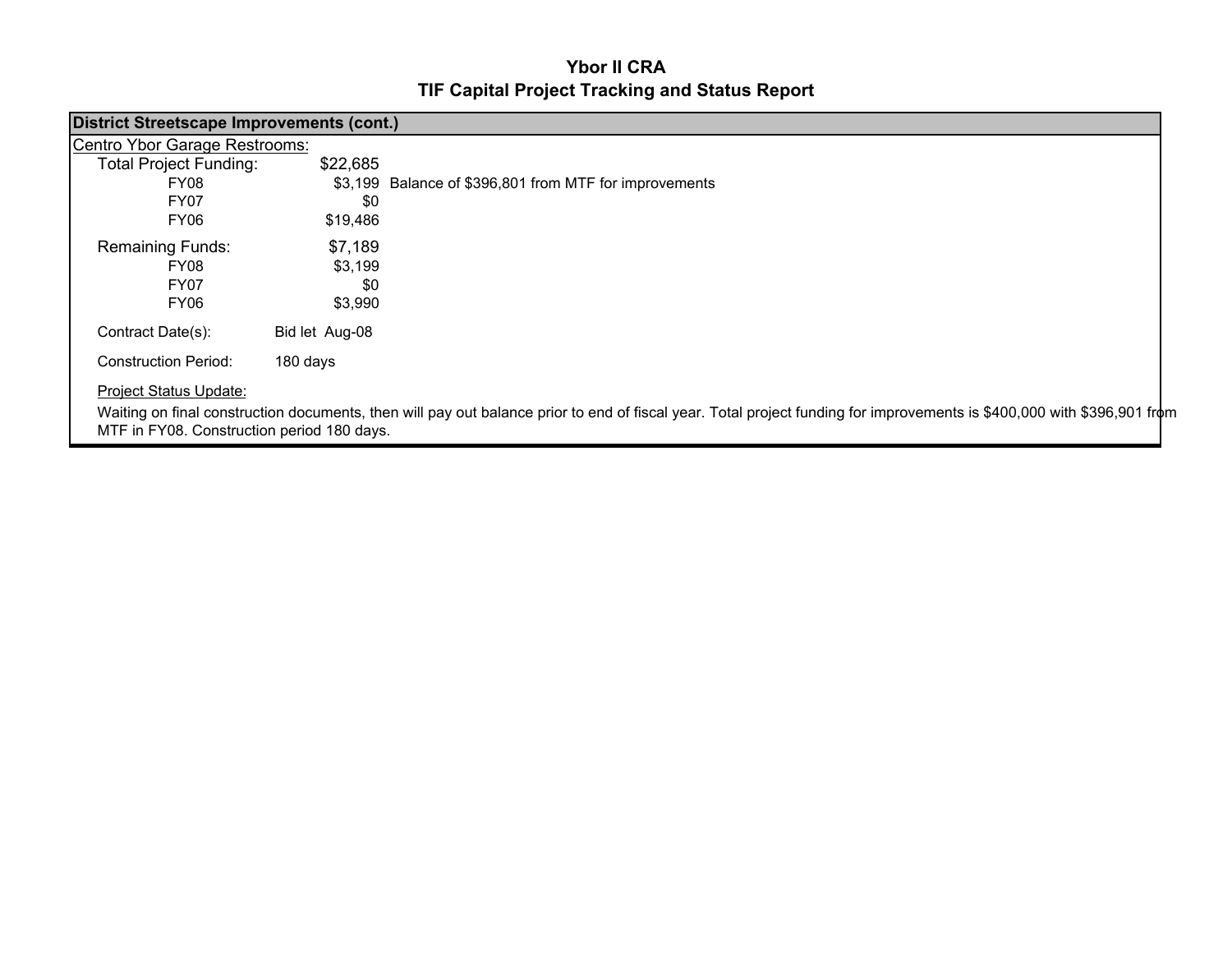## Ybor II CRATIF Capital Project Tracking and Status Report

| <b>District Streetscape Improvements (cont.)</b>                                                                                                                                                                      |                |                                                        |  |  |
|-----------------------------------------------------------------------------------------------------------------------------------------------------------------------------------------------------------------------|----------------|--------------------------------------------------------|--|--|
| Centro Ybor Garage Restrooms:                                                                                                                                                                                         |                |                                                        |  |  |
| <b>Total Project Funding:</b>                                                                                                                                                                                         | \$22,685       |                                                        |  |  |
| FY08                                                                                                                                                                                                                  |                | \$3,199 Balance of \$396,801 from MTF for improvements |  |  |
| <b>FY07</b>                                                                                                                                                                                                           | \$0            |                                                        |  |  |
| FY06                                                                                                                                                                                                                  | \$19,486       |                                                        |  |  |
| <b>Remaining Funds:</b>                                                                                                                                                                                               | \$7,189        |                                                        |  |  |
| <b>FY08</b>                                                                                                                                                                                                           | \$3,199        |                                                        |  |  |
| FY07                                                                                                                                                                                                                  | \$0            |                                                        |  |  |
| <b>FY06</b>                                                                                                                                                                                                           | \$3,990        |                                                        |  |  |
| Contract Date(s):                                                                                                                                                                                                     | Bid let Aug-08 |                                                        |  |  |
| <b>Construction Period:</b>                                                                                                                                                                                           | 180 days       |                                                        |  |  |
| Project Status Update:                                                                                                                                                                                                |                |                                                        |  |  |
| Waiting on final construction documents, then will pay out balance prior to end of fiscal year. Total project funding for improvements is \$400,000 with \$396,901 from<br>MTF in FY08. Construction period 180 days. |                |                                                        |  |  |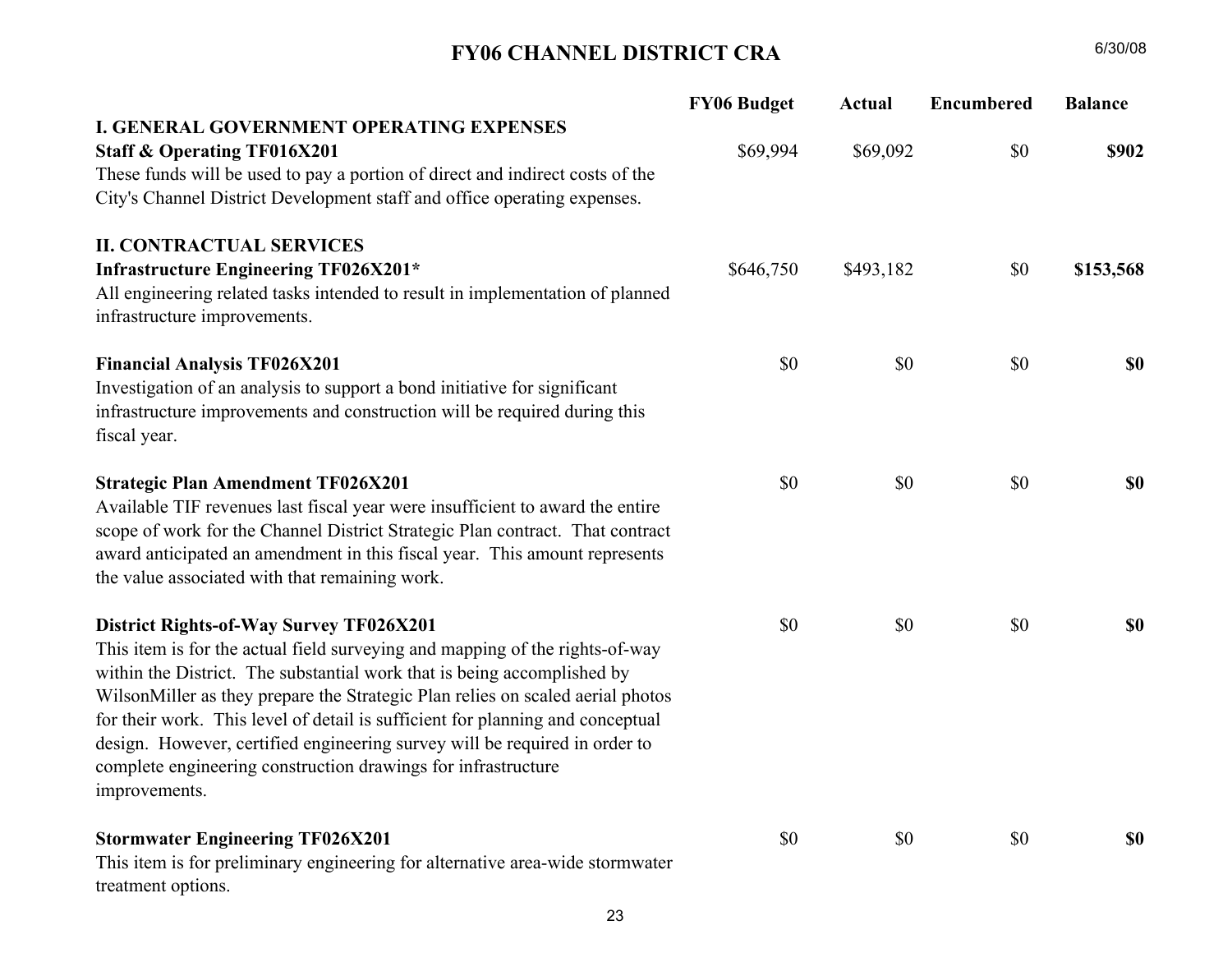## FY06 CHANNEL DISTRICT CRA

|                                                                                                               | <b>FY06 Budget</b> | <b>Actual</b> | <b>Encumbered</b> | <b>Balance</b> |
|---------------------------------------------------------------------------------------------------------------|--------------------|---------------|-------------------|----------------|
| I. GENERAL GOVERNMENT OPERATING EXPENSES                                                                      |                    |               |                   |                |
| <b>Staff &amp; Operating TF016X201</b>                                                                        | \$69,994           | \$69,092      | \$0               | \$902          |
| These funds will be used to pay a portion of direct and indirect costs of the                                 |                    |               |                   |                |
| City's Channel District Development staff and office operating expenses.                                      |                    |               |                   |                |
| <b>II. CONTRACTUAL SERVICES</b>                                                                               |                    |               |                   |                |
| <b>Infrastructure Engineering TF026X201*</b>                                                                  | \$646,750          | \$493,182     | \$0               | \$153,568      |
| All engineering related tasks intended to result in implementation of planned<br>infrastructure improvements. |                    |               |                   |                |
| <b>Financial Analysis TF026X201</b>                                                                           | \$0                | \$0           | \$0               | <b>\$0</b>     |
| Investigation of an analysis to support a bond initiative for significant                                     |                    |               |                   |                |
| infrastructure improvements and construction will be required during this                                     |                    |               |                   |                |
| fiscal year.                                                                                                  |                    |               |                   |                |
| <b>Strategic Plan Amendment TF026X201</b>                                                                     | \$0                | \$0           | \$0               | \$0            |
| Available TIF revenues last fiscal year were insufficient to award the entire                                 |                    |               |                   |                |
| scope of work for the Channel District Strategic Plan contract. That contract                                 |                    |               |                   |                |
| award anticipated an amendment in this fiscal year. This amount represents                                    |                    |               |                   |                |
| the value associated with that remaining work.                                                                |                    |               |                   |                |
| District Rights-of-Way Survey TF026X201                                                                       | \$0                | \$0           | \$0               | <b>\$0</b>     |
| This item is for the actual field surveying and mapping of the rights-of-way                                  |                    |               |                   |                |
| within the District. The substantial work that is being accomplished by                                       |                    |               |                   |                |
| WilsonMiller as they prepare the Strategic Plan relies on scaled aerial photos                                |                    |               |                   |                |
| for their work. This level of detail is sufficient for planning and conceptual                                |                    |               |                   |                |
| design. However, certified engineering survey will be required in order to                                    |                    |               |                   |                |
| complete engineering construction drawings for infrastructure                                                 |                    |               |                   |                |
| improvements.                                                                                                 |                    |               |                   |                |
| <b>Stormwater Engineering TF026X201</b>                                                                       | \$0                | \$0           | \$0               | <b>\$0</b>     |
| This item is for preliminary engineering for alternative area-wide stormwater                                 |                    |               |                   |                |
| treatment options.                                                                                            |                    |               |                   |                |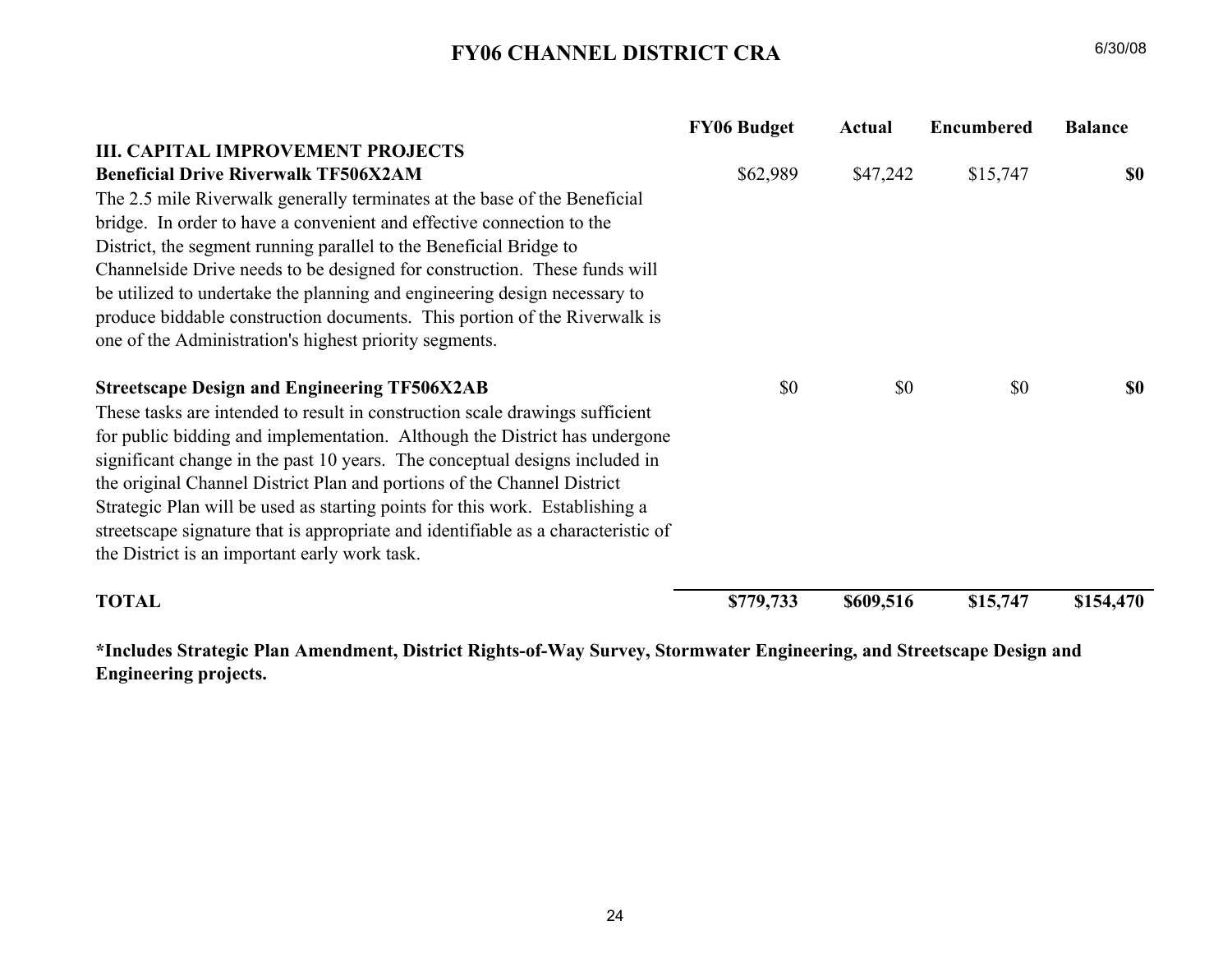## FY06 CHANNEL DISTRICT CRA

|                                                                                   | <b>FY06 Budget</b> | <b>Actual</b> | <b>Encumbered</b> | <b>Balance</b> |
|-----------------------------------------------------------------------------------|--------------------|---------------|-------------------|----------------|
| <b>III. CAPITAL IMPROVEMENT PROJECTS</b>                                          |                    |               |                   |                |
| <b>Beneficial Drive Riverwalk TF506X2AM</b>                                       | \$62,989           | \$47,242      | \$15,747          | \$0            |
| The 2.5 mile Riverwalk generally terminates at the base of the Beneficial         |                    |               |                   |                |
| bridge. In order to have a convenient and effective connection to the             |                    |               |                   |                |
| District, the segment running parallel to the Beneficial Bridge to                |                    |               |                   |                |
| Channelside Drive needs to be designed for construction. These funds will         |                    |               |                   |                |
| be utilized to undertake the planning and engineering design necessary to         |                    |               |                   |                |
| produce biddable construction documents. This portion of the Riverwalk is         |                    |               |                   |                |
| one of the Administration's highest priority segments.                            |                    |               |                   |                |
|                                                                                   |                    |               |                   |                |
| <b>Streetscape Design and Engineering TF506X2AB</b>                               | \$0                | \$0           | \$0               | \$0            |
| These tasks are intended to result in construction scale drawings sufficient      |                    |               |                   |                |
| for public bidding and implementation. Although the District has undergone        |                    |               |                   |                |
| significant change in the past 10 years. The conceptual designs included in       |                    |               |                   |                |
| the original Channel District Plan and portions of the Channel District           |                    |               |                   |                |
| Strategic Plan will be used as starting points for this work. Establishing a      |                    |               |                   |                |
| streetscape signature that is appropriate and identifiable as a characteristic of |                    |               |                   |                |
| the District is an important early work task.                                     |                    |               |                   |                |
|                                                                                   |                    |               |                   |                |
| <b>TOTAL</b>                                                                      | \$779,733          | \$609,516     | \$15,747          | \$154,470      |

\*Includes Strategic Plan Amendment, District Rights-of-Way Survey, Stormwater Engineering, and Streetscape Design and Engineering projects.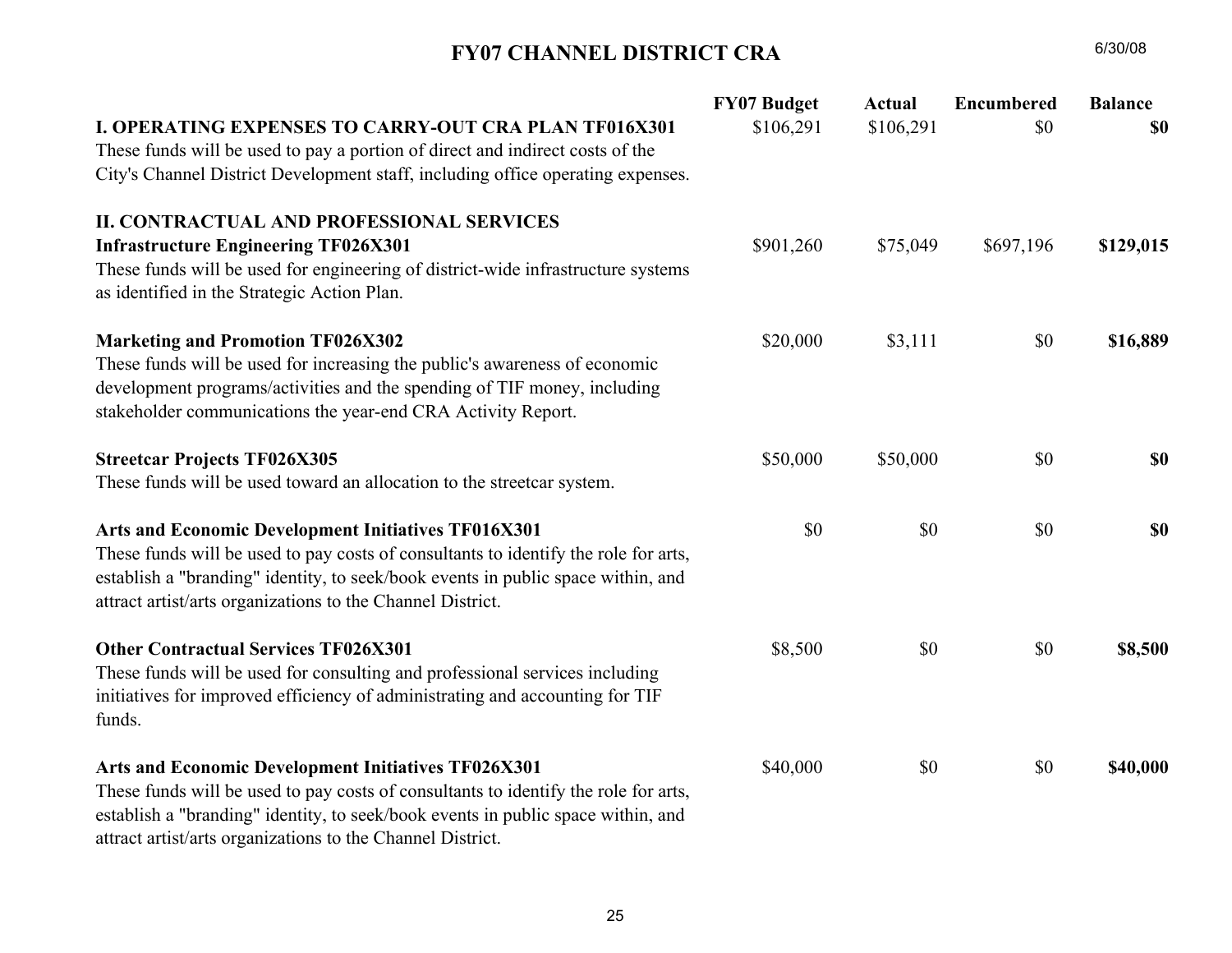## FY07 CHANNEL DISTRICT CRA

| <b>I. OPERATING EXPENSES TO CARRY-OUT CRA PLAN TF016X301</b>                                                                                                                                                                                                                                 | <b>FY07 Budget</b><br>\$106,291 | <b>Actual</b><br>\$106,291 | <b>Encumbered</b><br>\$0 | <b>Balance</b><br>\$0 |
|----------------------------------------------------------------------------------------------------------------------------------------------------------------------------------------------------------------------------------------------------------------------------------------------|---------------------------------|----------------------------|--------------------------|-----------------------|
| These funds will be used to pay a portion of direct and indirect costs of the<br>City's Channel District Development staff, including office operating expenses.                                                                                                                             |                                 |                            |                          |                       |
| <b>II. CONTRACTUAL AND PROFESSIONAL SERVICES</b>                                                                                                                                                                                                                                             |                                 |                            |                          |                       |
| <b>Infrastructure Engineering TF026X301</b><br>These funds will be used for engineering of district-wide infrastructure systems<br>as identified in the Strategic Action Plan.                                                                                                               | \$901,260                       | \$75,049                   | \$697,196                | \$129,015             |
| <b>Marketing and Promotion TF026X302</b><br>These funds will be used for increasing the public's awareness of economic<br>development programs/activities and the spending of TIF money, including<br>stakeholder communications the year-end CRA Activity Report.                           | \$20,000                        | \$3,111                    | \$0                      | \$16,889              |
| <b>Streetcar Projects TF026X305</b><br>These funds will be used toward an allocation to the streetcar system.                                                                                                                                                                                | \$50,000                        | \$50,000                   | \$0                      | \$0                   |
| Arts and Economic Development Initiatives TF016X301<br>These funds will be used to pay costs of consultants to identify the role for arts,<br>establish a "branding" identity, to seek/book events in public space within, and<br>attract artist/arts organizations to the Channel District. | \$0                             | \$0                        | \$0                      | \$0                   |
| <b>Other Contractual Services TF026X301</b><br>These funds will be used for consulting and professional services including<br>initiatives for improved efficiency of administrating and accounting for TIF<br>funds.                                                                         | \$8,500                         | \$0                        | \$0                      | \$8,500               |
| Arts and Economic Development Initiatives TF026X301<br>These funds will be used to pay costs of consultants to identify the role for arts,<br>establish a "branding" identity, to seek/book events in public space within, and<br>attract artist/arts organizations to the Channel District. | \$40,000                        | \$0                        | \$0                      | \$40,000              |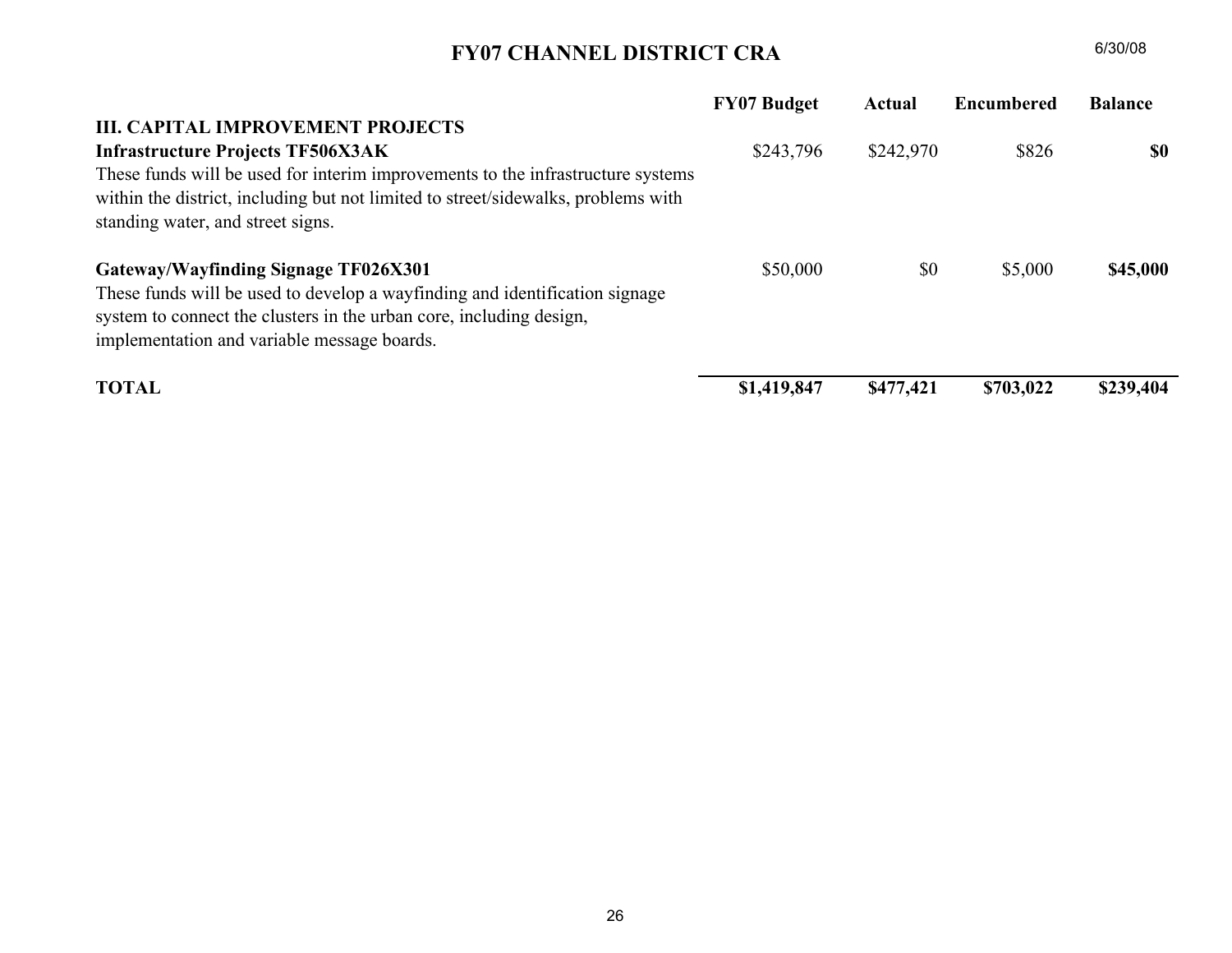## FY07 CHANNEL DISTRICT CRA

|                                                                                                                                                                                                                                                       | <b>FY07 Budget</b> | Actual    | <b>Encumbered</b> | <b>Balance</b> |
|-------------------------------------------------------------------------------------------------------------------------------------------------------------------------------------------------------------------------------------------------------|--------------------|-----------|-------------------|----------------|
| <b>III. CAPITAL IMPROVEMENT PROJECTS</b>                                                                                                                                                                                                              |                    |           |                   |                |
| <b>Infrastructure Projects TF506X3AK</b><br>These funds will be used for interim improvements to the infrastructure systems<br>within the district, including but not limited to street/sidewalks, problems with<br>standing water, and street signs. | \$243,796          | \$242,970 | \$826             | SO.            |
| Gateway/Wayfinding Signage TF026X301<br>These funds will be used to develop a wayfinding and identification signage<br>system to connect the clusters in the urban core, including design,<br>implementation and variable message boards.             | \$50,000           | \$0       | \$5,000           | \$45,000       |
| <b>TOTAL</b>                                                                                                                                                                                                                                          | \$1,419,847        | \$477,421 | \$703,022         | \$239,404      |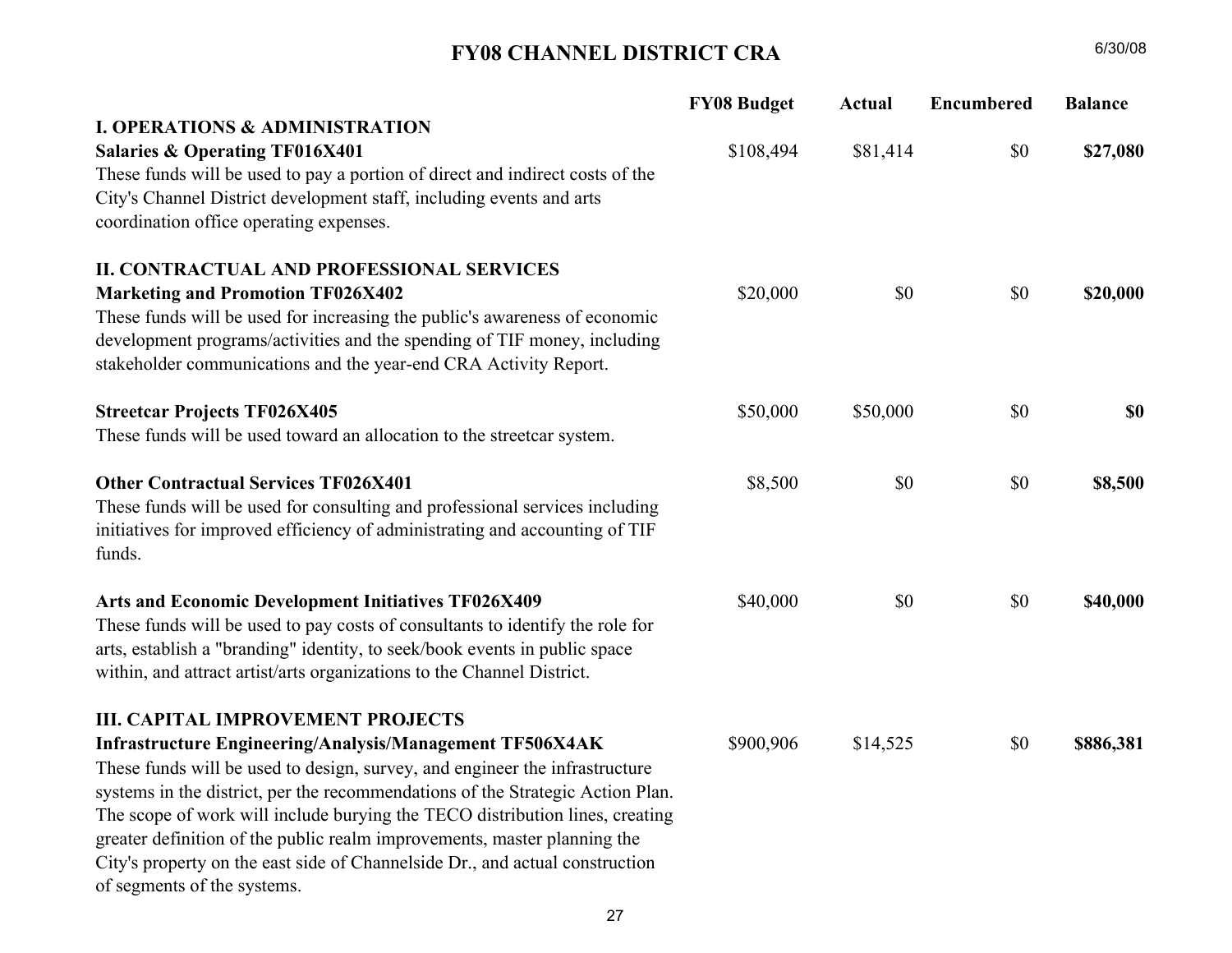## FY08 CHANNEL DISTRICT CRA

|                                                                                | <b>FY08 Budget</b> | <b>Actual</b> | Encumbered | <b>Balance</b> |
|--------------------------------------------------------------------------------|--------------------|---------------|------------|----------------|
| <b>I. OPERATIONS &amp; ADMINISTRATION</b>                                      |                    |               |            |                |
| <b>Salaries &amp; Operating TF016X401</b>                                      | \$108,494          | \$81,414      | \$0        | \$27,080       |
| These funds will be used to pay a portion of direct and indirect costs of the  |                    |               |            |                |
| City's Channel District development staff, including events and arts           |                    |               |            |                |
| coordination office operating expenses.                                        |                    |               |            |                |
| <b>II. CONTRACTUAL AND PROFESSIONAL SERVICES</b>                               |                    |               |            |                |
| <b>Marketing and Promotion TF026X402</b>                                       | \$20,000           | \$0           | \$0        | \$20,000       |
| These funds will be used for increasing the public's awareness of economic     |                    |               |            |                |
| development programs/activities and the spending of TIF money, including       |                    |               |            |                |
| stakeholder communications and the year-end CRA Activity Report.               |                    |               |            |                |
| <b>Streetcar Projects TF026X405</b>                                            | \$50,000           | \$50,000      | \$0        | \$0            |
| These funds will be used toward an allocation to the streetcar system.         |                    |               |            |                |
| <b>Other Contractual Services TF026X401</b>                                    | \$8,500            | \$0           | \$0        | \$8,500        |
| These funds will be used for consulting and professional services including    |                    |               |            |                |
| initiatives for improved efficiency of administrating and accounting of TIF    |                    |               |            |                |
| funds.                                                                         |                    |               |            |                |
| Arts and Economic Development Initiatives TF026X409                            | \$40,000           | \$0           | \$0        | \$40,000       |
| These funds will be used to pay costs of consultants to identify the role for  |                    |               |            |                |
| arts, establish a "branding" identity, to seek/book events in public space     |                    |               |            |                |
| within, and attract artist/arts organizations to the Channel District.         |                    |               |            |                |
| <b>III. CAPITAL IMPROVEMENT PROJECTS</b>                                       |                    |               |            |                |
| Infrastructure Engineering/Analysis/Management TF506X4AK                       | \$900,906          | \$14,525      | \$0        | \$886,381      |
| These funds will be used to design, survey, and engineer the infrastructure    |                    |               |            |                |
| systems in the district, per the recommendations of the Strategic Action Plan. |                    |               |            |                |
| The scope of work will include burying the TECO distribution lines, creating   |                    |               |            |                |
| greater definition of the public realm improvements, master planning the       |                    |               |            |                |
| City's property on the east side of Channelside Dr., and actual construction   |                    |               |            |                |
| of segments of the systems.                                                    |                    |               |            |                |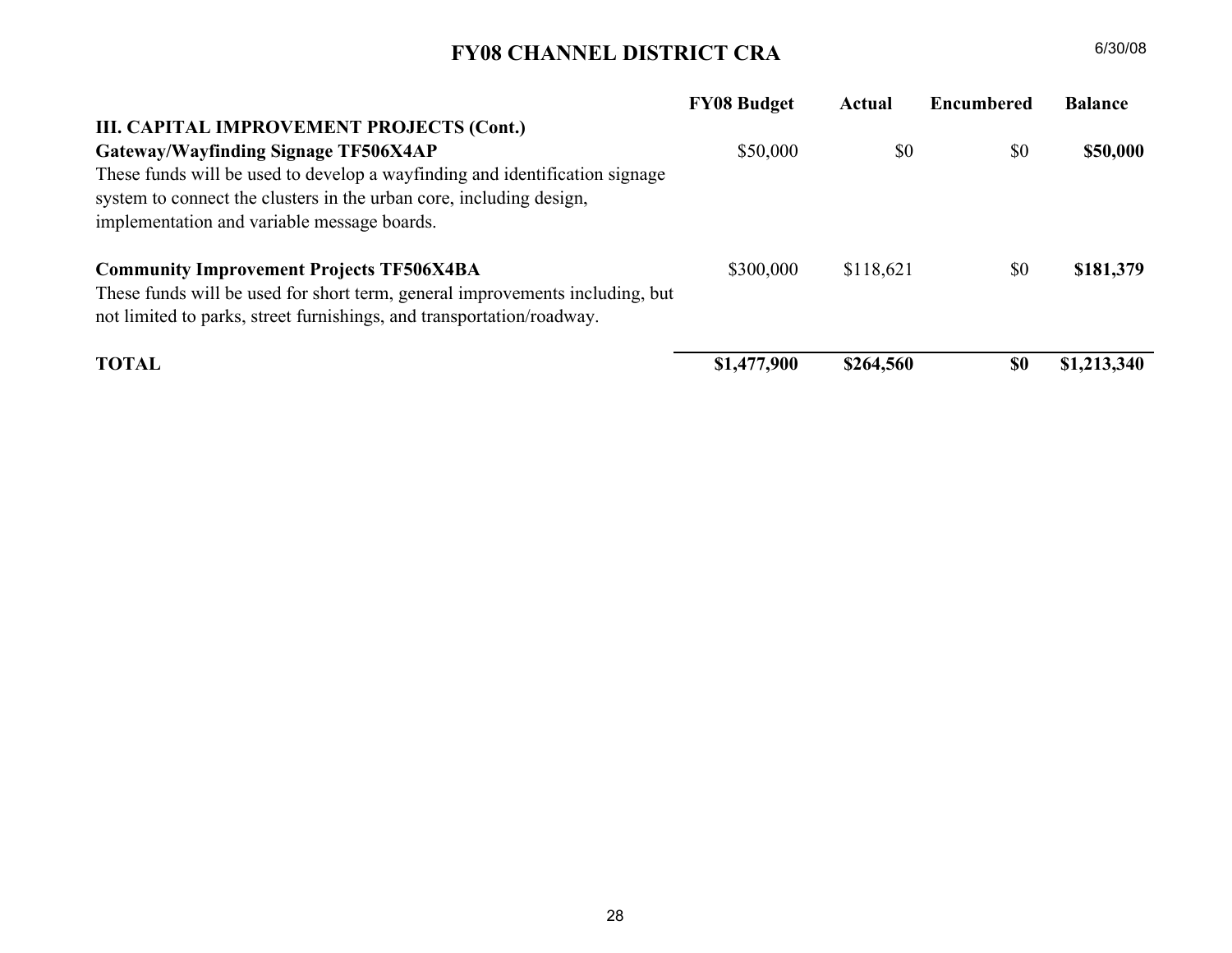## FY08 CHANNEL DISTRICT CRA

|                                                                                                                                                                                                          | <b>FY08 Budget</b> | Actual    | <b>Encumbered</b> | <b>Balance</b> |
|----------------------------------------------------------------------------------------------------------------------------------------------------------------------------------------------------------|--------------------|-----------|-------------------|----------------|
| III. CAPITAL IMPROVEMENT PROJECTS (Cont.)                                                                                                                                                                |                    |           |                   |                |
| Gateway/Wayfinding Signage TF506X4AP                                                                                                                                                                     | \$50,000           | \$0       | \$0               | \$50,000       |
| These funds will be used to develop a wayfinding and identification signage<br>system to connect the clusters in the urban core, including design,<br>implementation and variable message boards.        |                    |           |                   |                |
| <b>Community Improvement Projects TF506X4BA</b><br>These funds will be used for short term, general improvements including, but<br>not limited to parks, street furnishings, and transportation/roadway. | \$300,000          | \$118,621 | \$0               | \$181,379      |
| <b>TOTAL</b>                                                                                                                                                                                             | \$1,477,900        | \$264,560 | <b>SO</b>         | \$1,213,340    |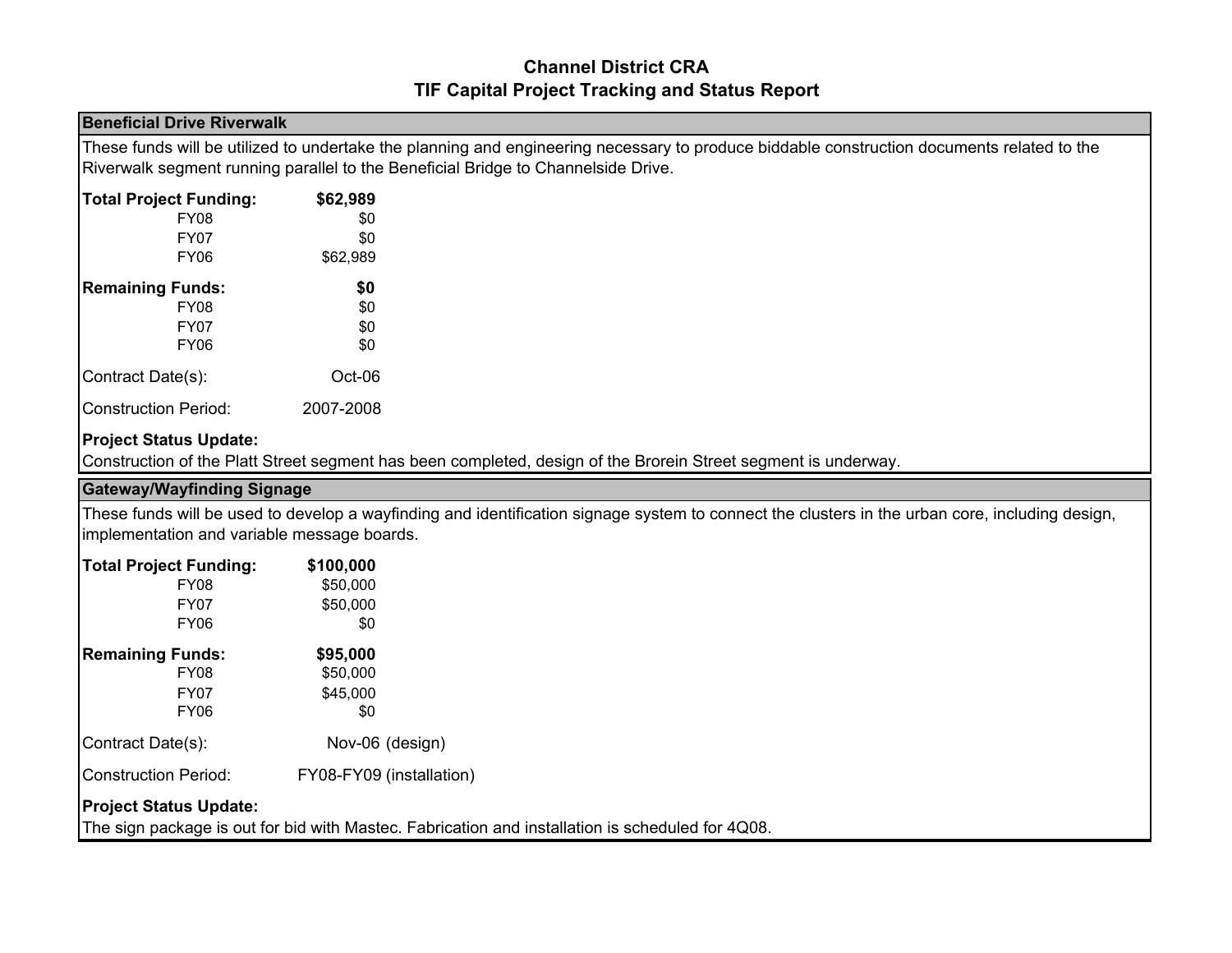## Channel District CRATIF Capital Project Tracking and Status Report

#### Beneficial Drive Riverwalk

These funds will be utilized to undertake the planning and engineering necessary to produce biddable construction documents related to the Riverwalk segment running parallel to the Beneficial Bridge to Channelside Drive.

| <b>Total Project Funding:</b> | \$62,989  |
|-------------------------------|-----------|
| FY08                          | \$0       |
| <b>FY07</b>                   | \$0       |
| FY <sub>06</sub>              | \$62,989  |
| <b>Remaining Funds:</b>       | \$0       |
| <b>FY08</b>                   | \$0       |
| <b>FY07</b>                   | \$0       |
| FY <sub>06</sub>              | \$0       |
| Contract Date(s):             | $Oct-06$  |
| Construction Period:          | 2007-2008 |

#### Project Status Update:

Construction of the Platt Street segment has been completed, design of the Brorein Street segment is underway.

#### Gateway/Wayfinding Signage

 These funds will be used to develop a wayfinding and identification signage system to connect the clusters in the urban core, including design, implementation and variable message boards.

| <b>Total Project Funding:</b> | \$100,000                |
|-------------------------------|--------------------------|
| <b>FY08</b>                   | \$50,000                 |
| FY07                          | \$50,000                 |
| FY06                          | \$0                      |
| <b>Remaining Funds:</b>       | \$95,000                 |
| <b>FY08</b>                   | \$50,000                 |
| FY07                          | \$45,000                 |
| FY06                          | \$0                      |
| Contract Date(s):             | Nov-06 (design)          |
| <b>Construction Period:</b>   | FY08-FY09 (installation) |
|                               |                          |

#### Project Status Update:

The sign package is out for bid with Mastec. Fabrication and installation is scheduled for 4Q08.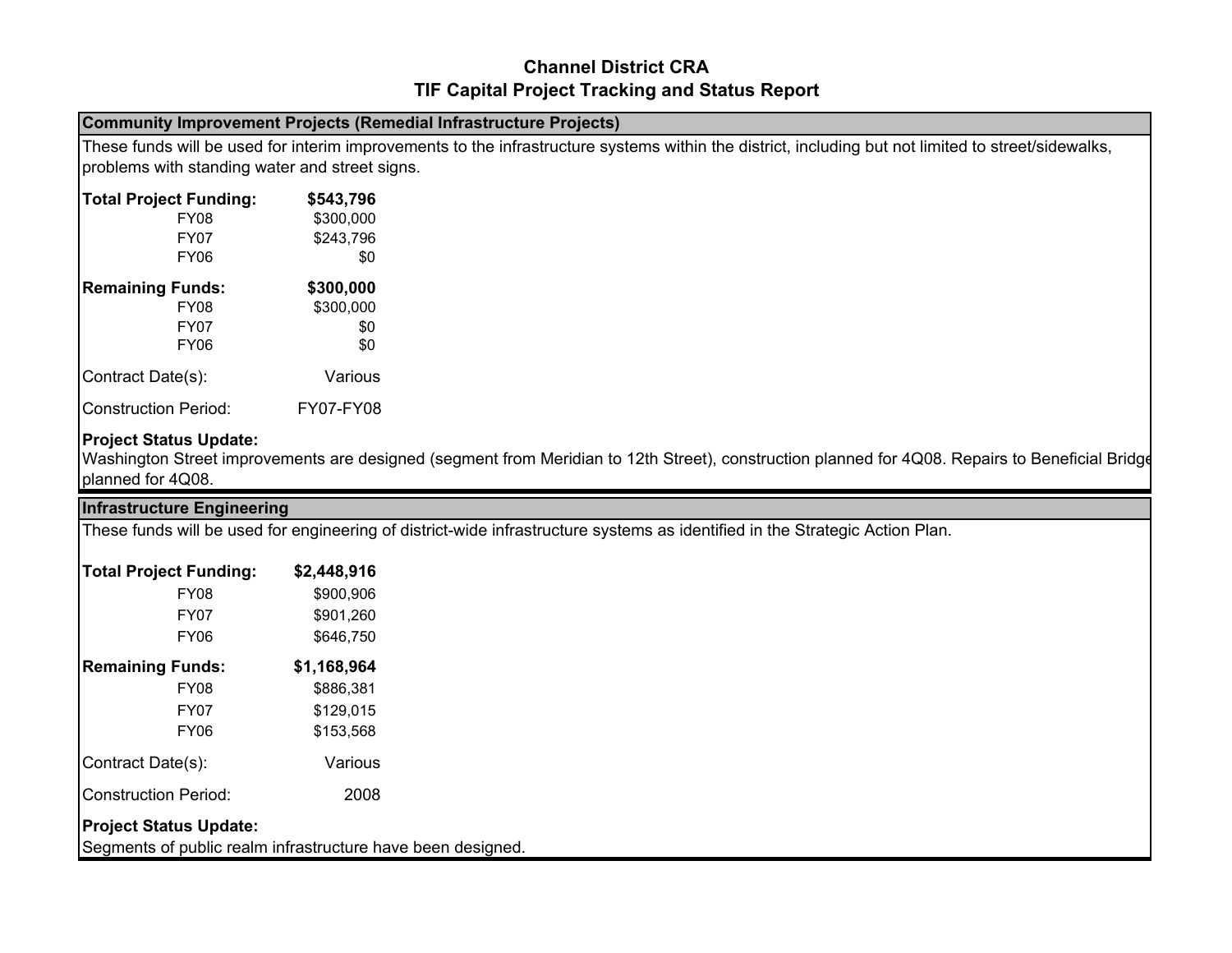## Channel District CRATIF Capital Project Tracking and Status Report

#### Community Improvement Projects (Remedial Infrastructure Projects)

 These funds will be used for interim improvements to the infrastructure systems within the district, including but not limited to street/sidewalks, problems with standing water and street signs.

| <b>Total Project Funding:</b> | \$543,796 |
|-------------------------------|-----------|
| FY08                          | \$300,000 |
| <b>FY07</b>                   | \$243,796 |
| FY06                          | \$0       |
| <b>Remaining Funds:</b>       | \$300,000 |
| <b>FY08</b>                   | \$300,000 |
| <b>FY07</b>                   | \$0       |
| FY06                          | \$0       |
| Contract Date(s):             | Various   |
| Construction Period:          | FY07-FY08 |

#### Project Status Update:

 Washington Street improvements are designed (segment from Meridian to 12th Street), construction planned for 4Q08. Repairs to Beneficial Bridge planned for 4Q08.

| <b>Infrastructure Engineering</b>                           |             |                                                                                                                              |
|-------------------------------------------------------------|-------------|------------------------------------------------------------------------------------------------------------------------------|
|                                                             |             | These funds will be used for engineering of district-wide infrastructure systems as identified in the Strategic Action Plan. |
| <b>Total Project Funding:</b>                               | \$2,448,916 |                                                                                                                              |
| FY08                                                        | \$900,906   |                                                                                                                              |
| <b>FY07</b>                                                 | \$901,260   |                                                                                                                              |
| FY06                                                        | \$646,750   |                                                                                                                              |
| <b>Remaining Funds:</b>                                     | \$1,168,964 |                                                                                                                              |
| FY08                                                        | \$886,381   |                                                                                                                              |
| <b>FY07</b>                                                 | \$129,015   |                                                                                                                              |
| FY06                                                        | \$153,568   |                                                                                                                              |
| Contract Date(s):                                           | Various     |                                                                                                                              |
| <b>Construction Period:</b>                                 | 2008        |                                                                                                                              |
| <b>Project Status Update:</b>                               |             |                                                                                                                              |
| Segments of public realm infrastructure have been designed. |             |                                                                                                                              |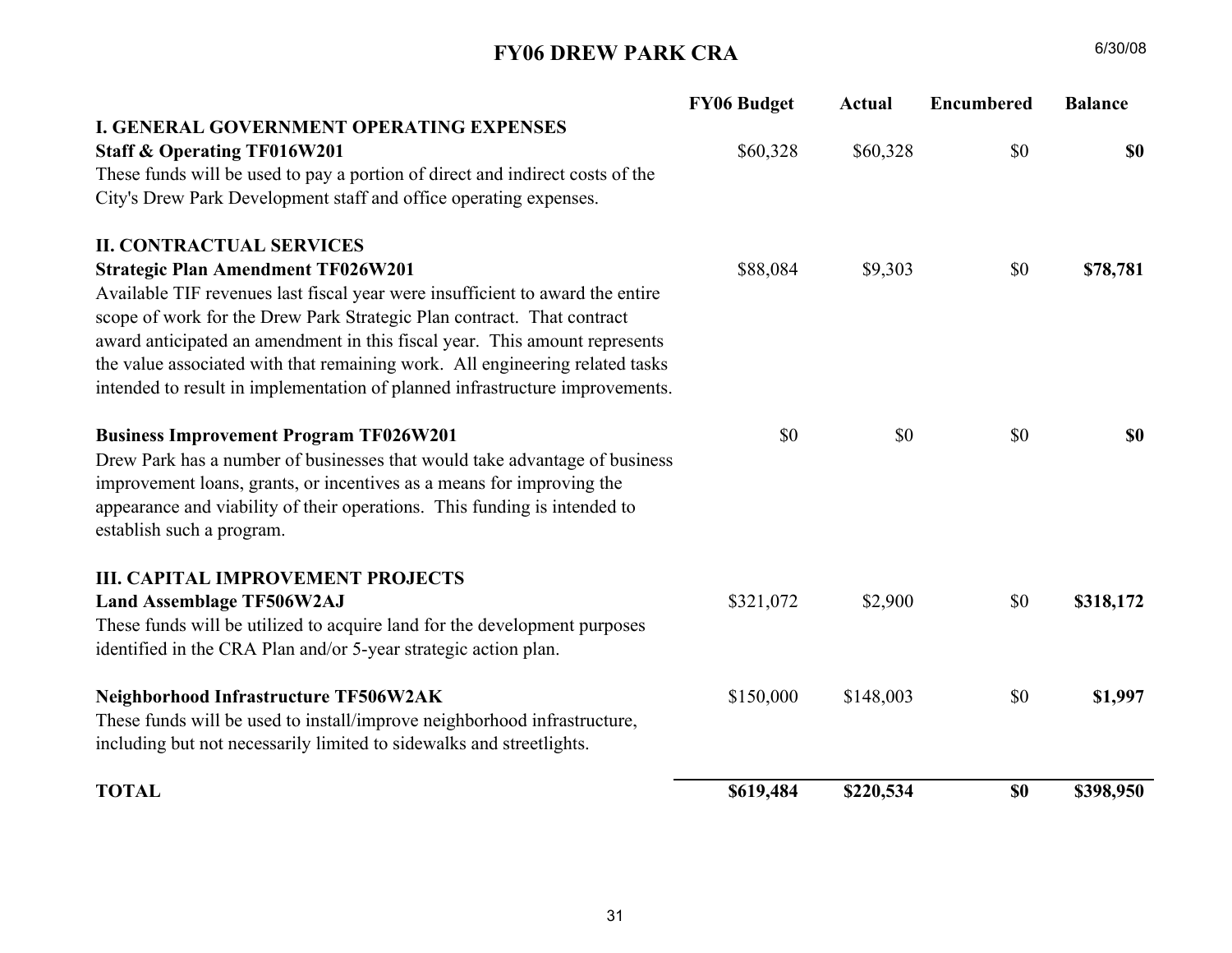## FY06 DREW PARK CRA

|                                                                               | <b>FY06 Budget</b> | <b>Actual</b> | <b>Encumbered</b> | <b>Balance</b> |
|-------------------------------------------------------------------------------|--------------------|---------------|-------------------|----------------|
| I. GENERAL GOVERNMENT OPERATING EXPENSES                                      |                    |               |                   |                |
| <b>Staff &amp; Operating TF016W201</b>                                        | \$60,328           | \$60,328      | \$0               | \$0            |
| These funds will be used to pay a portion of direct and indirect costs of the |                    |               |                   |                |
| City's Drew Park Development staff and office operating expenses.             |                    |               |                   |                |
| <b>II. CONTRACTUAL SERVICES</b>                                               |                    |               |                   |                |
| <b>Strategic Plan Amendment TF026W201</b>                                     | \$88,084           | \$9,303       | \$0               | \$78,781       |
| Available TIF revenues last fiscal year were insufficient to award the entire |                    |               |                   |                |
| scope of work for the Drew Park Strategic Plan contract. That contract        |                    |               |                   |                |
| award anticipated an amendment in this fiscal year. This amount represents    |                    |               |                   |                |
| the value associated with that remaining work. All engineering related tasks  |                    |               |                   |                |
| intended to result in implementation of planned infrastructure improvements.  |                    |               |                   |                |
| <b>Business Improvement Program TF026W201</b>                                 | \$0                | \$0           | \$0               | \$0            |
| Drew Park has a number of businesses that would take advantage of business    |                    |               |                   |                |
| improvement loans, grants, or incentives as a means for improving the         |                    |               |                   |                |
| appearance and viability of their operations. This funding is intended to     |                    |               |                   |                |
| establish such a program.                                                     |                    |               |                   |                |
| <b>III. CAPITAL IMPROVEMENT PROJECTS</b>                                      |                    |               |                   |                |
| <b>Land Assemblage TF506W2AJ</b>                                              | \$321,072          | \$2,900       | \$0               | \$318,172      |
| These funds will be utilized to acquire land for the development purposes     |                    |               |                   |                |
| identified in the CRA Plan and/or 5-year strategic action plan.               |                    |               |                   |                |
| Neighborhood Infrastructure TF506W2AK                                         | \$150,000          | \$148,003     | \$0               | \$1,997        |
| These funds will be used to install/improve neighborhood infrastructure,      |                    |               |                   |                |
| including but not necessarily limited to sidewalks and streetlights.          |                    |               |                   |                |
| <b>TOTAL</b>                                                                  | \$619,484          | \$220,534     | <b>SO</b>         | \$398,950      |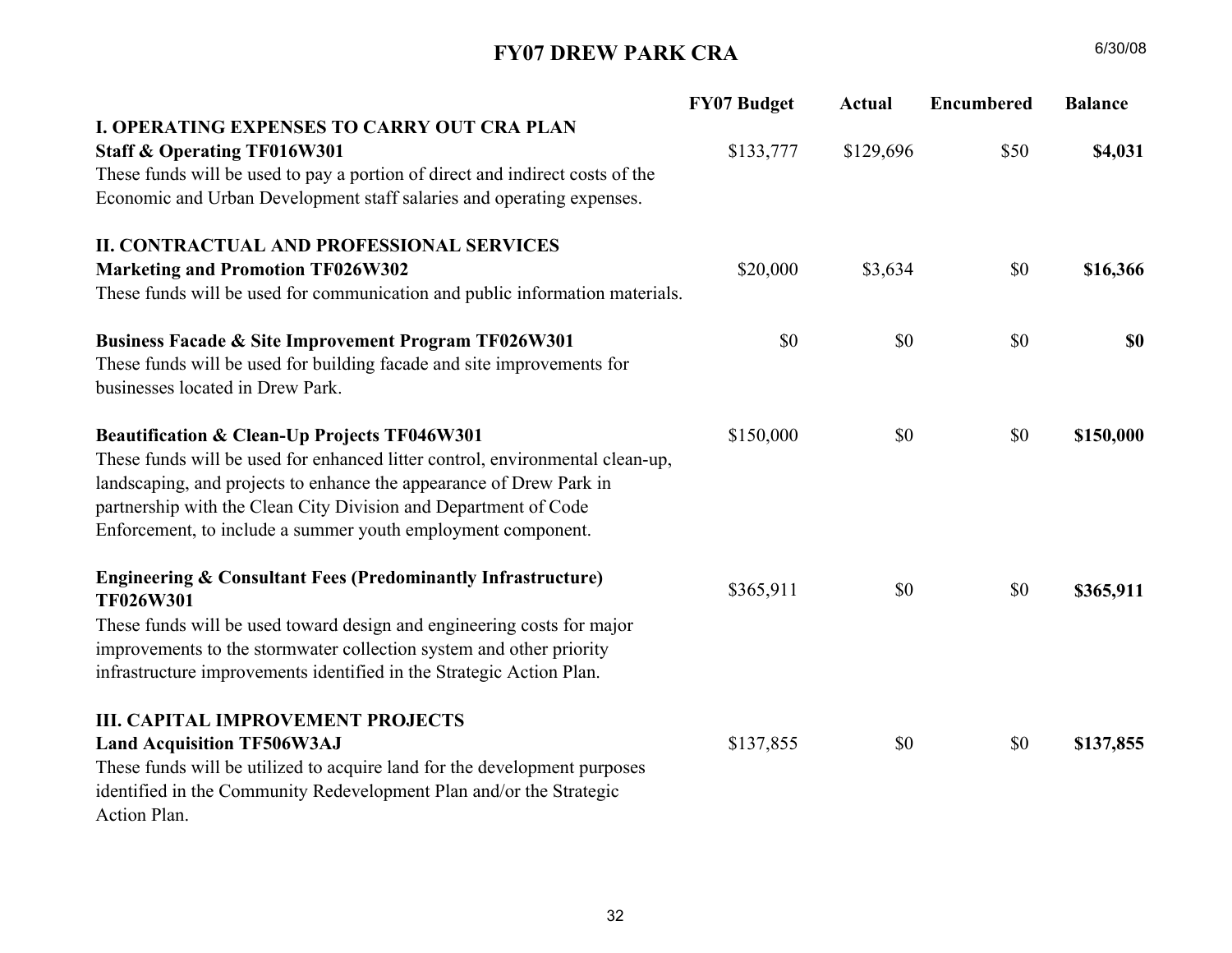## FY07 DREW PARK CRA

|                                                                                      | <b>FY07 Budget</b> | <b>Actual</b> | <b>Encumbered</b> | <b>Balance</b> |
|--------------------------------------------------------------------------------------|--------------------|---------------|-------------------|----------------|
| <b>I. OPERATING EXPENSES TO CARRY OUT CRA PLAN</b>                                   |                    |               |                   |                |
| <b>Staff &amp; Operating TF016W301</b>                                               | \$133,777          | \$129,696     | \$50              | \$4,031        |
| These funds will be used to pay a portion of direct and indirect costs of the        |                    |               |                   |                |
| Economic and Urban Development staff salaries and operating expenses.                |                    |               |                   |                |
| <b>II. CONTRACTUAL AND PROFESSIONAL SERVICES</b>                                     |                    |               |                   |                |
| <b>Marketing and Promotion TF026W302</b>                                             | \$20,000           | \$3,634       | \$0               | \$16,366       |
| These funds will be used for communication and public information materials.         |                    |               |                   |                |
| <b>Business Facade &amp; Site Improvement Program TF026W301</b>                      | \$0                | \$0           | \$0               | <b>\$0</b>     |
| These funds will be used for building facade and site improvements for               |                    |               |                   |                |
| businesses located in Drew Park.                                                     |                    |               |                   |                |
| Beautification & Clean-Up Projects TF046W301                                         | \$150,000          | \$0           | \$0               | \$150,000      |
| These funds will be used for enhanced litter control, environmental clean-up,        |                    |               |                   |                |
| landscaping, and projects to enhance the appearance of Drew Park in                  |                    |               |                   |                |
| partnership with the Clean City Division and Department of Code                      |                    |               |                   |                |
| Enforcement, to include a summer youth employment component.                         |                    |               |                   |                |
| <b>Engineering &amp; Consultant Fees (Predominantly Infrastructure)</b><br>TF026W301 | \$365,911          | \$0           | \$0               | \$365,911      |
| These funds will be used toward design and engineering costs for major               |                    |               |                   |                |
| improvements to the stormwater collection system and other priority                  |                    |               |                   |                |
| infrastructure improvements identified in the Strategic Action Plan.                 |                    |               |                   |                |
| <b>III. CAPITAL IMPROVEMENT PROJECTS</b>                                             |                    |               |                   |                |
| <b>Land Acquisition TF506W3AJ</b>                                                    | \$137,855          | \$0           | \$0               | \$137,855      |
| These funds will be utilized to acquire land for the development purposes            |                    |               |                   |                |
| identified in the Community Redevelopment Plan and/or the Strategic                  |                    |               |                   |                |
| Action Plan.                                                                         |                    |               |                   |                |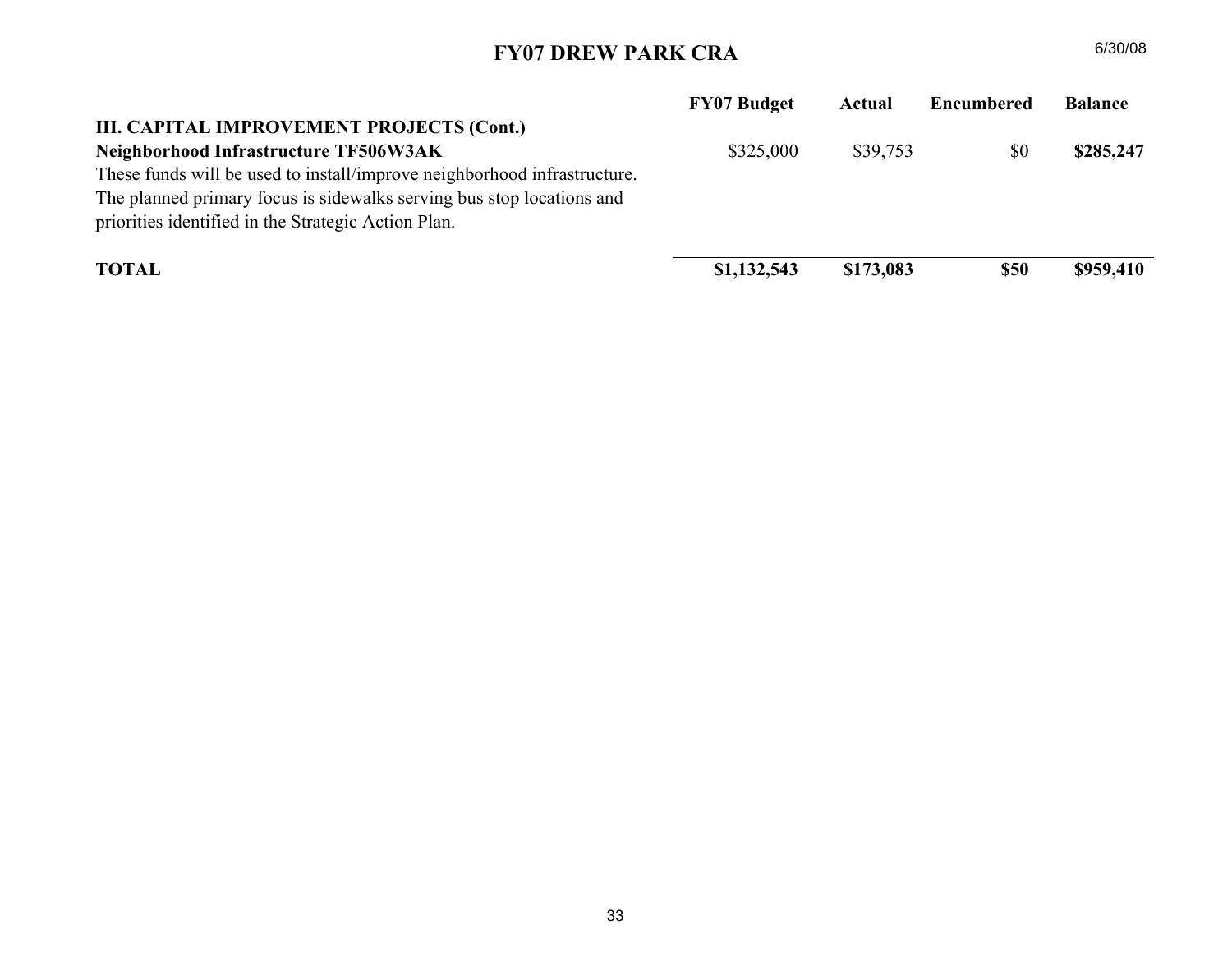## FY07 DREW PARK CRA

|                                                                          | <b>FY07 Budget</b> | Actual    | Encumbered  | <b>Balance</b> |
|--------------------------------------------------------------------------|--------------------|-----------|-------------|----------------|
| III. CAPITAL IMPROVEMENT PROJECTS (Cont.)                                |                    |           |             |                |
| Neighborhood Infrastructure TF506W3AK                                    | \$325,000          | \$39,753  | \$0         | \$285,247      |
| These funds will be used to install/improve neighborhood infrastructure. |                    |           |             |                |
| The planned primary focus is sidewalks serving bus stop locations and    |                    |           |             |                |
| priorities identified in the Strategic Action Plan.                      |                    |           |             |                |
| <b>TOTAL</b>                                                             | \$1,132,543        | \$173,083 | <b>\$50</b> | \$959,410      |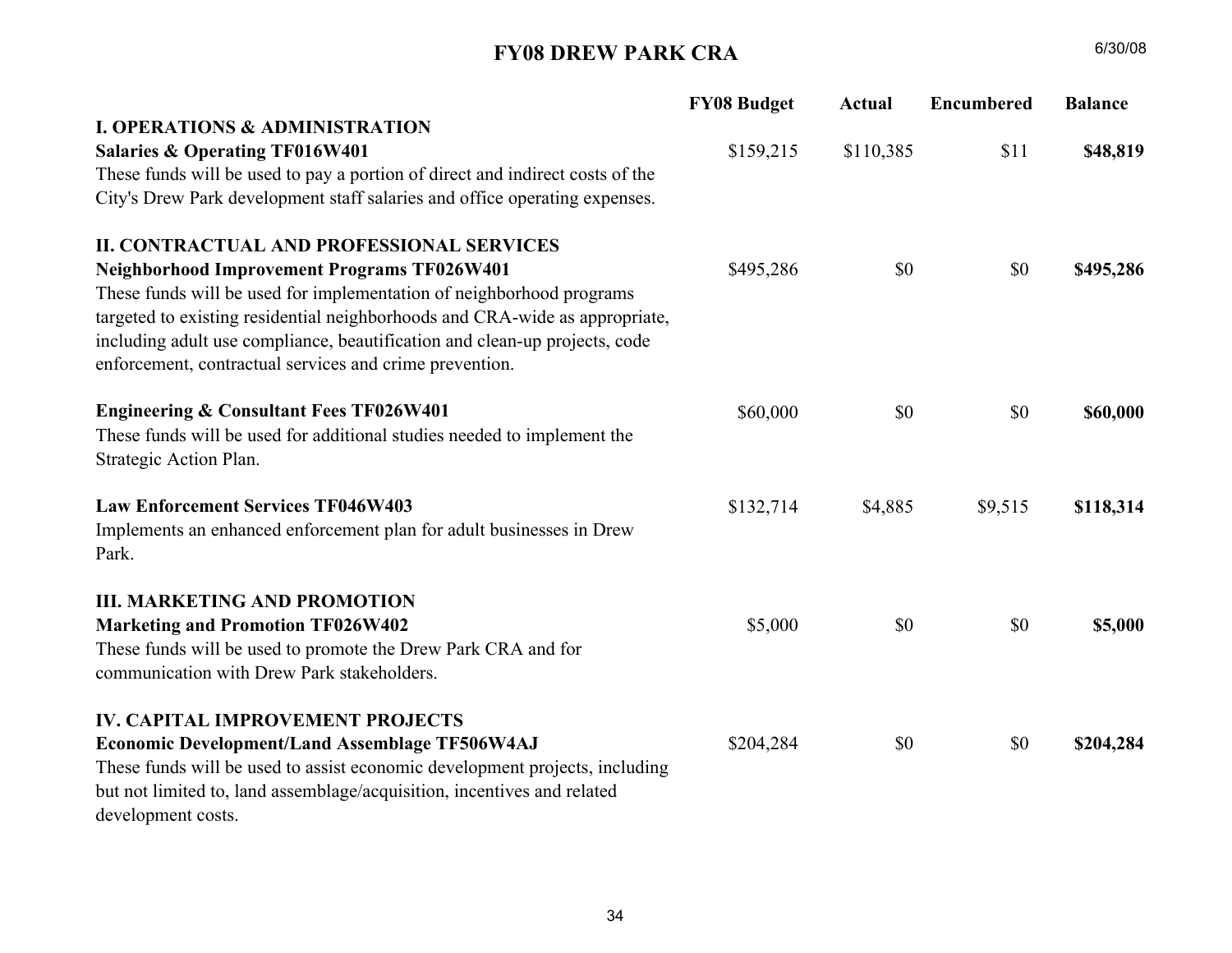## FY08 DREW PARK CRA

|                                                                                                                                                     | <b>FY08 Budget</b> | Actual    | <b>Encumbered</b> | <b>Balance</b> |
|-----------------------------------------------------------------------------------------------------------------------------------------------------|--------------------|-----------|-------------------|----------------|
| <b>I. OPERATIONS &amp; ADMINISTRATION</b>                                                                                                           |                    |           |                   |                |
| <b>Salaries &amp; Operating TF016W401</b>                                                                                                           | \$159,215          | \$110,385 | \$11              | \$48,819       |
| These funds will be used to pay a portion of direct and indirect costs of the                                                                       |                    |           |                   |                |
| City's Drew Park development staff salaries and office operating expenses.                                                                          |                    |           |                   |                |
| <b>II. CONTRACTUAL AND PROFESSIONAL SERVICES</b>                                                                                                    |                    |           |                   |                |
| <b>Neighborhood Improvement Programs TF026W401</b>                                                                                                  | \$495,286          | \$0       | \$0               | \$495,286      |
| These funds will be used for implementation of neighborhood programs<br>targeted to existing residential neighborhoods and CRA-wide as appropriate, |                    |           |                   |                |
| including adult use compliance, beautification and clean-up projects, code<br>enforcement, contractual services and crime prevention.               |                    |           |                   |                |
| <b>Engineering &amp; Consultant Fees TF026W401</b>                                                                                                  | \$60,000           | \$0       | \$0               | \$60,000       |
| These funds will be used for additional studies needed to implement the<br>Strategic Action Plan.                                                   |                    |           |                   |                |
| <b>Law Enforcement Services TF046W403</b>                                                                                                           | \$132,714          | \$4,885   | \$9,515           | \$118,314      |
| Implements an enhanced enforcement plan for adult businesses in Drew<br>Park.                                                                       |                    |           |                   |                |
| <b>III. MARKETING AND PROMOTION</b>                                                                                                                 |                    |           |                   |                |
| <b>Marketing and Promotion TF026W402</b>                                                                                                            | \$5,000            | \$0       | \$0               | \$5,000        |
| These funds will be used to promote the Drew Park CRA and for                                                                                       |                    |           |                   |                |
| communication with Drew Park stakeholders.                                                                                                          |                    |           |                   |                |
| <b>IV. CAPITAL IMPROVEMENT PROJECTS</b>                                                                                                             |                    |           |                   |                |
| <b>Economic Development/Land Assemblage TF506W4AJ</b>                                                                                               | \$204,284          | \$0       | \$0               | \$204,284      |
| These funds will be used to assist economic development projects, including                                                                         |                    |           |                   |                |
| but not limited to, land assemblage/acquisition, incentives and related                                                                             |                    |           |                   |                |
| development costs.                                                                                                                                  |                    |           |                   |                |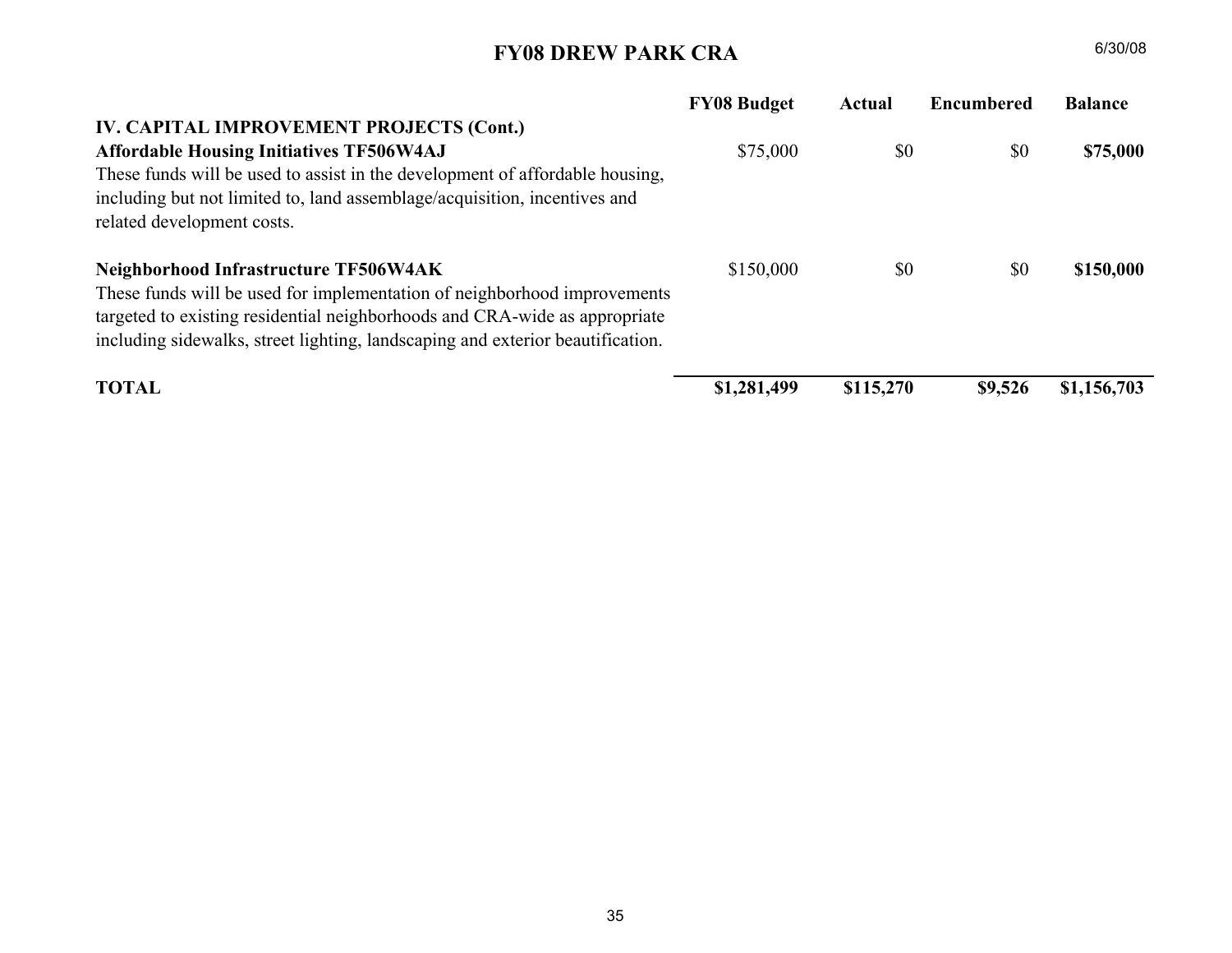## FY08 DREW PARK CRA

|                                                                                | <b>FY08 Budget</b> | Actual    | <b>Encumbered</b> | <b>Balance</b> |
|--------------------------------------------------------------------------------|--------------------|-----------|-------------------|----------------|
| IV. CAPITAL IMPROVEMENT PROJECTS (Cont.)                                       |                    |           |                   |                |
| <b>Affordable Housing Initiatives TF506W4AJ</b>                                | \$75,000           | \$0       | \$0               | \$75,000       |
| These funds will be used to assist in the development of affordable housing,   |                    |           |                   |                |
| including but not limited to, land assemblage/acquisition, incentives and      |                    |           |                   |                |
| related development costs.                                                     |                    |           |                   |                |
| Neighborhood Infrastructure TF506W4AK                                          | \$150,000          | \$0       | \$0               | \$150,000      |
| These funds will be used for implementation of neighborhood improvements       |                    |           |                   |                |
| targeted to existing residential neighborhoods and CRA-wide as appropriate     |                    |           |                   |                |
| including sidewalks, street lighting, landscaping and exterior beautification. |                    |           |                   |                |
|                                                                                |                    |           |                   |                |
| <b>TOTAL</b>                                                                   | \$1,281,499        | \$115,270 | \$9,526           | \$1,156,703    |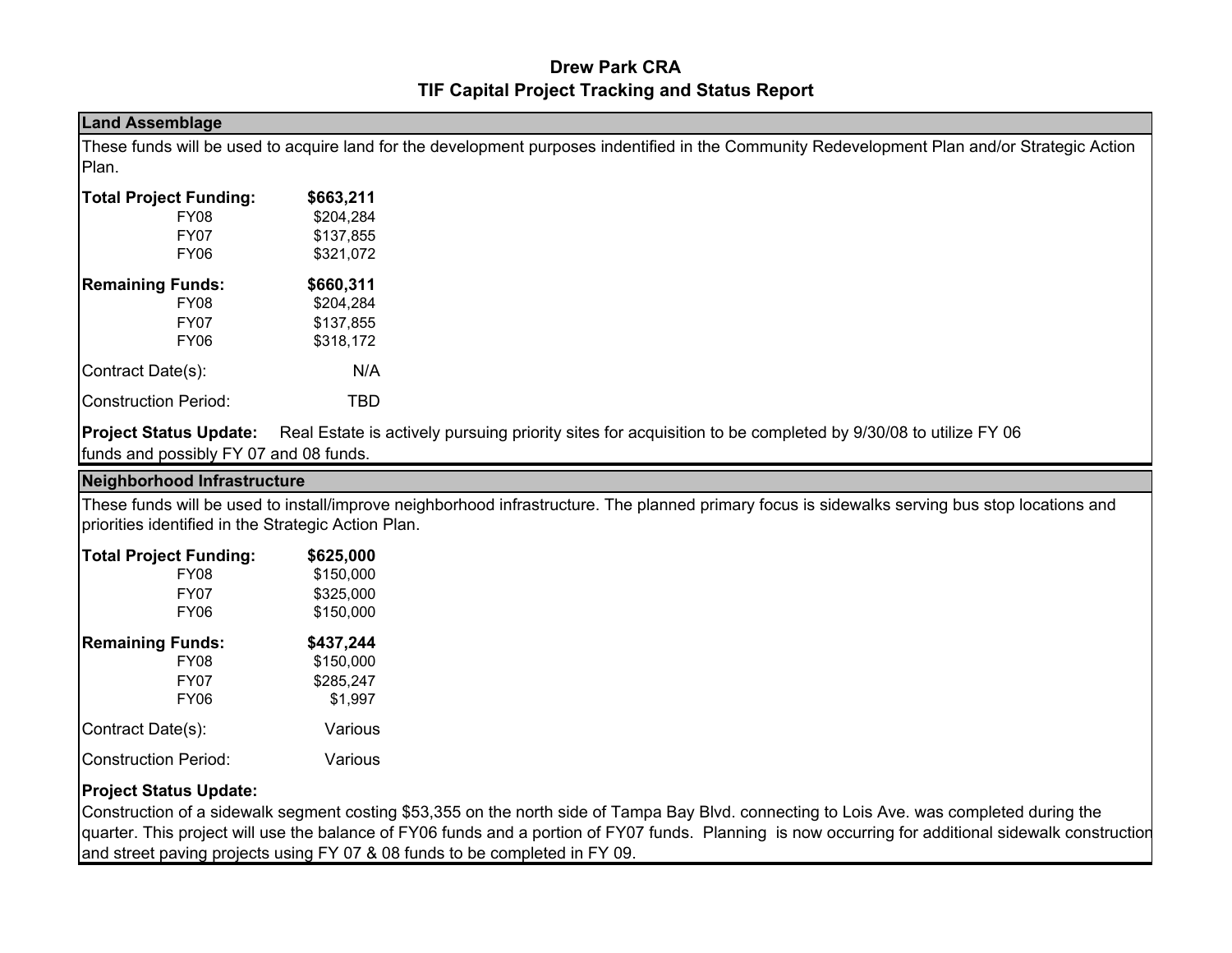### Drew Park CRATIF Capital Project Tracking and Status Report

#### Land Assemblage

 These funds will be used to acquire land for the development purposes indentified in the Community Redevelopment Plan and/or Strategic Action Plan.

| <b>Total Project Funding:</b> | \$663,211 |
|-------------------------------|-----------|
| <b>FY08</b>                   | \$204,284 |
| <b>FY07</b>                   | \$137,855 |
| FY <sub>06</sub>              | \$321,072 |
| <b>Remaining Funds:</b>       | \$660,311 |
| <b>FY08</b>                   | \$204.284 |
| <b>FY07</b>                   | \$137,855 |
| FY06                          | \$318,172 |
| Contract Date(s):             | N/A       |
| <b>Construction Period:</b>   | TBD       |

**Project Status Update:** Real Estate is actively pursuing priority sites for acquisition to be completed by 9/30/08 to utilize FY 06 funds and possibly FY 07 and 08 funds.

#### Neighborhood Infrastructure

 These funds will be used to install/improve neighborhood infrastructure. The planned primary focus is sidewalks serving bus stop locations and priorities identified in the Strategic Action Plan.

| <b>Total Project Funding:</b> | \$625,000 |
|-------------------------------|-----------|
| <b>FY08</b>                   | \$150,000 |
| <b>FY07</b>                   | \$325,000 |
| FY06                          | \$150,000 |
| <b>Remaining Funds:</b>       | \$437,244 |
| <b>FY08</b>                   | \$150,000 |
| <b>FY07</b>                   | \$285.247 |
| FY06                          | \$1,997   |
| Contract Date(s):             | Various   |
| <b>Construction Period:</b>   | Various   |

#### Project Status Update:

 Construction of a sidewalk segment costing \$53,355 on the north side of Tampa Bay Blvd. connecting to Lois Ave. was completed during the quarter. This project will use the balance of FY06 funds and a portion of FY07 funds. Planning is now occurring for additional sidewalk construction and street paving projects using FY 07 & 08 funds to be completed in FY 09.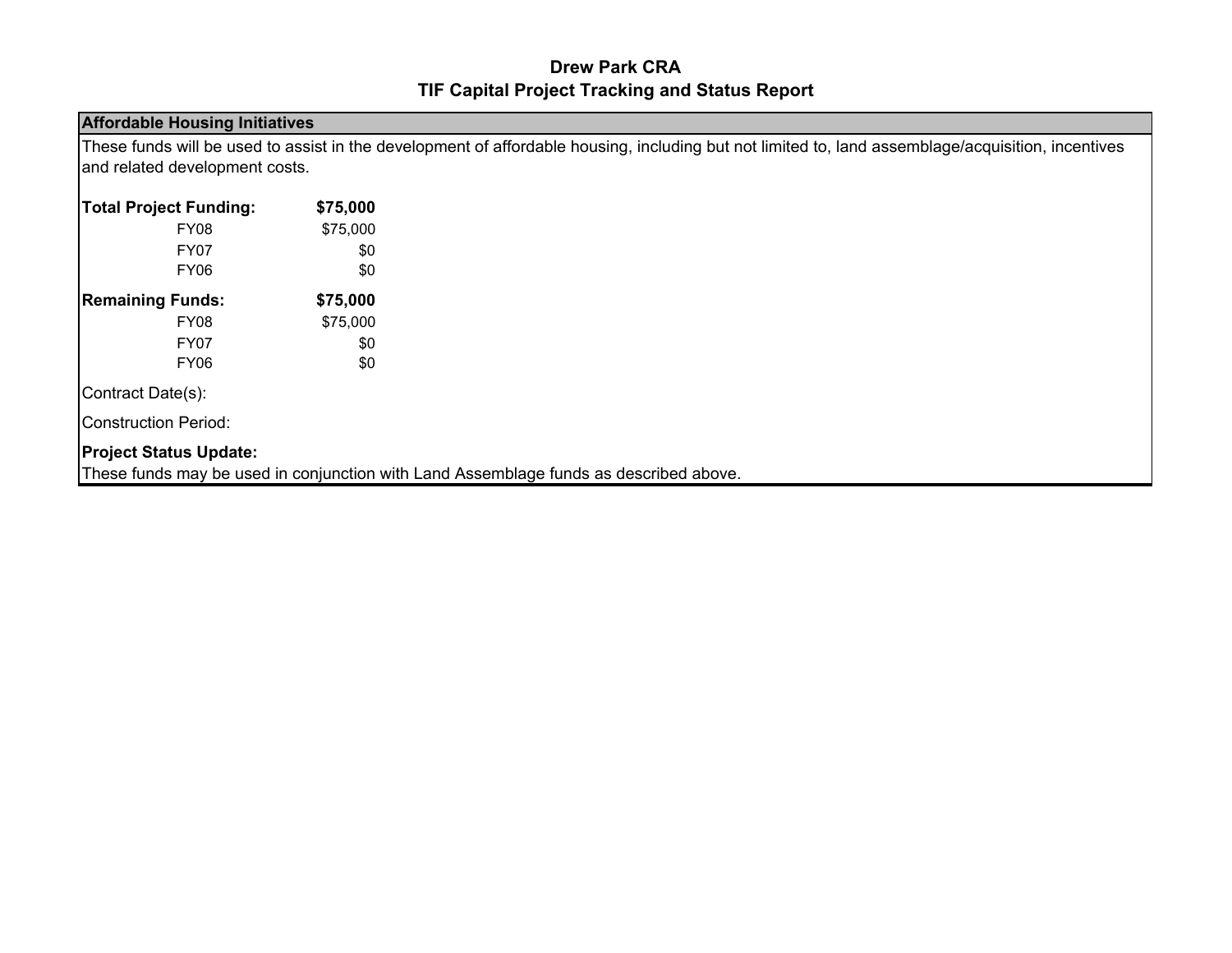### Drew Park CRATIF Capital Project Tracking and Status Report

#### Affordable Housing Initiatives

 These funds will be used to assist in the development of affordable housing, including but not limited to, land assemblage/acquisition, incentives and related development costs.

| <b>Total Project Funding:</b> | \$75,000 |
|-------------------------------|----------|
| <b>FY08</b>                   | \$75,000 |
| <b>FY07</b>                   | \$0      |
| <b>FY06</b>                   | \$0      |
| <b>Remaining Funds:</b>       | \$75,000 |
| <b>FY08</b>                   | \$75,000 |
| <b>FY07</b>                   | \$0      |
| FY <sub>06</sub>              | \$0      |
| Contract Date(s):             |          |
| <b>Construction Period:</b>   |          |

Project Status Update:

These funds may be used in conjunction with Land Assemblage funds as described above.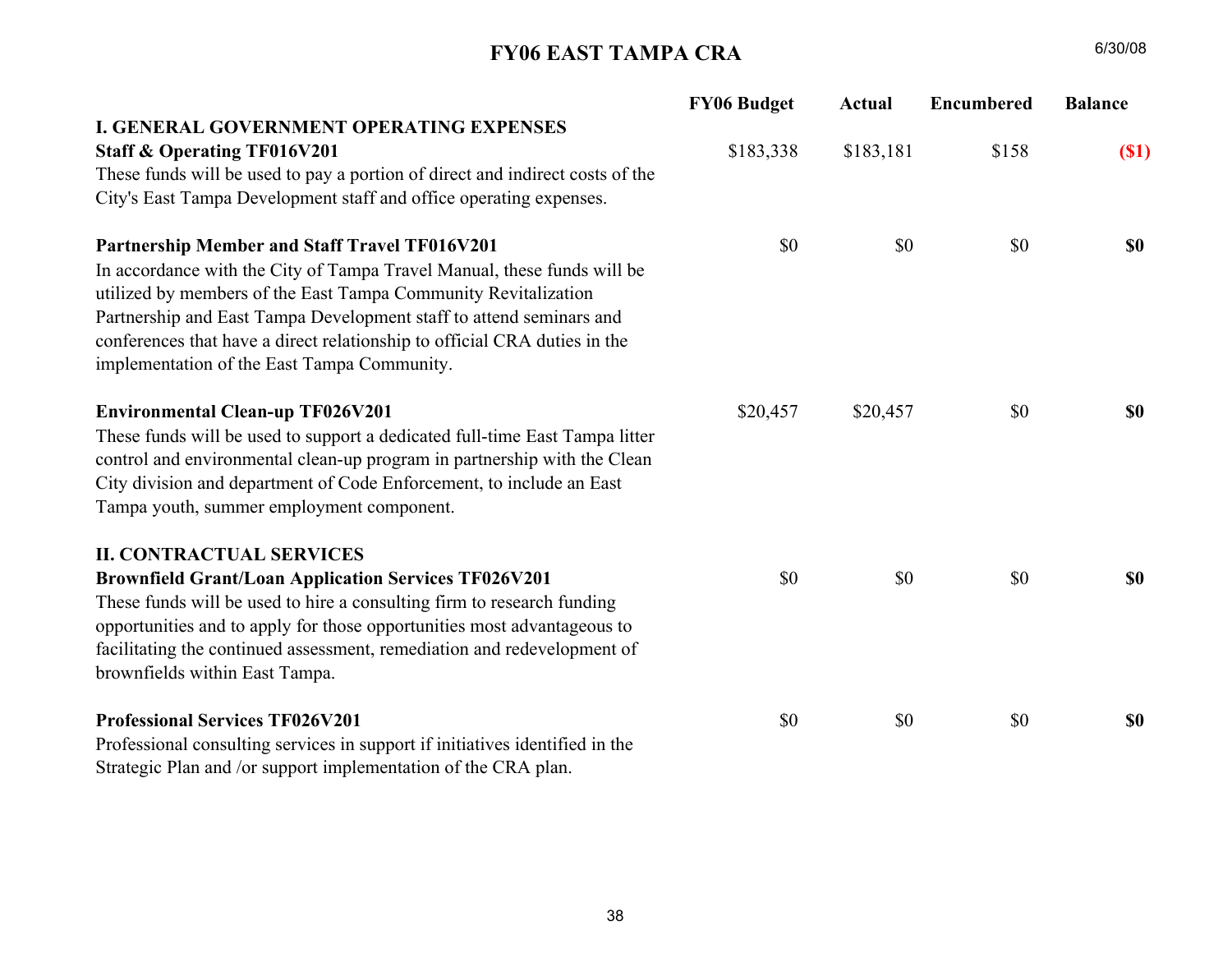#### FY06 EAST TAMPA CRA $A = 6/30/08$

|                                                                               | <b>FY06 Budget</b> | Actual    | <b>Encumbered</b> | <b>Balance</b> |
|-------------------------------------------------------------------------------|--------------------|-----------|-------------------|----------------|
| <b>I. GENERAL GOVERNMENT OPERATING EXPENSES</b>                               |                    |           |                   |                |
| <b>Staff &amp; Operating TF016V201</b>                                        | \$183,338          | \$183,181 | \$158             | (S1)           |
| These funds will be used to pay a portion of direct and indirect costs of the |                    |           |                   |                |
| City's East Tampa Development staff and office operating expenses.            |                    |           |                   |                |
| <b>Partnership Member and Staff Travel TF016V201</b>                          | \$0                | \$0       | \$0               | <b>SO</b>      |
| In accordance with the City of Tampa Travel Manual, these funds will be       |                    |           |                   |                |
| utilized by members of the East Tampa Community Revitalization                |                    |           |                   |                |
| Partnership and East Tampa Development staff to attend seminars and           |                    |           |                   |                |
| conferences that have a direct relationship to official CRA duties in the     |                    |           |                   |                |
| implementation of the East Tampa Community.                                   |                    |           |                   |                |
| <b>Environmental Clean-up TF026V201</b>                                       | \$20,457           | \$20,457  | \$0               | <b>SO</b>      |
| These funds will be used to support a dedicated full-time East Tampa litter   |                    |           |                   |                |
| control and environmental clean-up program in partnership with the Clean      |                    |           |                   |                |
| City division and department of Code Enforcement, to include an East          |                    |           |                   |                |
| Tampa youth, summer employment component.                                     |                    |           |                   |                |
| <b>II. CONTRACTUAL SERVICES</b>                                               |                    |           |                   |                |
| <b>Brownfield Grant/Loan Application Services TF026V201</b>                   | \$0                | \$0       | \$0               | <b>SO</b>      |
| These funds will be used to hire a consulting firm to research funding        |                    |           |                   |                |
| opportunities and to apply for those opportunities most advantageous to       |                    |           |                   |                |
| facilitating the continued assessment, remediation and redevelopment of       |                    |           |                   |                |
| brownfields within East Tampa.                                                |                    |           |                   |                |
| <b>Professional Services TF026V201</b>                                        | \$0                | \$0       | \$0               | \$0            |
| Professional consulting services in support if initiatives identified in the  |                    |           |                   |                |
| Strategic Plan and /or support implementation of the CRA plan.                |                    |           |                   |                |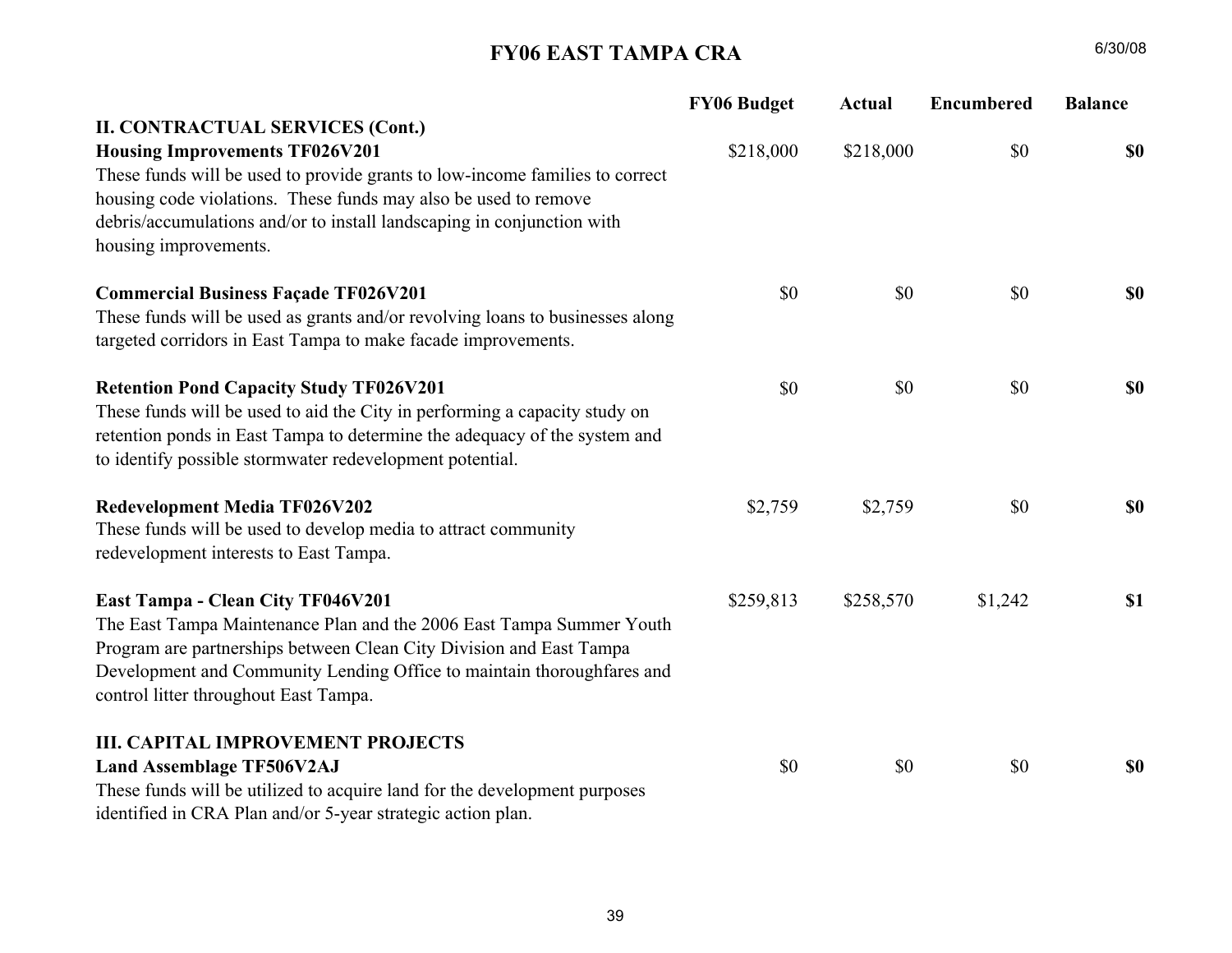## FY06 EAST TAMPA CRA

|                                                                               | <b>FY06 Budget</b> | <b>Actual</b> | <b>Encumbered</b> | <b>Balance</b> |
|-------------------------------------------------------------------------------|--------------------|---------------|-------------------|----------------|
| <b>II. CONTRACTUAL SERVICES (Cont.)</b>                                       |                    |               |                   |                |
| <b>Housing Improvements TF026V201</b>                                         | \$218,000          | \$218,000     | \$0               | <b>\$0</b>     |
| These funds will be used to provide grants to low-income families to correct  |                    |               |                   |                |
| housing code violations. These funds may also be used to remove               |                    |               |                   |                |
| debris/accumulations and/or to install landscaping in conjunction with        |                    |               |                   |                |
| housing improvements.                                                         |                    |               |                   |                |
| <b>Commercial Business Façade TF026V201</b>                                   | \$0                | \$0           | \$0               | \$0            |
| These funds will be used as grants and/or revolving loans to businesses along |                    |               |                   |                |
| targeted corridors in East Tampa to make facade improvements.                 |                    |               |                   |                |
| <b>Retention Pond Capacity Study TF026V201</b>                                | \$0                | \$0           | \$0               | <b>\$0</b>     |
| These funds will be used to aid the City in performing a capacity study on    |                    |               |                   |                |
| retention ponds in East Tampa to determine the adequacy of the system and     |                    |               |                   |                |
| to identify possible stormwater redevelopment potential.                      |                    |               |                   |                |
| <b>Redevelopment Media TF026V202</b>                                          | \$2,759            | \$2,759       | \$0               | <b>\$0</b>     |
| These funds will be used to develop media to attract community                |                    |               |                   |                |
| redevelopment interests to East Tampa.                                        |                    |               |                   |                |
| East Tampa - Clean City TF046V201                                             | \$259,813          | \$258,570     | \$1,242           | \$1            |
| The East Tampa Maintenance Plan and the 2006 East Tampa Summer Youth          |                    |               |                   |                |
| Program are partnerships between Clean City Division and East Tampa           |                    |               |                   |                |
| Development and Community Lending Office to maintain thoroughfares and        |                    |               |                   |                |
| control litter throughout East Tampa.                                         |                    |               |                   |                |
| <b>III. CAPITAL IMPROVEMENT PROJECTS</b>                                      |                    |               |                   |                |
| <b>Land Assemblage TF506V2AJ</b>                                              | \$0                | \$0           | \$0               | <b>\$0</b>     |
| These funds will be utilized to acquire land for the development purposes     |                    |               |                   |                |
| identified in CRA Plan and/or 5-year strategic action plan.                   |                    |               |                   |                |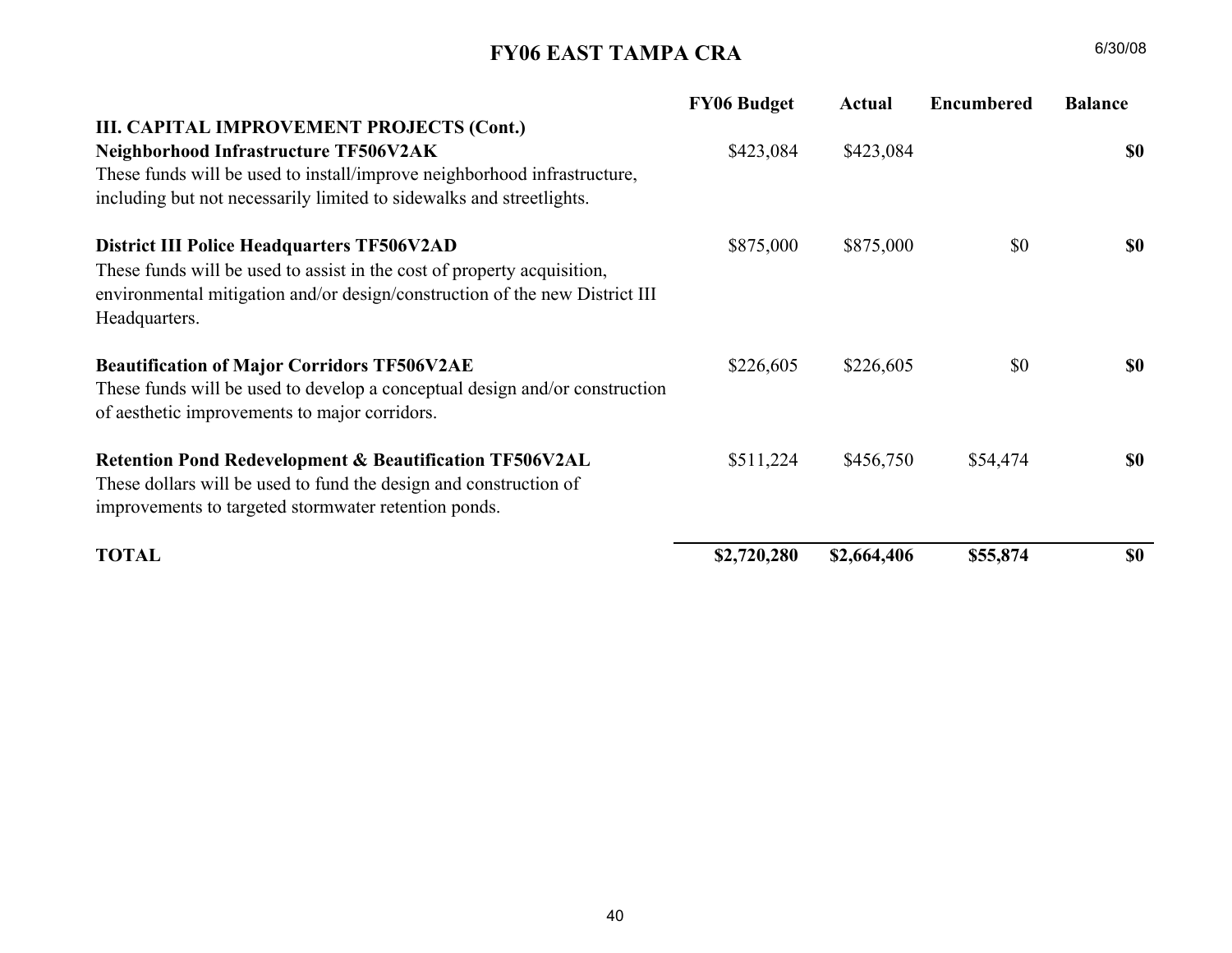## FY06 EAST TAMPA CRA

| <b>FY06 Budget</b> | Actual      | <b>Encumbered</b> | <b>Balance</b> |
|--------------------|-------------|-------------------|----------------|
|                    |             |                   |                |
| \$423,084          | \$423,084   |                   | <b>SO</b>      |
|                    |             |                   |                |
|                    |             |                   |                |
| \$875,000          | \$875,000   | \$0               | \$0            |
|                    |             |                   |                |
|                    |             |                   |                |
|                    |             |                   |                |
| \$226,605          | \$226,605   | \$0               | <b>SO</b>      |
|                    |             |                   |                |
|                    |             |                   |                |
| \$511,224          | \$456,750   | \$54,474          | <b>SO</b>      |
|                    |             |                   |                |
|                    |             |                   |                |
| \$2,720,280        | \$2,664,406 | \$55,874          | <b>SO</b>      |
|                    |             |                   |                |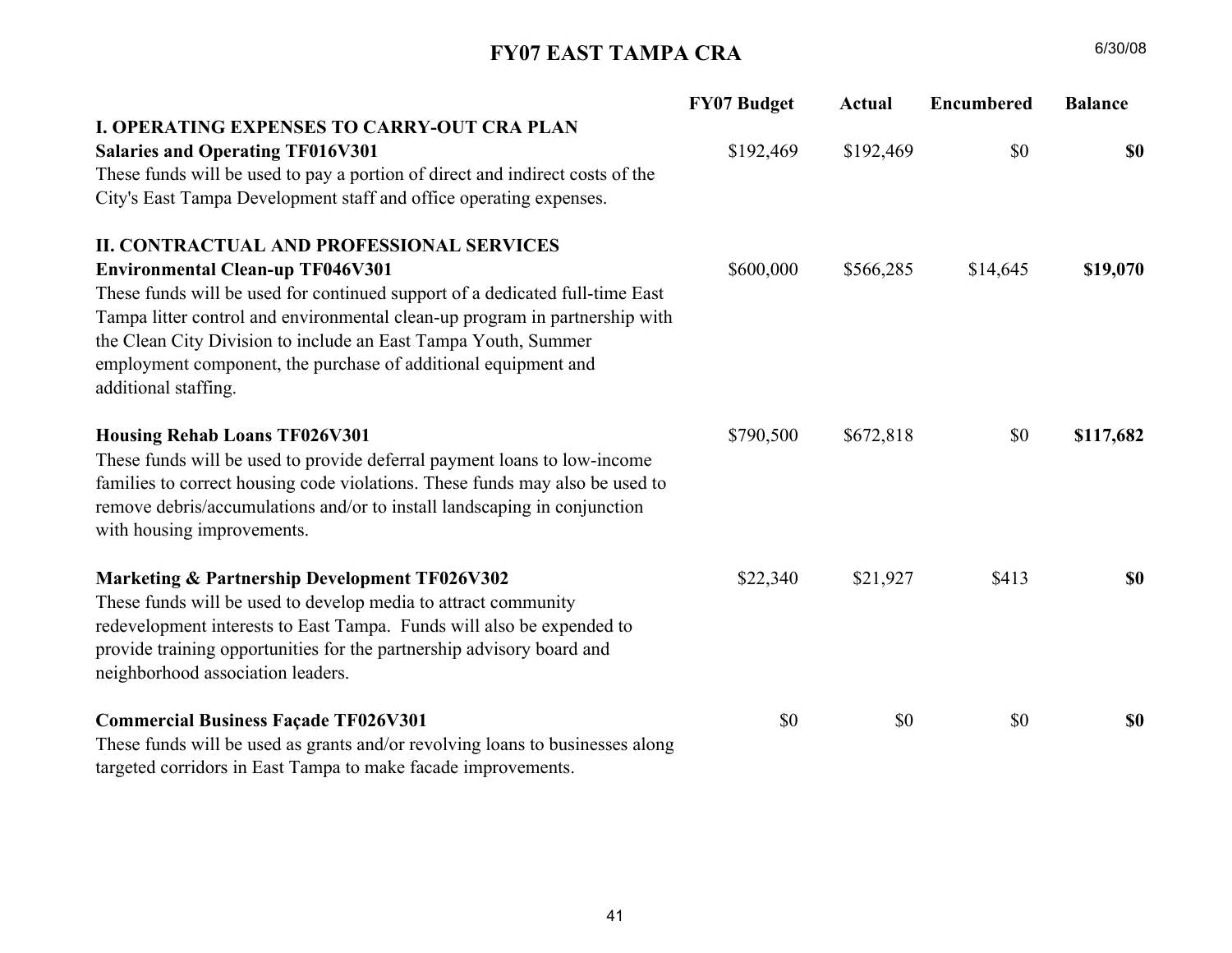## FY07 EAST TAMPA CRA

|                                                                               | <b>FY07 Budget</b> | <b>Actual</b> | <b>Encumbered</b> | <b>Balance</b> |
|-------------------------------------------------------------------------------|--------------------|---------------|-------------------|----------------|
| <b>I. OPERATING EXPENSES TO CARRY-OUT CRA PLAN</b>                            |                    |               |                   |                |
| <b>Salaries and Operating TF016V301</b>                                       | \$192,469          | \$192,469     | \$0               | \$0            |
| These funds will be used to pay a portion of direct and indirect costs of the |                    |               |                   |                |
| City's East Tampa Development staff and office operating expenses.            |                    |               |                   |                |
| <b>II. CONTRACTUAL AND PROFESSIONAL SERVICES</b>                              |                    |               |                   |                |
| <b>Environmental Clean-up TF046V301</b>                                       | \$600,000          | \$566,285     | \$14,645          | \$19,070       |
| These funds will be used for continued support of a dedicated full-time East  |                    |               |                   |                |
| Tampa litter control and environmental clean-up program in partnership with   |                    |               |                   |                |
| the Clean City Division to include an East Tampa Youth, Summer                |                    |               |                   |                |
| employment component, the purchase of additional equipment and                |                    |               |                   |                |
| additional staffing.                                                          |                    |               |                   |                |
| <b>Housing Rehab Loans TF026V301</b>                                          | \$790,500          | \$672,818     | \$0               | \$117,682      |
| These funds will be used to provide deferral payment loans to low-income      |                    |               |                   |                |
| families to correct housing code violations. These funds may also be used to  |                    |               |                   |                |
| remove debris/accumulations and/or to install landscaping in conjunction      |                    |               |                   |                |
| with housing improvements.                                                    |                    |               |                   |                |
| Marketing & Partnership Development TF026V302                                 | \$22,340           | \$21,927      | \$413             | \$0            |
| These funds will be used to develop media to attract community                |                    |               |                   |                |
| redevelopment interests to East Tampa. Funds will also be expended to         |                    |               |                   |                |
| provide training opportunities for the partnership advisory board and         |                    |               |                   |                |
| neighborhood association leaders.                                             |                    |               |                   |                |
| <b>Commercial Business Façade TF026V301</b>                                   | \$0                | \$0           | \$0               | \$0            |
| These funds will be used as grants and/or revolving loans to businesses along |                    |               |                   |                |
| targeted corridors in East Tampa to make facade improvements.                 |                    |               |                   |                |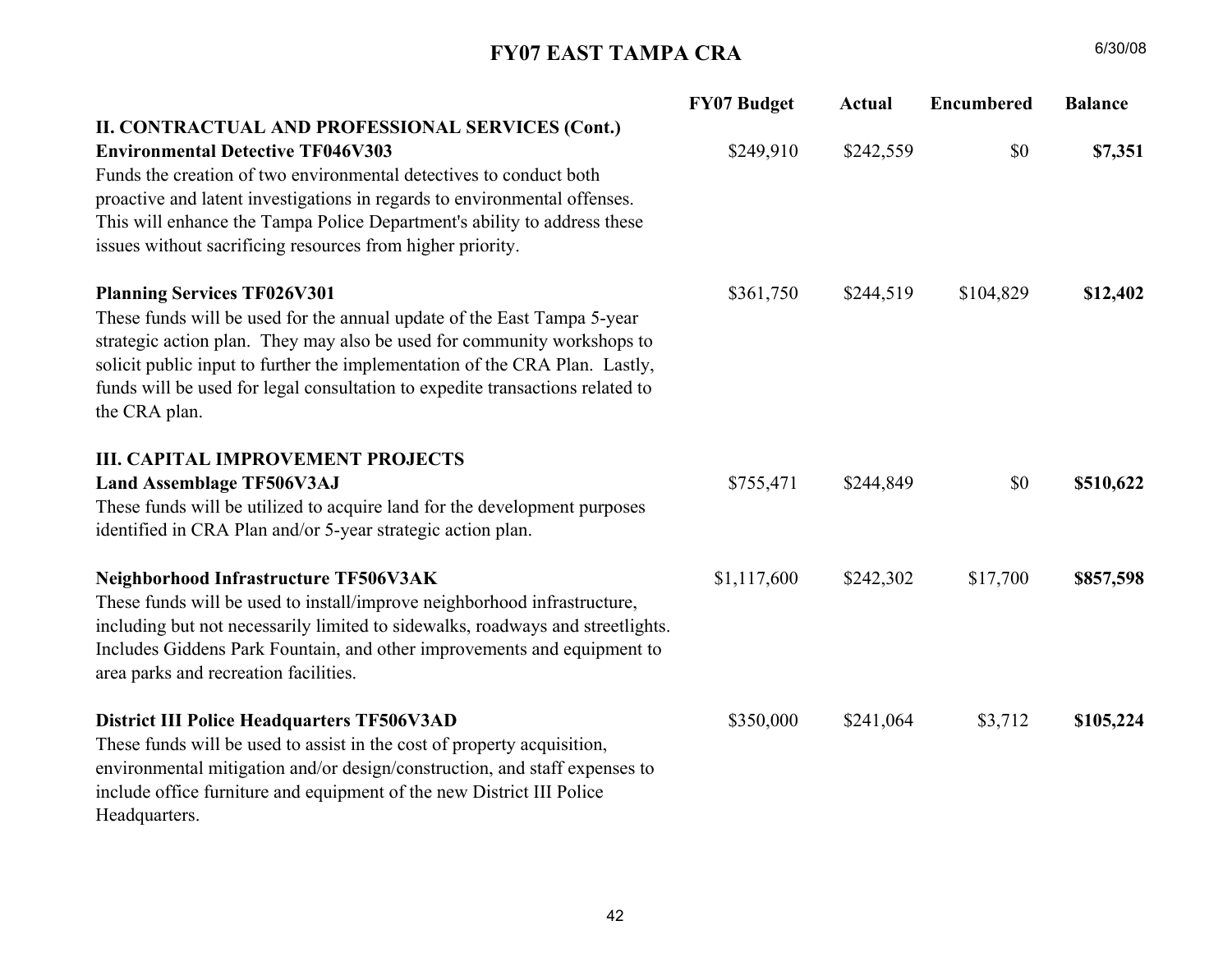## FY07 EAST TAMPA CRA

|                                                                                                                                                                                                                                                                                                                                                                           | <b>FY07 Budget</b> | <b>Actual</b> | Encumbered | <b>Balance</b> |
|---------------------------------------------------------------------------------------------------------------------------------------------------------------------------------------------------------------------------------------------------------------------------------------------------------------------------------------------------------------------------|--------------------|---------------|------------|----------------|
| II. CONTRACTUAL AND PROFESSIONAL SERVICES (Cont.)<br><b>Environmental Detective TF046V303</b>                                                                                                                                                                                                                                                                             | \$249,910          | \$242,559     | \$0        |                |
| Funds the creation of two environmental detectives to conduct both<br>proactive and latent investigations in regards to environmental offenses.<br>This will enhance the Tampa Police Department's ability to address these<br>issues without sacrificing resources from higher priority.                                                                                 |                    |               |            | \$7,351        |
| <b>Planning Services TF026V301</b><br>These funds will be used for the annual update of the East Tampa 5-year<br>strategic action plan. They may also be used for community workshops to<br>solicit public input to further the implementation of the CRA Plan. Lastly,<br>funds will be used for legal consultation to expedite transactions related to<br>the CRA plan. | \$361,750          | \$244,519     | \$104,829  | \$12,402       |
| <b>III. CAPITAL IMPROVEMENT PROJECTS</b><br><b>Land Assemblage TF506V3AJ</b><br>These funds will be utilized to acquire land for the development purposes<br>identified in CRA Plan and/or 5-year strategic action plan.                                                                                                                                                  | \$755,471          | \$244,849     | \$0        | \$510,622      |
| Neighborhood Infrastructure TF506V3AK<br>These funds will be used to install/improve neighborhood infrastructure,<br>including but not necessarily limited to sidewalks, roadways and streetlights.<br>Includes Giddens Park Fountain, and other improvements and equipment to<br>area parks and recreation facilities.                                                   | \$1,117,600        | \$242,302     | \$17,700   | \$857,598      |
| <b>District III Police Headquarters TF506V3AD</b><br>These funds will be used to assist in the cost of property acquisition,<br>environmental mitigation and/or design/construction, and staff expenses to<br>include office furniture and equipment of the new District III Police<br>Headquarters.                                                                      | \$350,000          | \$241,064     | \$3,712    | \$105,224      |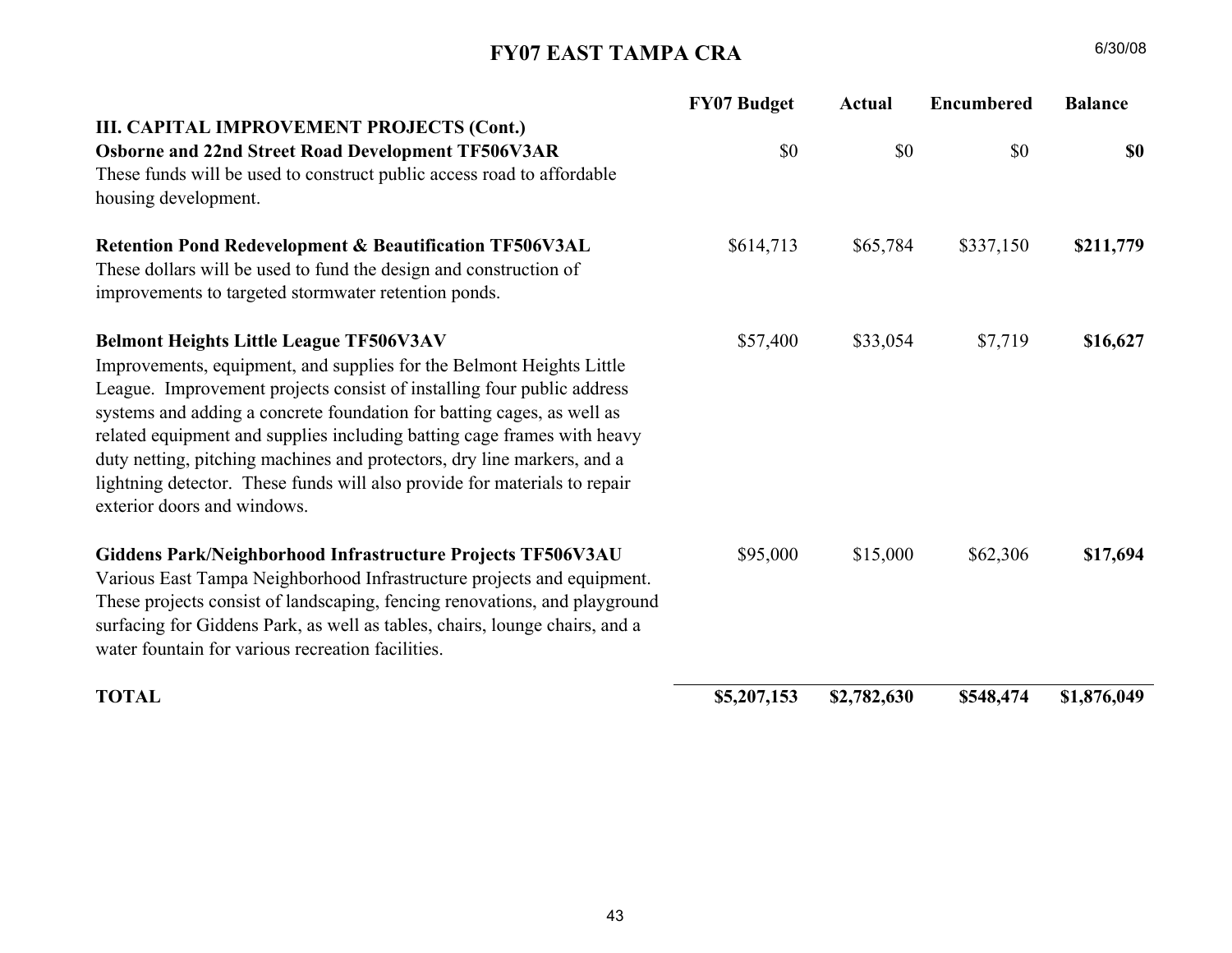## FY07 EAST TAMPA CRA

|                                                                                                                                                                                                                                                                                                                                                                                                                                                                                                                                              | <b>FY07 Budget</b> | <b>Actual</b> | <b>Encumbered</b> | <b>Balance</b> |
|----------------------------------------------------------------------------------------------------------------------------------------------------------------------------------------------------------------------------------------------------------------------------------------------------------------------------------------------------------------------------------------------------------------------------------------------------------------------------------------------------------------------------------------------|--------------------|---------------|-------------------|----------------|
| III. CAPITAL IMPROVEMENT PROJECTS (Cont.)<br>Osborne and 22nd Street Road Development TF506V3AR<br>These funds will be used to construct public access road to affordable<br>housing development.                                                                                                                                                                                                                                                                                                                                            | \$0                | \$0           | \$0               | <b>SO</b>      |
| <b>Retention Pond Redevelopment &amp; Beautification TF506V3AL</b><br>These dollars will be used to fund the design and construction of<br>improvements to targeted stormwater retention ponds.                                                                                                                                                                                                                                                                                                                                              | \$614,713          | \$65,784      | \$337,150         | \$211,779      |
| <b>Belmont Heights Little League TF506V3AV</b><br>Improvements, equipment, and supplies for the Belmont Heights Little<br>League. Improvement projects consist of installing four public address<br>systems and adding a concrete foundation for batting cages, as well as<br>related equipment and supplies including batting cage frames with heavy<br>duty netting, pitching machines and protectors, dry line markers, and a<br>lightning detector. These funds will also provide for materials to repair<br>exterior doors and windows. | \$57,400           | \$33,054      | \$7,719           | \$16,627       |
| Giddens Park/Neighborhood Infrastructure Projects TF506V3AU<br>Various East Tampa Neighborhood Infrastructure projects and equipment.<br>These projects consist of landscaping, fencing renovations, and playground<br>surfacing for Giddens Park, as well as tables, chairs, lounge chairs, and a<br>water fountain for various recreation facilities.                                                                                                                                                                                      | \$95,000           | \$15,000      | \$62,306          | \$17,694       |
| <b>TOTAL</b>                                                                                                                                                                                                                                                                                                                                                                                                                                                                                                                                 | \$5,207,153        | \$2,782,630   | \$548,474         | \$1,876,049    |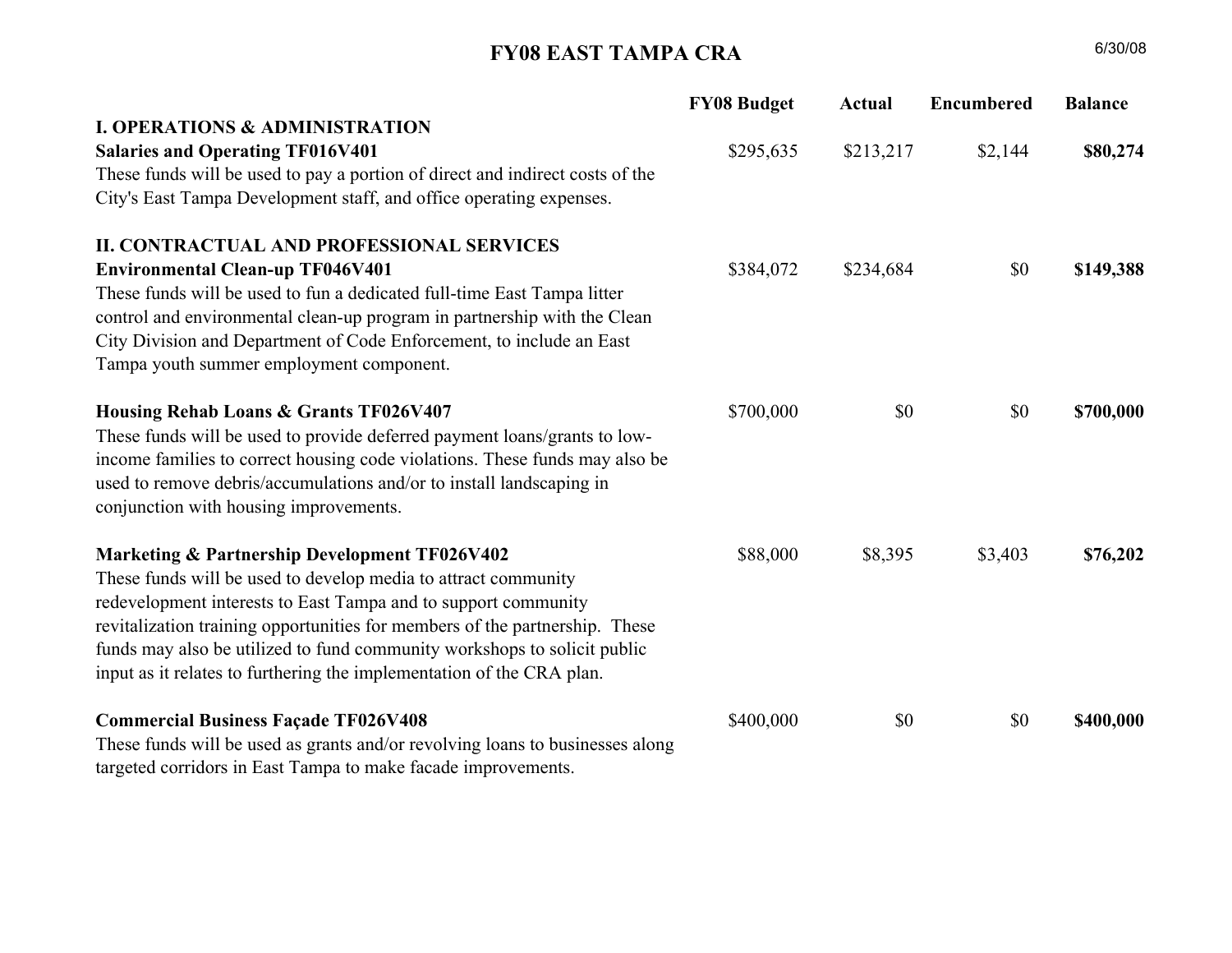## FY08 EAST TAMPA CRA

|                                                                               | <b>FY08 Budget</b> | Actual    | <b>Encumbered</b> | <b>Balance</b> |
|-------------------------------------------------------------------------------|--------------------|-----------|-------------------|----------------|
| <b>I. OPERATIONS &amp; ADMINISTRATION</b>                                     |                    |           |                   |                |
| <b>Salaries and Operating TF016V401</b>                                       | \$295,635          | \$213,217 | \$2,144           | \$80,274       |
| These funds will be used to pay a portion of direct and indirect costs of the |                    |           |                   |                |
| City's East Tampa Development staff, and office operating expenses.           |                    |           |                   |                |
| <b>II. CONTRACTUAL AND PROFESSIONAL SERVICES</b>                              |                    |           |                   |                |
| <b>Environmental Clean-up TF046V401</b>                                       | \$384,072          | \$234,684 | \$0               | \$149,388      |
| These funds will be used to fun a dedicated full-time East Tampa litter       |                    |           |                   |                |
| control and environmental clean-up program in partnership with the Clean      |                    |           |                   |                |
| City Division and Department of Code Enforcement, to include an East          |                    |           |                   |                |
| Tampa youth summer employment component.                                      |                    |           |                   |                |
| Housing Rehab Loans & Grants TF026V407                                        | \$700,000          | \$0       | \$0               | \$700,000      |
| These funds will be used to provide deferred payment loans/grants to low-     |                    |           |                   |                |
| income families to correct housing code violations. These funds may also be   |                    |           |                   |                |
| used to remove debris/accumulations and/or to install landscaping in          |                    |           |                   |                |
| conjunction with housing improvements.                                        |                    |           |                   |                |
| <b>Marketing &amp; Partnership Development TF026V402</b>                      | \$88,000           | \$8,395   | \$3,403           | \$76,202       |
| These funds will be used to develop media to attract community                |                    |           |                   |                |
| redevelopment interests to East Tampa and to support community                |                    |           |                   |                |
| revitalization training opportunities for members of the partnership. These   |                    |           |                   |                |
| funds may also be utilized to fund community workshops to solicit public      |                    |           |                   |                |
| input as it relates to furthering the implementation of the CRA plan.         |                    |           |                   |                |
| <b>Commercial Business Façade TF026V408</b>                                   | \$400,000          | \$0       | \$0               | \$400,000      |
| These funds will be used as grants and/or revolving loans to businesses along |                    |           |                   |                |
| targeted corridors in East Tampa to make facade improvements.                 |                    |           |                   |                |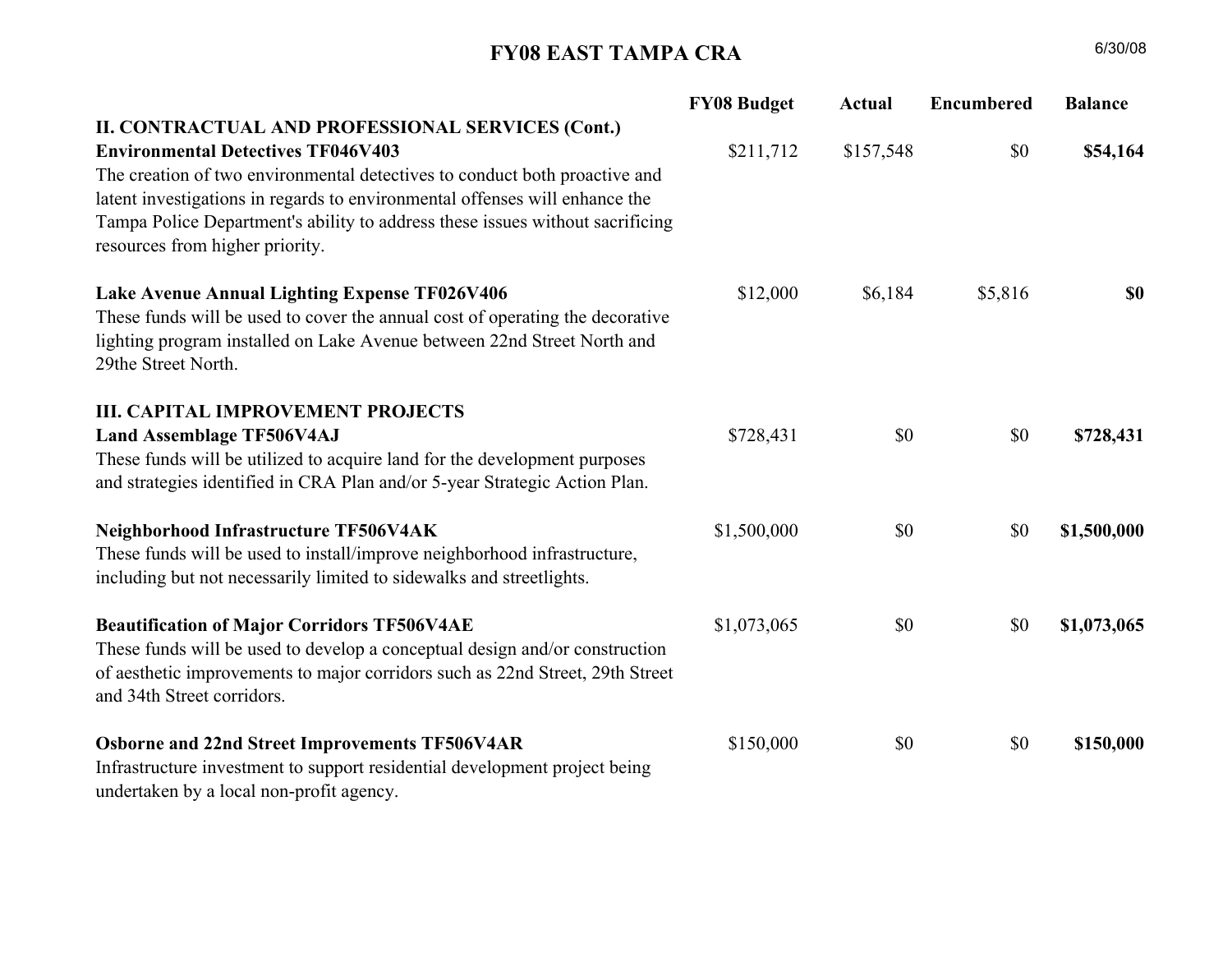## FY08 EAST TAMPA CRA

|                                                                                                                                                                                                                                                                                                                                                                                 | <b>FY08 Budget</b> | <b>Actual</b> | <b>Encumbered</b> | <b>Balance</b> |
|---------------------------------------------------------------------------------------------------------------------------------------------------------------------------------------------------------------------------------------------------------------------------------------------------------------------------------------------------------------------------------|--------------------|---------------|-------------------|----------------|
| II. CONTRACTUAL AND PROFESSIONAL SERVICES (Cont.)<br><b>Environmental Detectives TF046V403</b><br>The creation of two environmental detectives to conduct both proactive and<br>latent investigations in regards to environmental offenses will enhance the<br>Tampa Police Department's ability to address these issues without sacrificing<br>resources from higher priority. | \$211,712          | \$157,548     | \$0               | \$54,164       |
| Lake Avenue Annual Lighting Expense TF026V406<br>These funds will be used to cover the annual cost of operating the decorative<br>lighting program installed on Lake Avenue between 22nd Street North and<br>29the Street North.                                                                                                                                                | \$12,000           | \$6,184       | \$5,816           | \$0            |
| <b>III. CAPITAL IMPROVEMENT PROJECTS</b><br><b>Land Assemblage TF506V4AJ</b><br>These funds will be utilized to acquire land for the development purposes<br>and strategies identified in CRA Plan and/or 5-year Strategic Action Plan.                                                                                                                                         | \$728,431          | \$0           | \$0               | \$728,431      |
| Neighborhood Infrastructure TF506V4AK<br>These funds will be used to install/improve neighborhood infrastructure,<br>including but not necessarily limited to sidewalks and streetlights.                                                                                                                                                                                       | \$1,500,000        | \$0           | \$0               | \$1,500,000    |
| <b>Beautification of Major Corridors TF506V4AE</b><br>These funds will be used to develop a conceptual design and/or construction<br>of aesthetic improvements to major corridors such as 22nd Street, 29th Street<br>and 34th Street corridors.                                                                                                                                | \$1,073,065        | \$0           | \$0               | \$1,073,065    |
| <b>Osborne and 22nd Street Improvements TF506V4AR</b><br>Infrastructure investment to support residential development project being<br>undertaken by a local non-profit agency.                                                                                                                                                                                                 | \$150,000          | \$0           | \$0               | \$150,000      |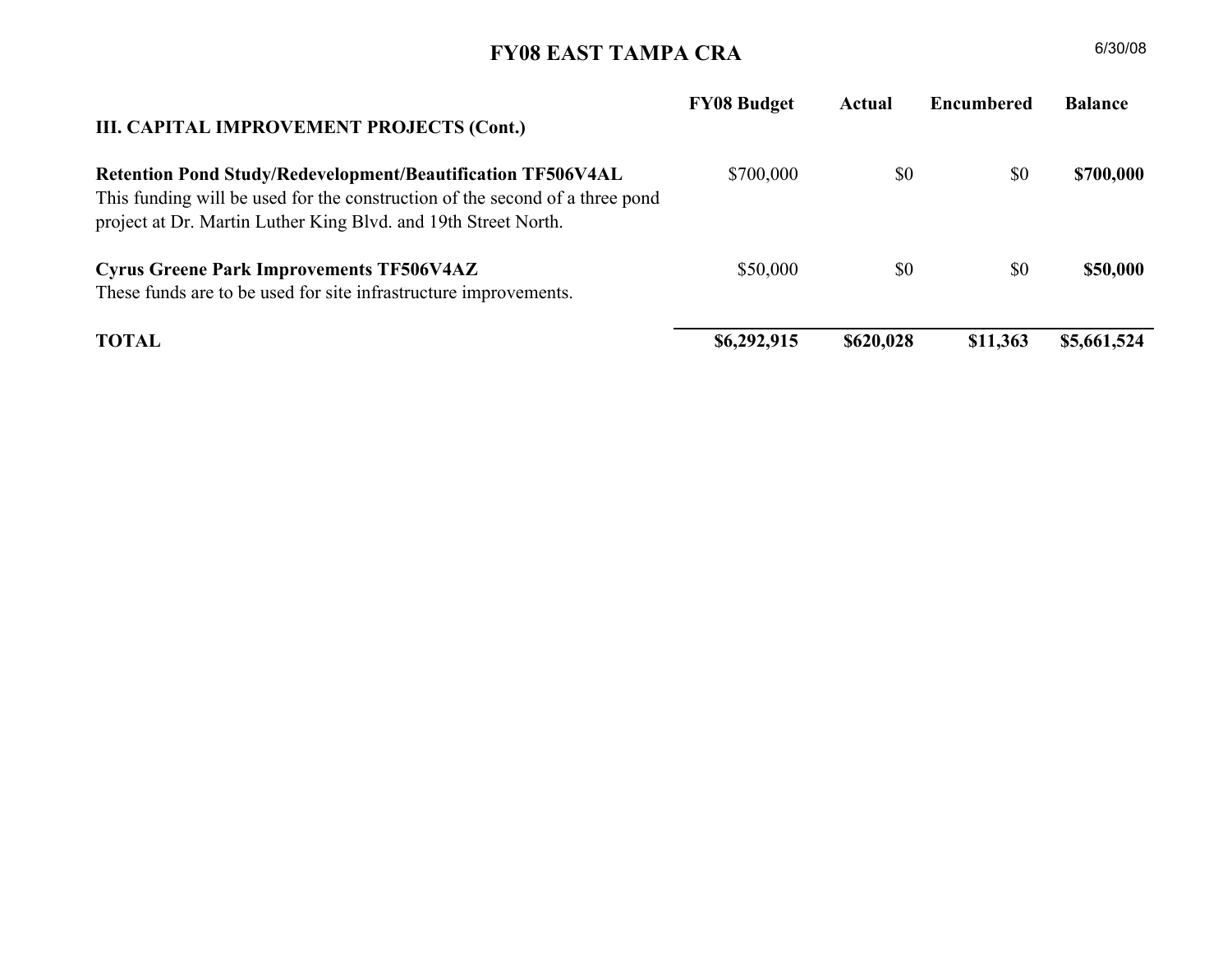## FY08 EAST TAMPA CRA

| III. CAPITAL IMPROVEMENT PROJECTS (Cont.)                                                                                                                                                                            | <b>FY08 Budget</b> | <b>Actual</b> | Encumbered | <b>Balance</b> |
|----------------------------------------------------------------------------------------------------------------------------------------------------------------------------------------------------------------------|--------------------|---------------|------------|----------------|
| <b>Retention Pond Study/Redevelopment/Beautification TF506V4AL</b><br>This funding will be used for the construction of the second of a three pond<br>project at Dr. Martin Luther King Blvd. and 19th Street North. | \$700,000          | \$0           | \$0        | \$700,000      |
| <b>Cyrus Greene Park Improvements TF506V4AZ</b><br>These funds are to be used for site infrastructure improvements.                                                                                                  | \$50,000           | \$0           | \$0        | \$50,000       |
| <b>TOTAL</b>                                                                                                                                                                                                         | \$6,292,915        | \$620,028     | \$11,363   | \$5,661,524    |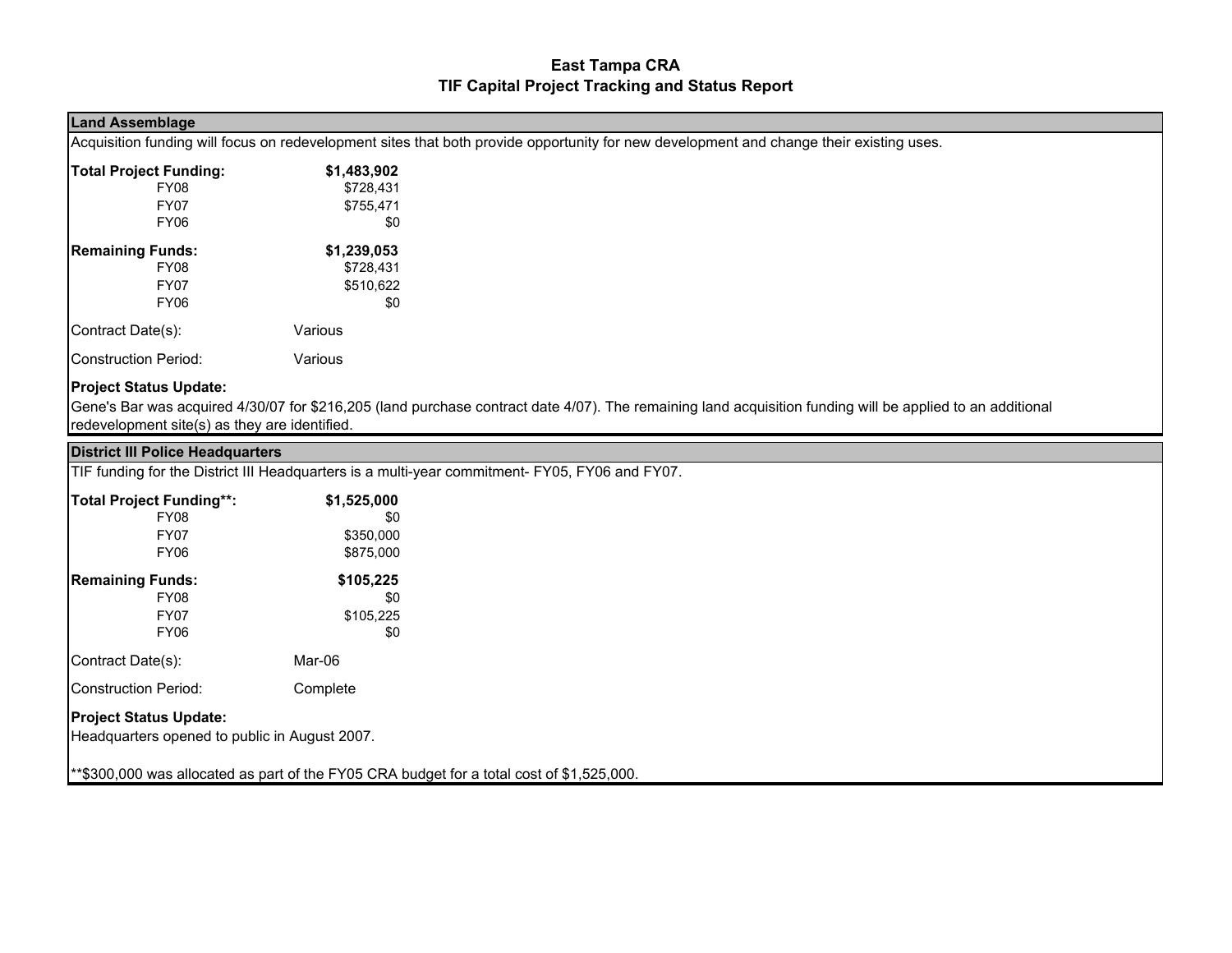| <b>Land Assemblage</b>                                                         |             |                                                                                                                                                           |
|--------------------------------------------------------------------------------|-------------|-----------------------------------------------------------------------------------------------------------------------------------------------------------|
|                                                                                |             | Acquisition funding will focus on redevelopment sites that both provide opportunity for new development and change their existing uses.                   |
| <b>Total Project Funding:</b>                                                  | \$1,483,902 |                                                                                                                                                           |
| FY08                                                                           | \$728,431   |                                                                                                                                                           |
| <b>FY07</b>                                                                    | \$755,471   |                                                                                                                                                           |
| <b>FY06</b>                                                                    | \$0         |                                                                                                                                                           |
| <b>Remaining Funds:</b>                                                        | \$1,239,053 |                                                                                                                                                           |
| FY08                                                                           | \$728,431   |                                                                                                                                                           |
| <b>FY07</b>                                                                    | \$510,622   |                                                                                                                                                           |
| FY06                                                                           | \$0         |                                                                                                                                                           |
| Contract Date(s):                                                              | Various     |                                                                                                                                                           |
| Construction Period:                                                           | Various     |                                                                                                                                                           |
| <b>Project Status Update:</b><br>redevelopment site(s) as they are identified. |             | Gene's Bar was acquired 4/30/07 for \$216,205 (land purchase contract date 4/07). The remaining land acquisition funding will be applied to an additional |
| <b>District III Police Headquarters</b>                                        |             |                                                                                                                                                           |
|                                                                                |             | TIF funding for the District III Headquarters is a multi-year commitment- FY05, FY06 and FY07.                                                            |
|                                                                                |             |                                                                                                                                                           |

| <b>Total Project Funding**:</b>                                                | \$1,525,000 |  |  |
|--------------------------------------------------------------------------------|-------------|--|--|
| <b>FY08</b>                                                                    | \$0         |  |  |
| <b>FY07</b>                                                                    | \$350,000   |  |  |
| <b>FY06</b>                                                                    | \$875,000   |  |  |
| <b>Remaining Funds:</b>                                                        | \$105,225   |  |  |
| <b>FY08</b>                                                                    | \$0         |  |  |
| <b>FY07</b>                                                                    | \$105,225   |  |  |
| <b>FY06</b>                                                                    | \$0         |  |  |
| Contract Date(s):                                                              | Mar-06      |  |  |
| <b>Construction Period:</b>                                                    | Complete    |  |  |
| <b>Project Status Update:</b><br>Headquarters opened to public in August 2007. |             |  |  |

\*\*\$300,000 was allocated as part of the FY05 CRA budget for a total cost of \$1,525,000.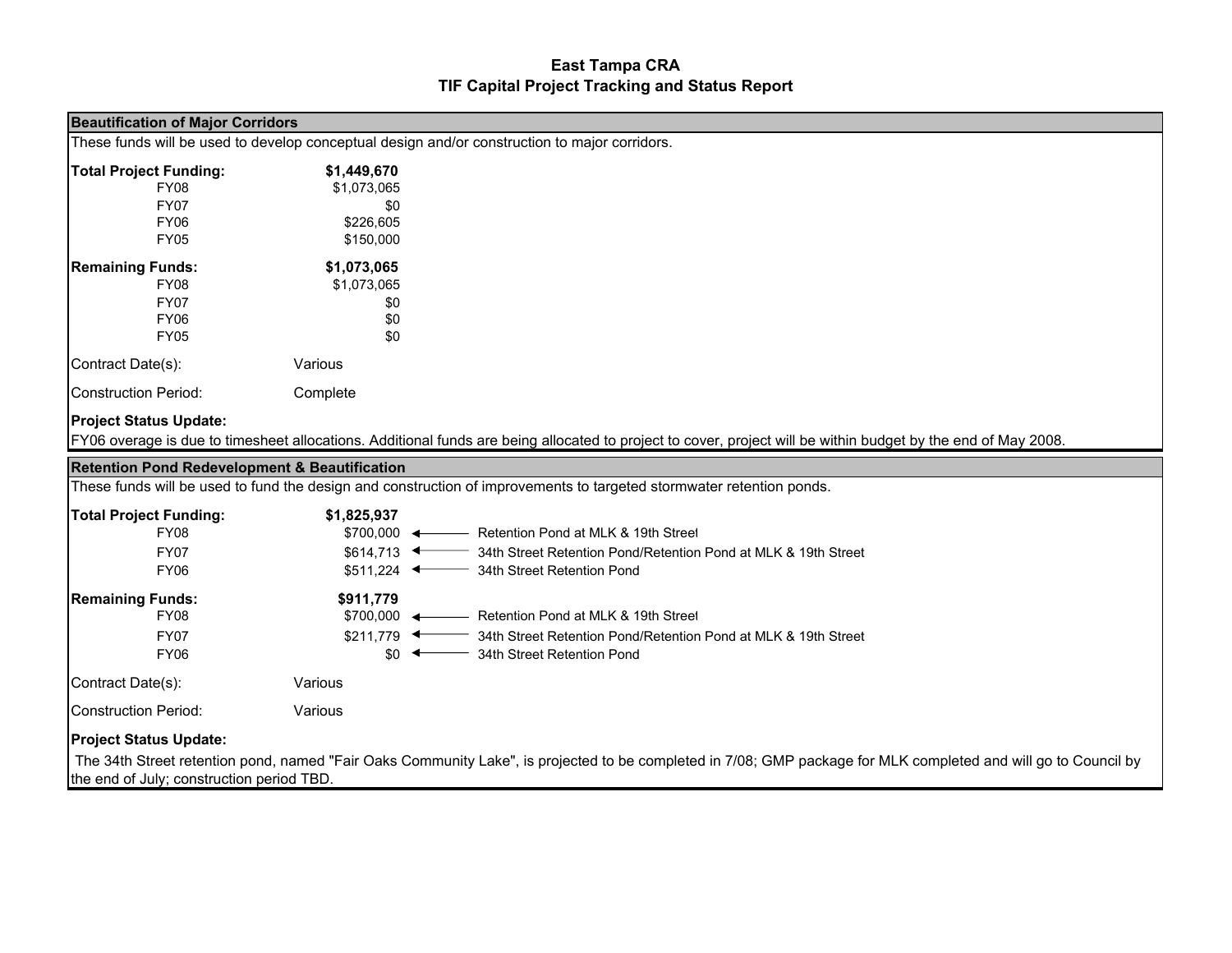| <b>Beautification of Major Corridors</b>                 |                             |                                                                                                                                                                 |
|----------------------------------------------------------|-----------------------------|-----------------------------------------------------------------------------------------------------------------------------------------------------------------|
|                                                          |                             | These funds will be used to develop conceptual design and/or construction to major corridors.                                                                   |
| <b>Total Project Funding:</b>                            | \$1,449,670                 |                                                                                                                                                                 |
| <b>FY08</b>                                              | \$1,073,065                 |                                                                                                                                                                 |
| <b>FY07</b>                                              | \$0                         |                                                                                                                                                                 |
| <b>FY06</b>                                              | \$226,605                   |                                                                                                                                                                 |
| <b>FY05</b>                                              | \$150,000                   |                                                                                                                                                                 |
| <b>Remaining Funds:</b>                                  | \$1,073,065                 |                                                                                                                                                                 |
| <b>FY08</b>                                              | \$1,073,065                 |                                                                                                                                                                 |
| <b>FY07</b>                                              | \$0                         |                                                                                                                                                                 |
| <b>FY06</b>                                              | \$0                         |                                                                                                                                                                 |
| <b>FY05</b>                                              | \$0                         |                                                                                                                                                                 |
| Contract Date(s):                                        | Various                     |                                                                                                                                                                 |
| Construction Period:                                     | Complete                    |                                                                                                                                                                 |
| <b>Project Status Update:</b>                            |                             |                                                                                                                                                                 |
|                                                          |                             | FY06 overage is due to timesheet allocations. Additional funds are being allocated to project to cover, project will be within budget by the end of May 2008.   |
| <b>Retention Pond Redevelopment &amp; Beautification</b> |                             |                                                                                                                                                                 |
|                                                          |                             | These funds will be used to fund the design and construction of improvements to targeted stormwater retention ponds.                                            |
|                                                          |                             |                                                                                                                                                                 |
|                                                          |                             |                                                                                                                                                                 |
| <b>Total Project Funding:</b><br><b>FY08</b>             | \$1,825,937                 | \$700,000 < Retention Pond at MLK & 19th Street                                                                                                                 |
|                                                          |                             |                                                                                                                                                                 |
| <b>FY07</b>                                              | $$614.713$ $\longleftarrow$ | 34th Street Retention Pond/Retention Pond at MLK & 19th Street                                                                                                  |
| <b>FY06</b>                                              | $$511,224$ $\longleftarrow$ | 34th Street Retention Pond                                                                                                                                      |
| <b>Remaining Funds:</b>                                  | \$911,779                   |                                                                                                                                                                 |
| <b>FY08</b>                                              | $$700.000 \leftarrow$       | - Retention Pond at MLK & 19th Street                                                                                                                           |
| <b>FY07</b>                                              | $$211,779$ $\leftarrow$     | 34th Street Retention Pond/Retention Pond at MLK & 19th Street                                                                                                  |
| <b>FY06</b>                                              | $$0^{\circ}$                | 34th Street Retention Pond                                                                                                                                      |
| Contract Date(s):                                        | Various                     |                                                                                                                                                                 |
| Construction Period:                                     | Various                     |                                                                                                                                                                 |
| <b>Project Status Update:</b>                            |                             |                                                                                                                                                                 |
|                                                          |                             | The 34th Street retention pond, named "Fair Oaks Community Lake", is projected to be completed in 7/08; GMP package for MLK completed and will go to Council by |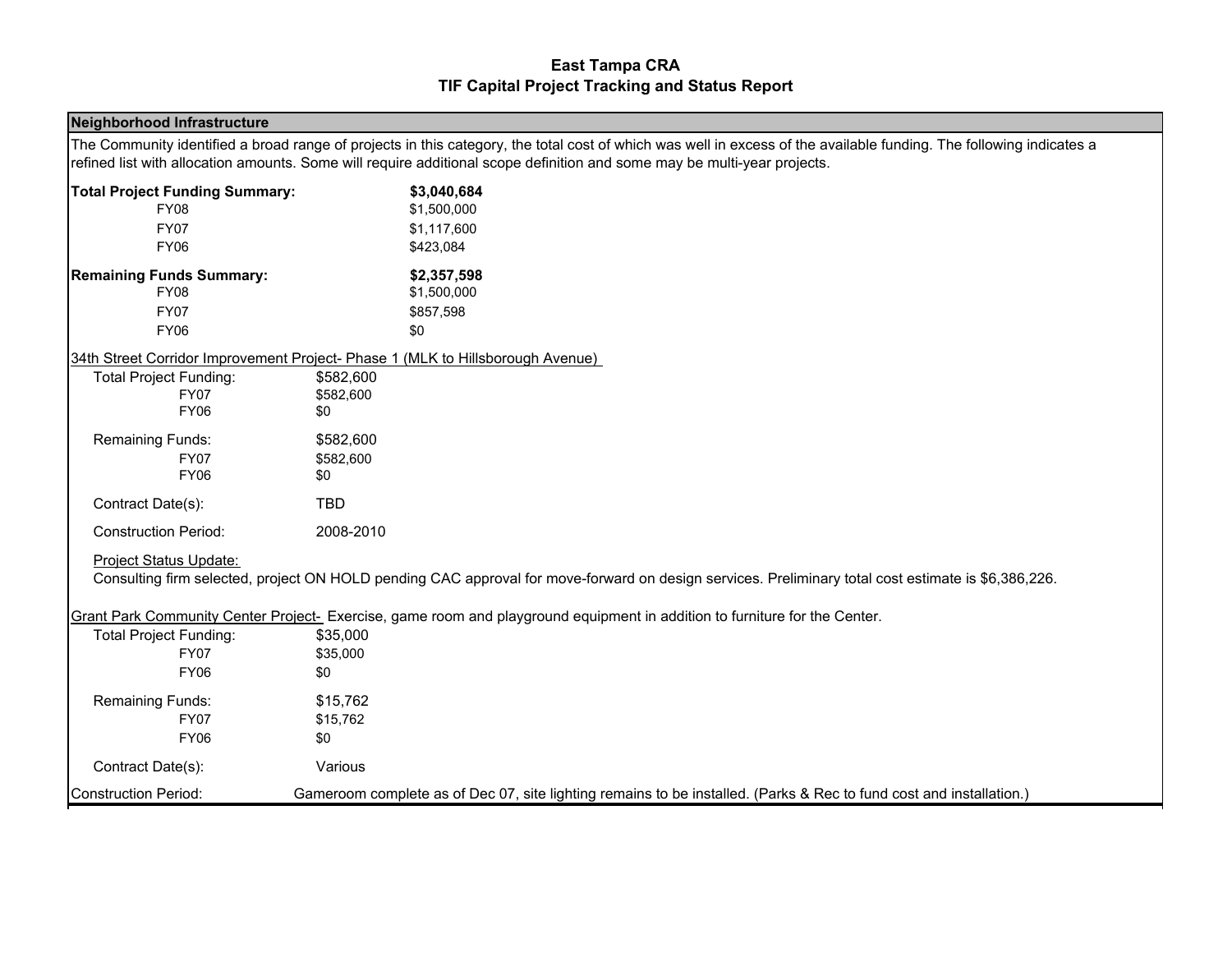| <b>Neighborhood Infrastructure</b>    |                                                                                                                                                                     |  |
|---------------------------------------|---------------------------------------------------------------------------------------------------------------------------------------------------------------------|--|
|                                       | The Community identified a broad range of projects in this category, the total cost of which was well in excess of the available funding. The following indicates a |  |
|                                       | refined list with allocation amounts. Some will require additional scope definition and some may be multi-year projects.                                            |  |
| <b>Total Project Funding Summary:</b> | \$3,040,684                                                                                                                                                         |  |
| <b>FY08</b>                           | \$1,500,000                                                                                                                                                         |  |
| <b>FY07</b>                           | \$1,117,600                                                                                                                                                         |  |
| <b>FY06</b>                           | \$423,084                                                                                                                                                           |  |
| <b>Remaining Funds Summary:</b>       | \$2,357,598                                                                                                                                                         |  |
| <b>FY08</b>                           | \$1,500,000                                                                                                                                                         |  |
| <b>FY07</b>                           | \$857,598                                                                                                                                                           |  |
| <b>FY06</b>                           | \$0                                                                                                                                                                 |  |
|                                       | 34th Street Corridor Improvement Project- Phase 1 (MLK to Hillsborough Avenue)                                                                                      |  |
| <b>Total Project Funding:</b>         | \$582,600                                                                                                                                                           |  |
| <b>FY07</b>                           | \$582,600                                                                                                                                                           |  |
| <b>FY06</b>                           | \$0                                                                                                                                                                 |  |
| Remaining Funds:                      | \$582,600                                                                                                                                                           |  |
| <b>FY07</b>                           | \$582,600                                                                                                                                                           |  |
| <b>FY06</b>                           | \$0                                                                                                                                                                 |  |
| Contract Date(s):                     | <b>TBD</b>                                                                                                                                                          |  |
| <b>Construction Period:</b>           | 2008-2010                                                                                                                                                           |  |
| Project Status Update:                |                                                                                                                                                                     |  |
|                                       | Consulting firm selected, project ON HOLD pending CAC approval for move-forward on design services. Preliminary total cost estimate is \$6,386,226.                 |  |
|                                       | Grant Park Community Center Project- Exercise, game room and playground equipment in addition to furniture for the Center.                                          |  |
| <b>Total Project Funding:</b>         | \$35,000                                                                                                                                                            |  |
| <b>FY07</b>                           | \$35,000                                                                                                                                                            |  |
| <b>FY06</b>                           | \$0                                                                                                                                                                 |  |
| Remaining Funds:                      | \$15,762                                                                                                                                                            |  |
| <b>FY07</b>                           | \$15,762                                                                                                                                                            |  |
| <b>FY06</b>                           | \$0                                                                                                                                                                 |  |
| Contract Date(s):                     | Various                                                                                                                                                             |  |
| Construction Period:                  | Gameroom complete as of Dec 07, site lighting remains to be installed. (Parks & Rec to fund cost and installation.)                                                 |  |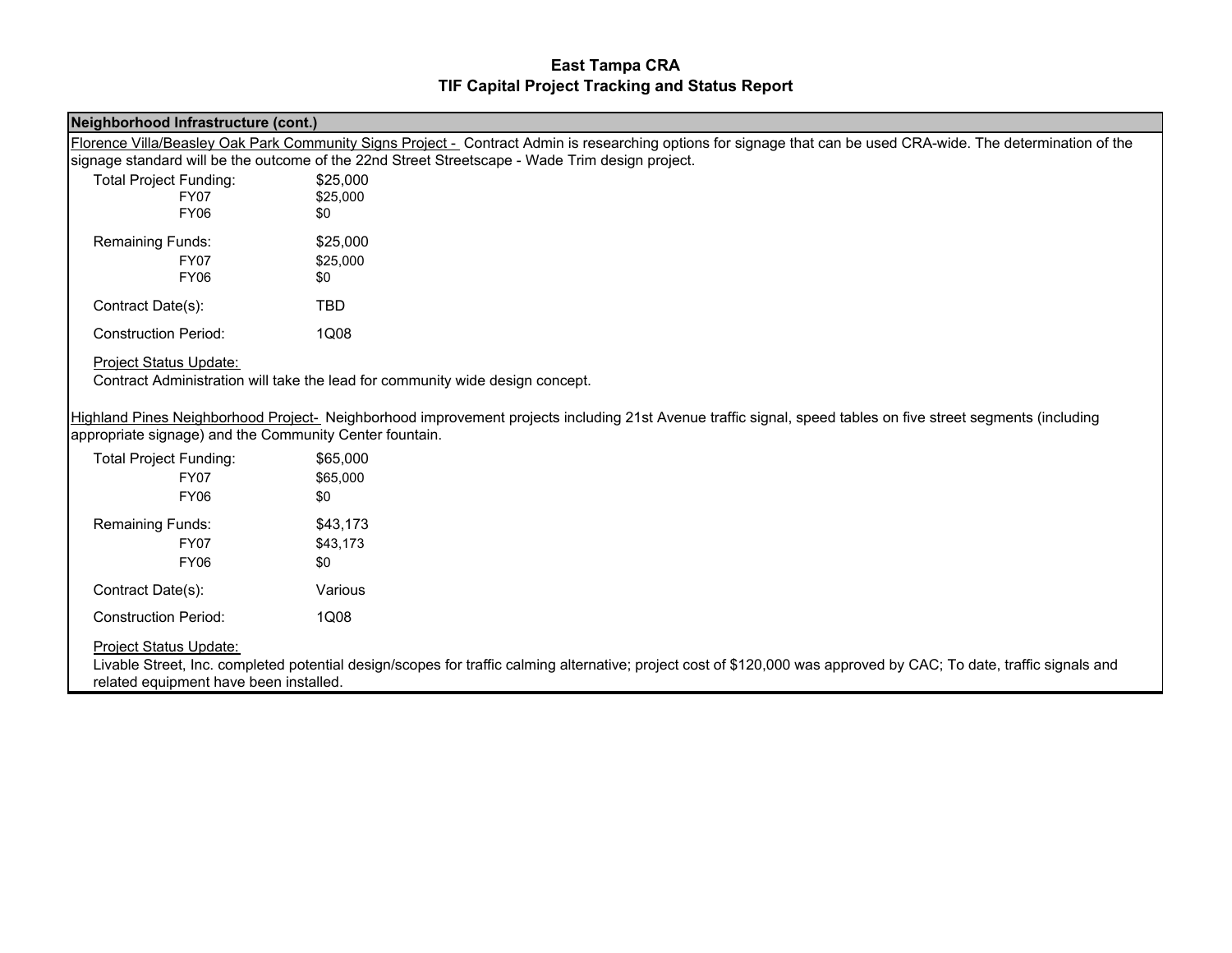| Neighborhood Infrastructure (cont.)                     |                                                                                                                                                                 |
|---------------------------------------------------------|-----------------------------------------------------------------------------------------------------------------------------------------------------------------|
|                                                         | Florence Villa/Beasley Oak Park Community Signs Project - Contract Admin is researching options for signage that can be used CRA-wide. The determination of the |
|                                                         | signage standard will be the outcome of the 22nd Street Streetscape - Wade Trim design project.                                                                 |
| <b>Total Project Funding:</b>                           | \$25,000                                                                                                                                                        |
| <b>FY07</b>                                             | \$25,000                                                                                                                                                        |
| <b>FY06</b>                                             | \$0                                                                                                                                                             |
| Remaining Funds:                                        | \$25,000                                                                                                                                                        |
| <b>FY07</b>                                             | \$25,000                                                                                                                                                        |
| <b>FY06</b>                                             | \$0                                                                                                                                                             |
| Contract Date(s):                                       | <b>TBD</b>                                                                                                                                                      |
| <b>Construction Period:</b>                             | 1Q08                                                                                                                                                            |
| <b>Project Status Update:</b>                           | Contract Administration will take the lead for community wide design concept.                                                                                   |
| appropriate signage) and the Community Center fountain. | Highland Pines Neighborhood Project- Neighborhood improvement projects including 21st Avenue traffic signal, speed tables on five street segments (including    |
| <b>Total Project Funding:</b>                           | \$65,000                                                                                                                                                        |
| <b>FY07</b>                                             | \$65,000                                                                                                                                                        |
| <b>FY06</b>                                             | \$0                                                                                                                                                             |
| Remaining Funds:                                        | \$43,173                                                                                                                                                        |
| <b>FY07</b>                                             | \$43,173                                                                                                                                                        |
| <b>FY06</b>                                             | \$0                                                                                                                                                             |
| Contract Date(s):                                       | Various                                                                                                                                                         |

Construction Period:1Q08

Project Status Update:

Livable Street, Inc. completed potential design/scopes for traffic calming alternative; project cost of \$120,000 was approved by CAC; To date, traffic signals and related equipment have been installed.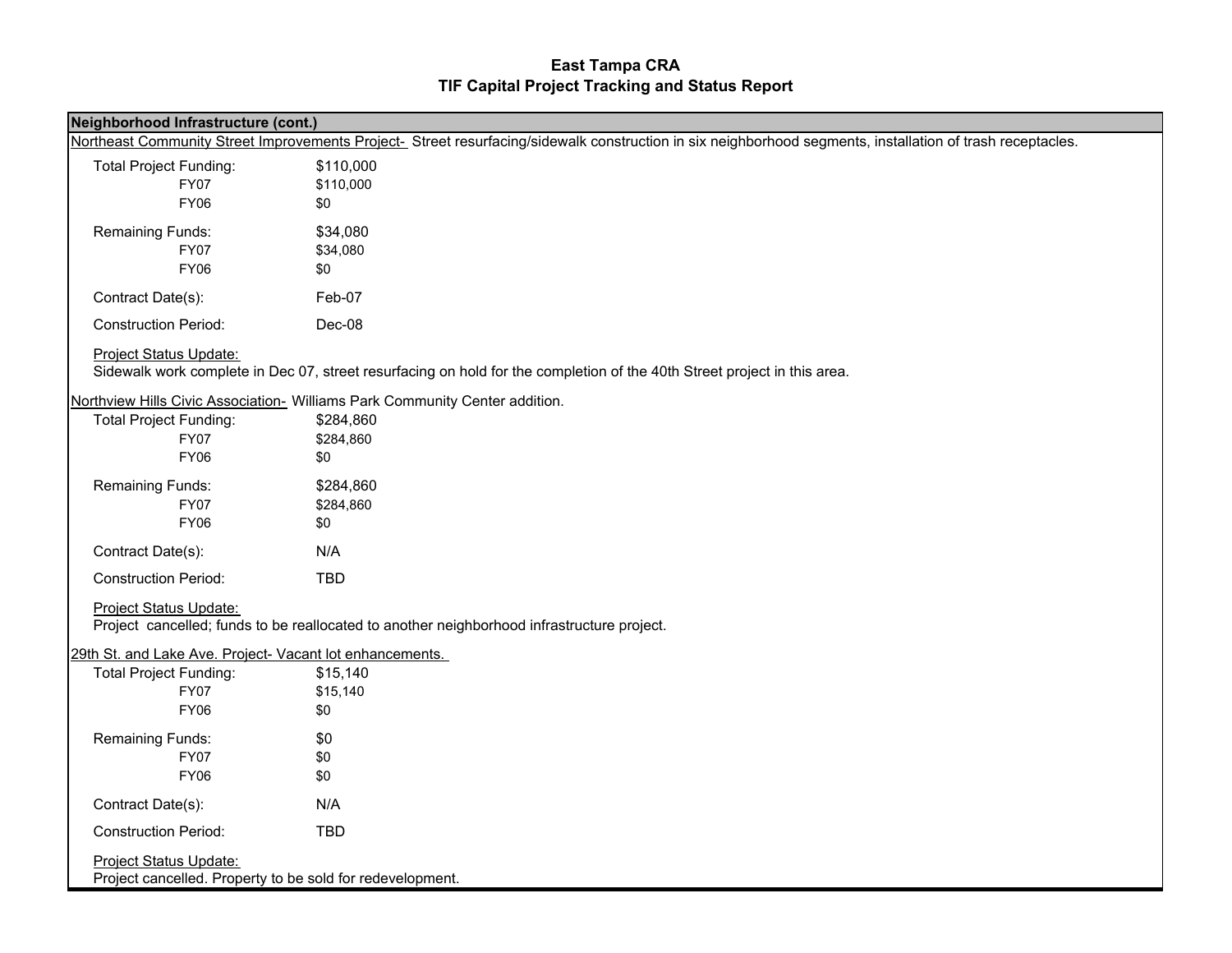| Neighborhood Infrastructure (cont.)                                                                                     |                                                                                                                                                            |
|-------------------------------------------------------------------------------------------------------------------------|------------------------------------------------------------------------------------------------------------------------------------------------------------|
|                                                                                                                         | Northeast Community Street Improvements Project- Street resurfacing/sidewalk construction in six neighborhood segments, installation of trash receptacles. |
| <b>Total Project Funding:</b><br><b>FY07</b><br><b>FY06</b>                                                             | \$110,000<br>\$110,000<br>\$0                                                                                                                              |
| Remaining Funds:<br><b>FY07</b><br><b>FY06</b>                                                                          | \$34,080<br>\$34,080<br>\$0                                                                                                                                |
| Contract Date(s):                                                                                                       | Feb-07                                                                                                                                                     |
| <b>Construction Period:</b>                                                                                             | Dec-08                                                                                                                                                     |
| <b>Project Status Update:</b>                                                                                           | Sidewalk work complete in Dec 07, street resurfacing on hold for the completion of the 40th Street project in this area.                                   |
| <b>Total Project Funding:</b><br><b>FY07</b><br><b>FY06</b>                                                             | Northview Hills Civic Association- Williams Park Community Center addition.<br>\$284,860<br>\$284,860<br>\$0                                               |
| Remaining Funds:<br><b>FY07</b><br><b>FY06</b>                                                                          | \$284,860<br>\$284,860<br>\$0                                                                                                                              |
| Contract Date(s):                                                                                                       | N/A                                                                                                                                                        |
| <b>Construction Period:</b>                                                                                             | <b>TBD</b>                                                                                                                                                 |
| <b>Project Status Update:</b>                                                                                           | Project cancelled; funds to be reallocated to another neighborhood infrastructure project.                                                                 |
| 29th St. and Lake Ave. Project- Vacant lot enhancements.<br><b>Total Project Funding:</b><br><b>FY07</b><br><b>FY06</b> | \$15,140<br>\$15,140<br>\$0                                                                                                                                |
| Remaining Funds:<br><b>FY07</b><br><b>FY06</b>                                                                          | \$0<br>\$0<br>\$0                                                                                                                                          |
| Contract Date(s):                                                                                                       | N/A                                                                                                                                                        |
| <b>Construction Period:</b>                                                                                             | <b>TBD</b>                                                                                                                                                 |
| Project Status Update:<br>Project cancelled. Property to be sold for redevelopment.                                     |                                                                                                                                                            |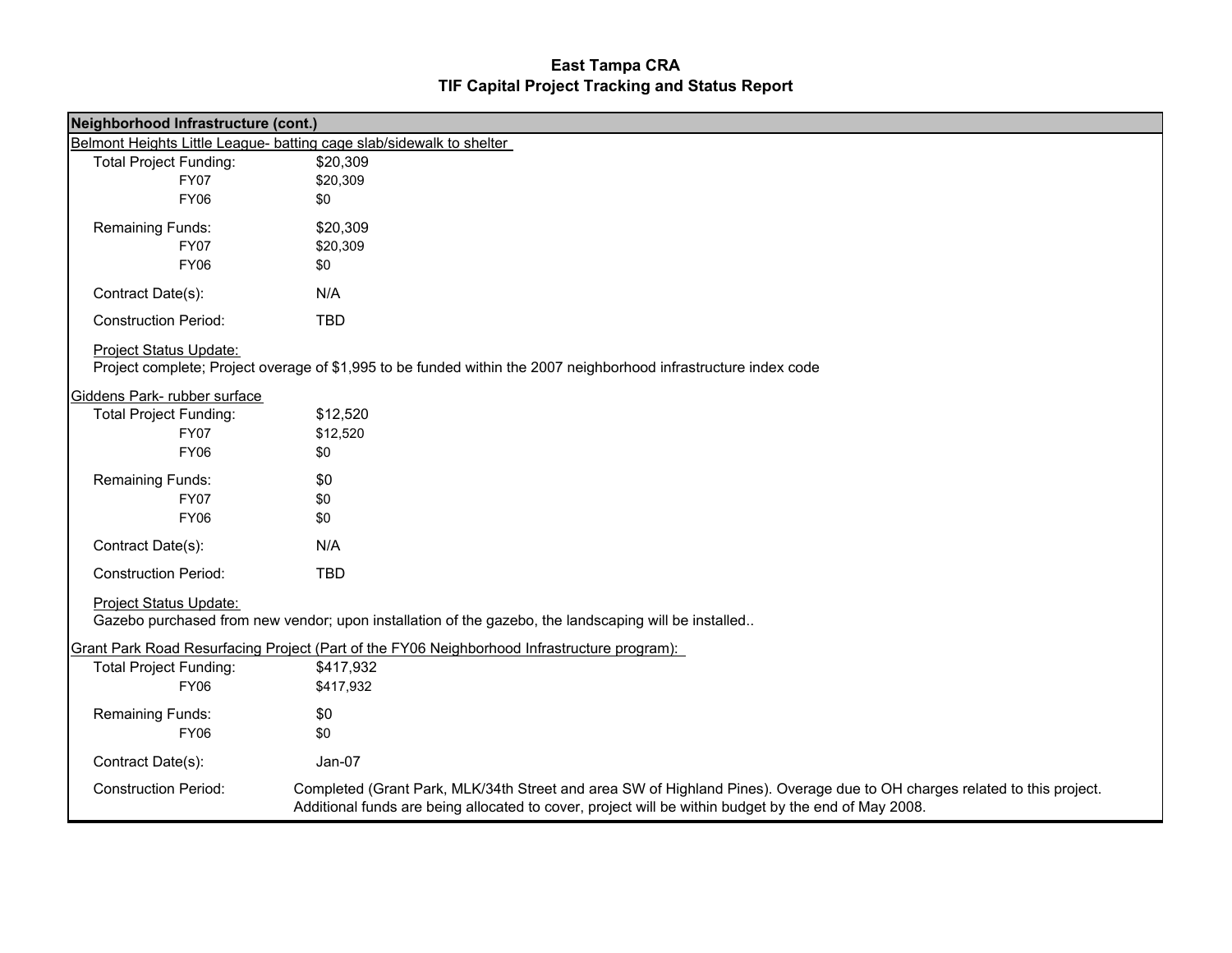| Neighborhood Infrastructure (cont.) |                                                                                                                                                                                                                                   |
|-------------------------------------|-----------------------------------------------------------------------------------------------------------------------------------------------------------------------------------------------------------------------------------|
|                                     | Belmont Heights Little League- batting cage slab/sidewalk to shelter                                                                                                                                                              |
| <b>Total Project Funding:</b>       | \$20,309                                                                                                                                                                                                                          |
| <b>FY07</b>                         | \$20,309                                                                                                                                                                                                                          |
| <b>FY06</b>                         | \$0                                                                                                                                                                                                                               |
| Remaining Funds:                    | \$20,309                                                                                                                                                                                                                          |
| <b>FY07</b>                         | \$20,309                                                                                                                                                                                                                          |
| <b>FY06</b>                         | \$0                                                                                                                                                                                                                               |
| Contract Date(s):                   | N/A                                                                                                                                                                                                                               |
| <b>Construction Period:</b>         | <b>TBD</b>                                                                                                                                                                                                                        |
| <b>Project Status Update:</b>       |                                                                                                                                                                                                                                   |
|                                     | Project complete; Project overage of \$1,995 to be funded within the 2007 neighborhood infrastructure index code                                                                                                                  |
| Giddens Park-rubber surface         |                                                                                                                                                                                                                                   |
| <b>Total Project Funding:</b>       | \$12,520                                                                                                                                                                                                                          |
| <b>FY07</b>                         | \$12,520                                                                                                                                                                                                                          |
| <b>FY06</b>                         | \$0                                                                                                                                                                                                                               |
| Remaining Funds:                    | \$0                                                                                                                                                                                                                               |
| <b>FY07</b>                         | \$0                                                                                                                                                                                                                               |
| <b>FY06</b>                         | \$0                                                                                                                                                                                                                               |
| Contract Date(s):                   | N/A                                                                                                                                                                                                                               |
| <b>Construction Period:</b>         | <b>TBD</b>                                                                                                                                                                                                                        |
| Project Status Update:              | Gazebo purchased from new vendor; upon installation of the gazebo, the landscaping will be installed                                                                                                                              |
|                                     | <b>Grant Park Road Resurfacing Project (Part of the FY06 Neighborhood Infrastructure program):</b>                                                                                                                                |
| <b>Total Project Funding:</b>       | \$417,932                                                                                                                                                                                                                         |
| <b>FY06</b>                         | \$417,932                                                                                                                                                                                                                         |
|                                     |                                                                                                                                                                                                                                   |
| Remaining Funds:                    | \$0                                                                                                                                                                                                                               |
| <b>FY06</b>                         | \$0                                                                                                                                                                                                                               |
| Contract Date(s):                   | Jan-07                                                                                                                                                                                                                            |
| <b>Construction Period:</b>         | Completed (Grant Park, MLK/34th Street and area SW of Highland Pines). Overage due to OH charges related to this project.<br>Additional funds are being allocated to cover, project will be within budget by the end of May 2008. |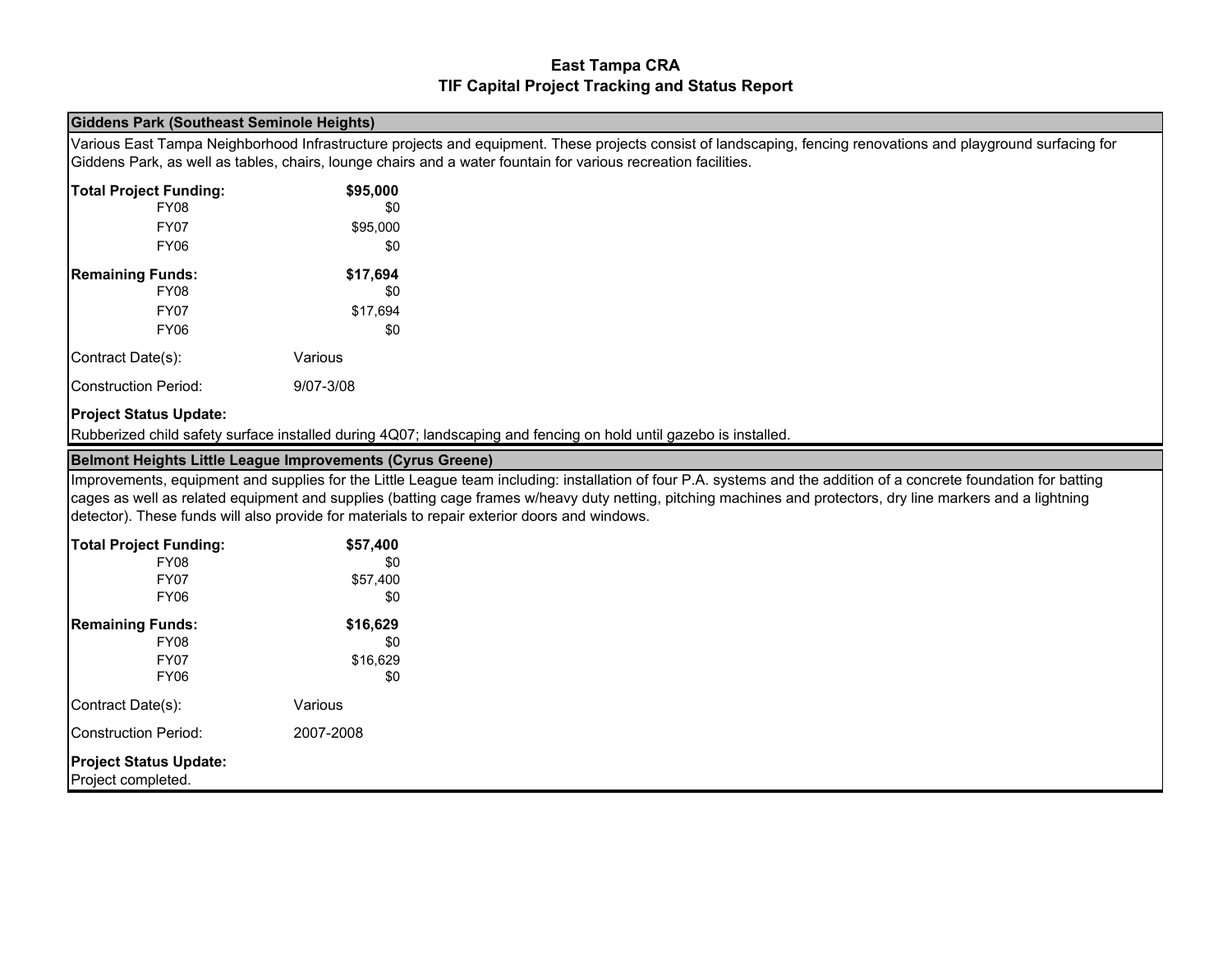#### Giddens Park (Southeast Seminole Heights)

Various East Tampa Neighborhood Infrastructure projects and equipment. These projects consist of landscaping, fencing renovations and playground surfacing for Giddens Park, as well as tables, chairs, lounge chairs and a water fountain for various recreation facilities.

| <b>Total Project Funding:</b> | \$95,000  |
|-------------------------------|-----------|
| <b>FY08</b>                   | \$0       |
| FY07                          | \$95,000  |
| FY06                          | \$0       |
| <b>Remaining Funds:</b>       | \$17,694  |
| <b>FY08</b>                   | \$0       |
| FY07                          | \$17,694  |
| <b>FY06</b>                   | \$0       |
| Contract Date(s):             | Various   |
| <b>Construction Period:</b>   | 9/07-3/08 |

#### Project Status Update:

Rubberized child safety surface installed during 4Q07; landscaping and fencing on hold until gazebo is installed.

#### Belmont Heights Little League Improvements (Cyrus Greene)

Improvements, equipment and supplies for the Little League team including: installation of four P.A. systems and the addition of a concrete foundation for batting cages as well as related equipment and supplies (batting cage frames w/heavy duty netting, pitching machines and protectors, dry line markers and a lightning detector). These funds will also provide for materials to repair exterior doors and windows.

| <b>Total Project Funding:</b>                       | \$57,400  |
|-----------------------------------------------------|-----------|
| <b>FY08</b>                                         | \$0       |
| <b>FY07</b>                                         | \$57,400  |
| <b>FY06</b>                                         | \$0       |
| <b>Remaining Funds:</b>                             | \$16,629  |
| <b>FY08</b>                                         | \$0       |
| <b>FY07</b>                                         | \$16,629  |
| <b>FY06</b>                                         | \$0       |
| Contract Date(s):                                   | Various   |
| <b>Construction Period:</b>                         | 2007-2008 |
| <b>Project Status Update:</b><br>Project completed. |           |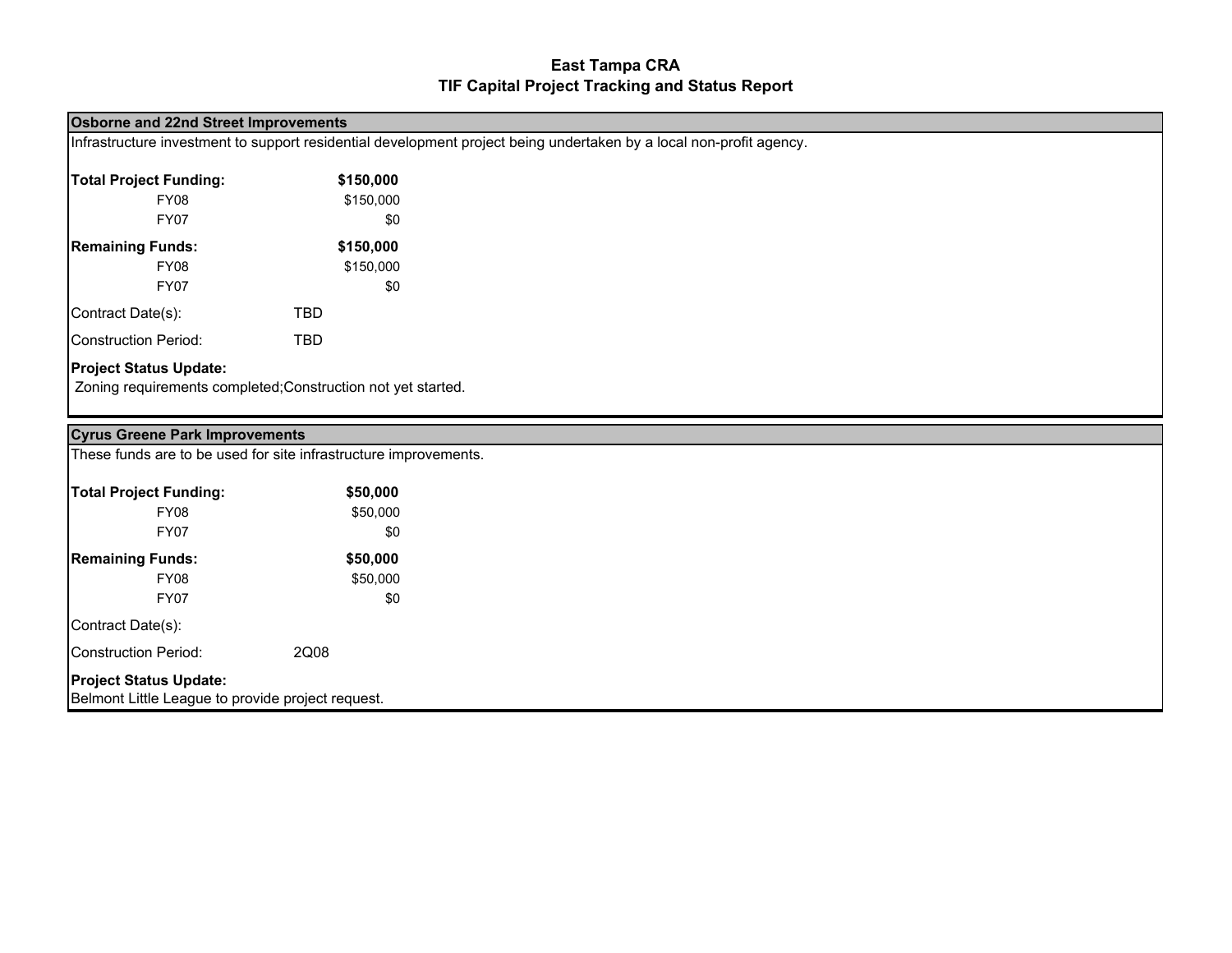#### Osborne and 22nd Street Improvements

Infrastructure investment to support residential development project being undertaken by a local non-profit agency.

| <b>Total Project Funding:</b> | \$150,000 |
|-------------------------------|-----------|
| <b>FY08</b>                   | \$150,000 |
| FY07                          | \$0       |
| <b>Remaining Funds:</b>       | \$150,000 |
| <b>FY08</b>                   | \$150,000 |
| FY07                          | \$0       |
| Contract Date(s):             | TBD       |
| <b>Construction Period:</b>   | TBD       |

#### Project Status Update:

Zoning requirements completed;Construction not yet started.

| <b>Cyrus Greene Park Improvements</b>                                              |          |
|------------------------------------------------------------------------------------|----------|
| These funds are to be used for site infrastructure improvements.                   |          |
| <b>Total Project Funding:</b>                                                      | \$50,000 |
| FY08                                                                               | \$50,000 |
| <b>FY07</b>                                                                        | \$0      |
| <b>Remaining Funds:</b>                                                            | \$50,000 |
| FY08                                                                               | \$50,000 |
| <b>FY07</b>                                                                        | \$0      |
| Contract Date(s):                                                                  |          |
| Construction Period:                                                               | 2Q08     |
| <b>Project Status Update:</b><br>Belmont Little League to provide project request. |          |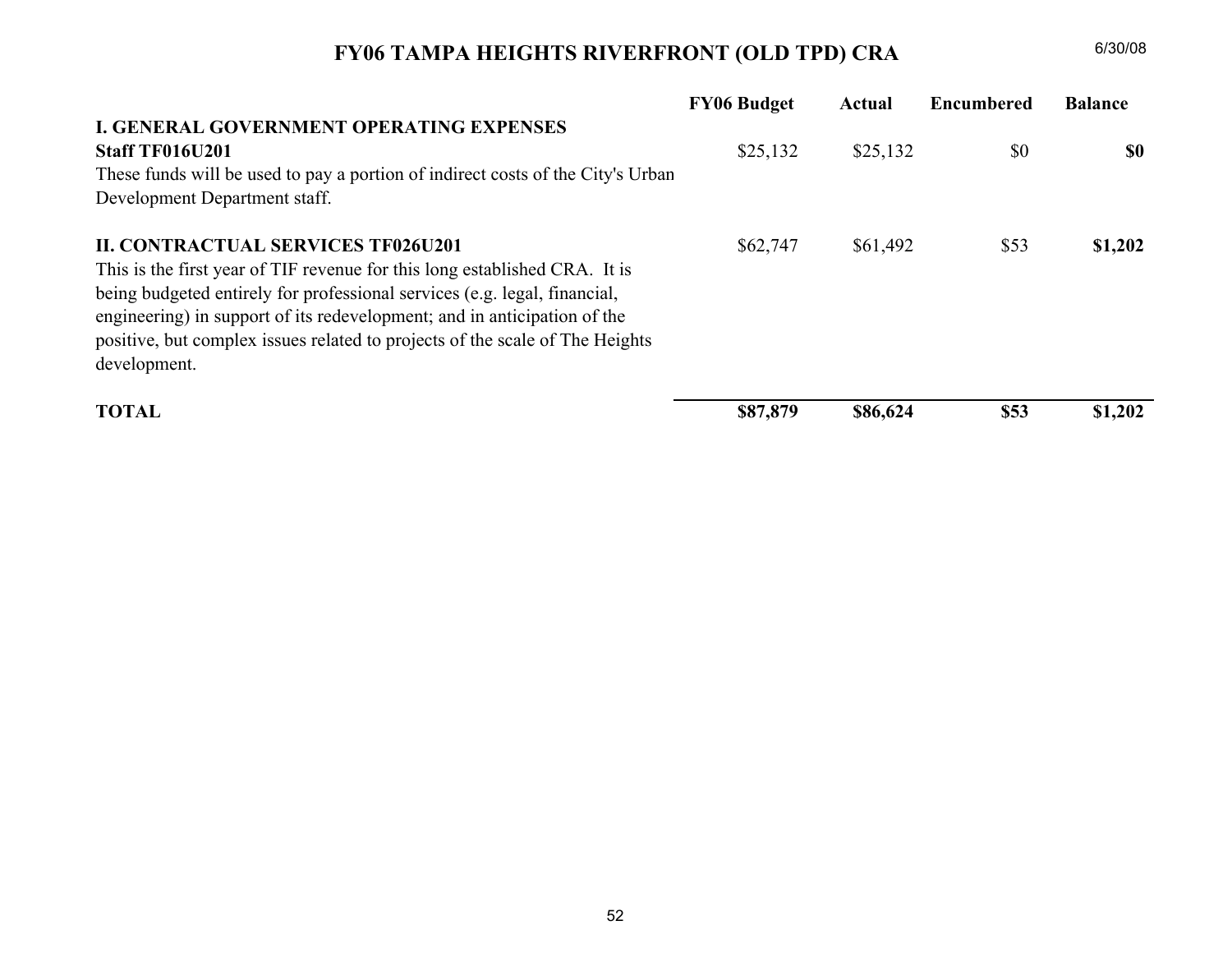## FY06 TAMPA HEIGHTS RIVERFRONT (OLD TPD) CRA

|                                                                                 | <b>FY06 Budget</b> | Actual   | <b>Encumbered</b> | <b>Balance</b> |
|---------------------------------------------------------------------------------|--------------------|----------|-------------------|----------------|
| <b>I. GENERAL GOVERNMENT OPERATING EXPENSES</b>                                 |                    |          |                   |                |
| Staff TF016U201                                                                 | \$25,132           | \$25,132 | \$0               | \$0            |
| These funds will be used to pay a portion of indirect costs of the City's Urban |                    |          |                   |                |
| Development Department staff.                                                   |                    |          |                   |                |
| <b>II. CONTRACTUAL SERVICES TF026U201</b>                                       | \$62,747           | \$61,492 | \$53              | \$1,202        |
| This is the first year of TIF revenue for this long established CRA. It is      |                    |          |                   |                |
| being budgeted entirely for professional services (e.g. legal, financial,       |                    |          |                   |                |
| engineering) in support of its redevelopment; and in anticipation of the        |                    |          |                   |                |
| positive, but complex issues related to projects of the scale of The Heights    |                    |          |                   |                |
| development.                                                                    |                    |          |                   |                |
| <b>TOTAL</b>                                                                    | \$87,879           | \$86,624 | <b>\$53</b>       | \$1,202        |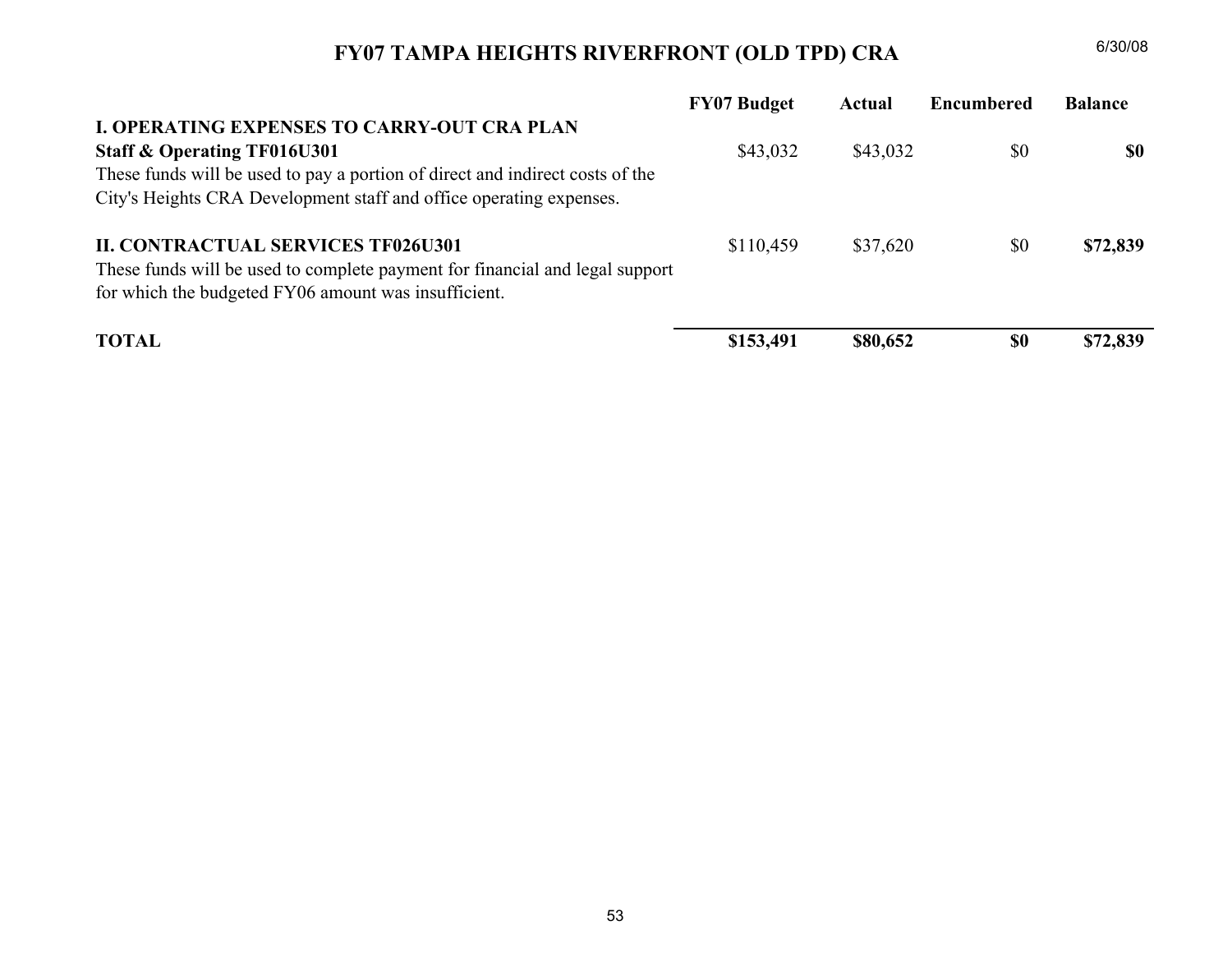#### FY07 TAMPA HEIGHTS RIVERFRONT (OLD TPD) CRA $A = 6/30/08$

| <b>FY07 Budget</b> | Actual   | <b>Encumbered</b> | <b>Balance</b> |
|--------------------|----------|-------------------|----------------|
|                    |          |                   |                |
| \$43,032           | \$43,032 | \$0               | \$0            |
|                    |          |                   |                |
|                    |          |                   |                |
| \$110,459          | \$37,620 | \$0               | \$72,839       |
|                    |          |                   |                |
|                    |          |                   |                |
| \$153,491          | \$80,652 | <b>\$0</b>        | \$72,839       |
|                    |          |                   |                |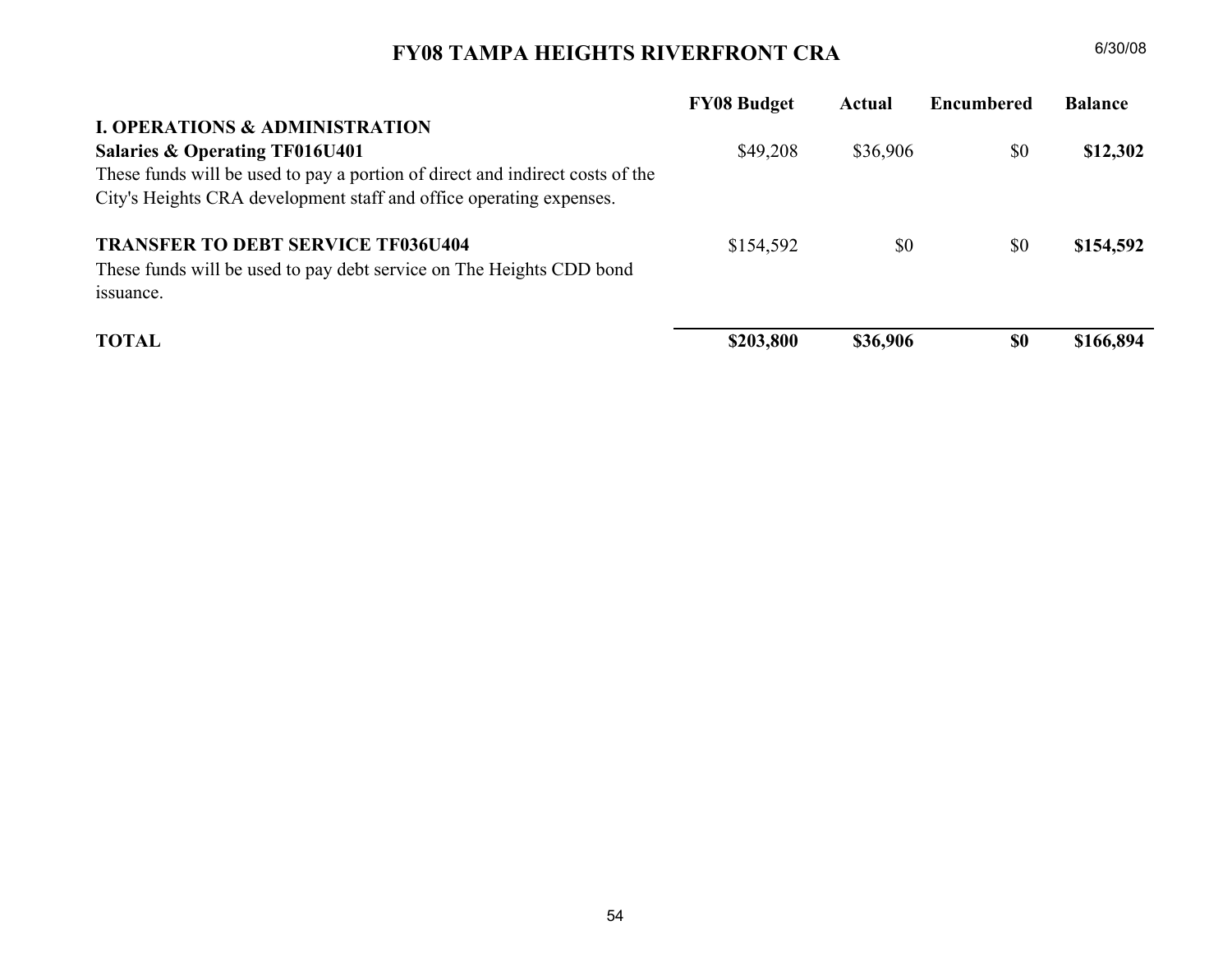## FY08 TAMPA HEIGHTS RIVERFRONT CRA

|                                                                               | <b>FY08 Budget</b> | Actual   | <b>Encumbered</b> | <b>Balance</b> |
|-------------------------------------------------------------------------------|--------------------|----------|-------------------|----------------|
| <b>I. OPERATIONS &amp; ADMINISTRATION</b>                                     |                    |          |                   |                |
| Salaries & Operating TF016U401                                                | \$49,208           | \$36,906 | \$0               | \$12,302       |
| These funds will be used to pay a portion of direct and indirect costs of the |                    |          |                   |                |
| City's Heights CRA development staff and office operating expenses.           |                    |          |                   |                |
| <b>TRANSFER TO DEBT SERVICE TF036U404</b>                                     | \$154,592          | \$0      | \$0               | \$154,592      |
| These funds will be used to pay debt service on The Heights CDD bond          |                    |          |                   |                |
| issuance.                                                                     |                    |          |                   |                |
| <b>TOTAL</b>                                                                  | \$203,800          | \$36,906 | <b>SO</b>         | \$166,894      |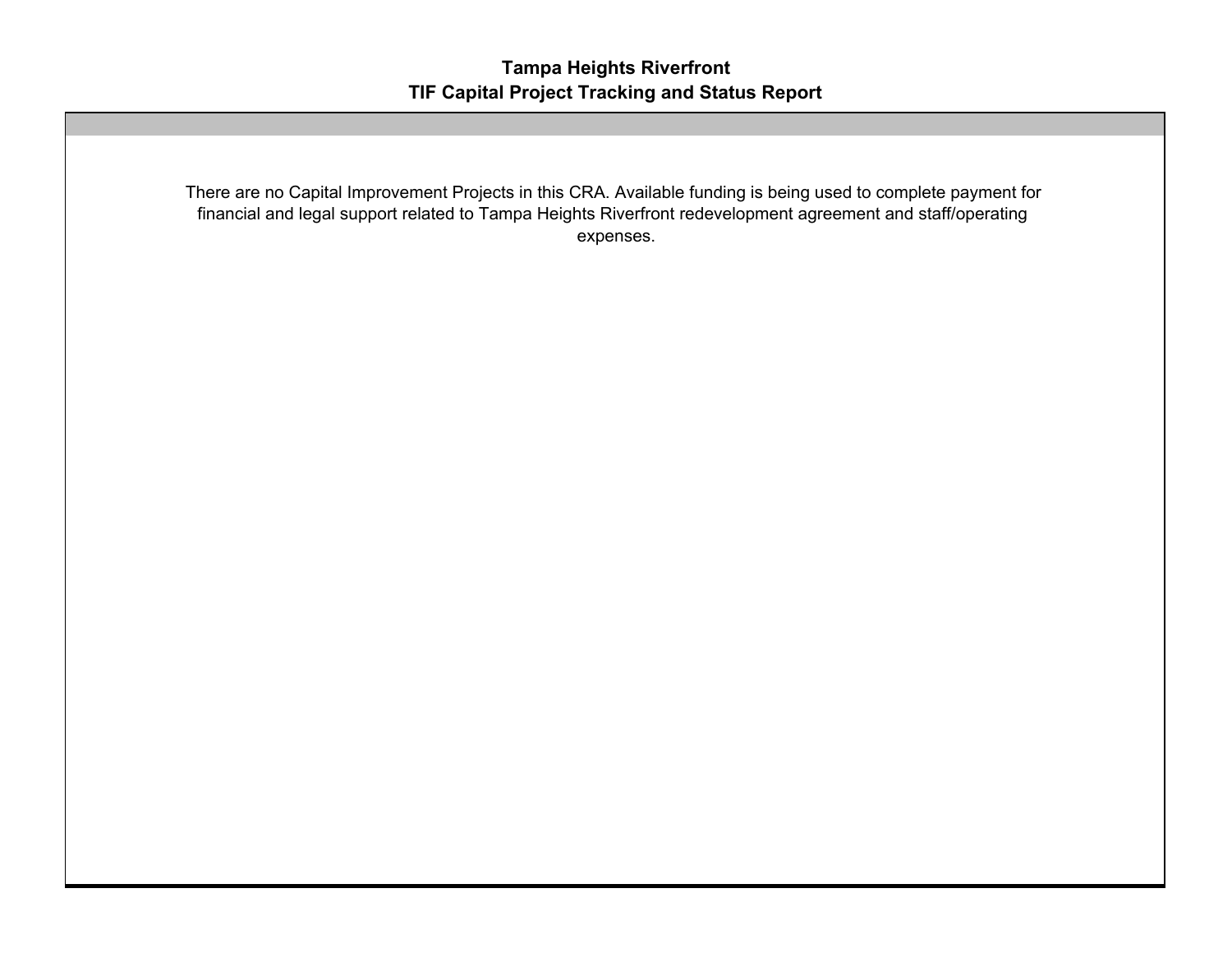There are no Capital Improvement Projects in this CRA. Available funding is being used to complete payment for financial and legal support related to Tampa Heights Riverfront redevelopment agreement and staff/operating expenses.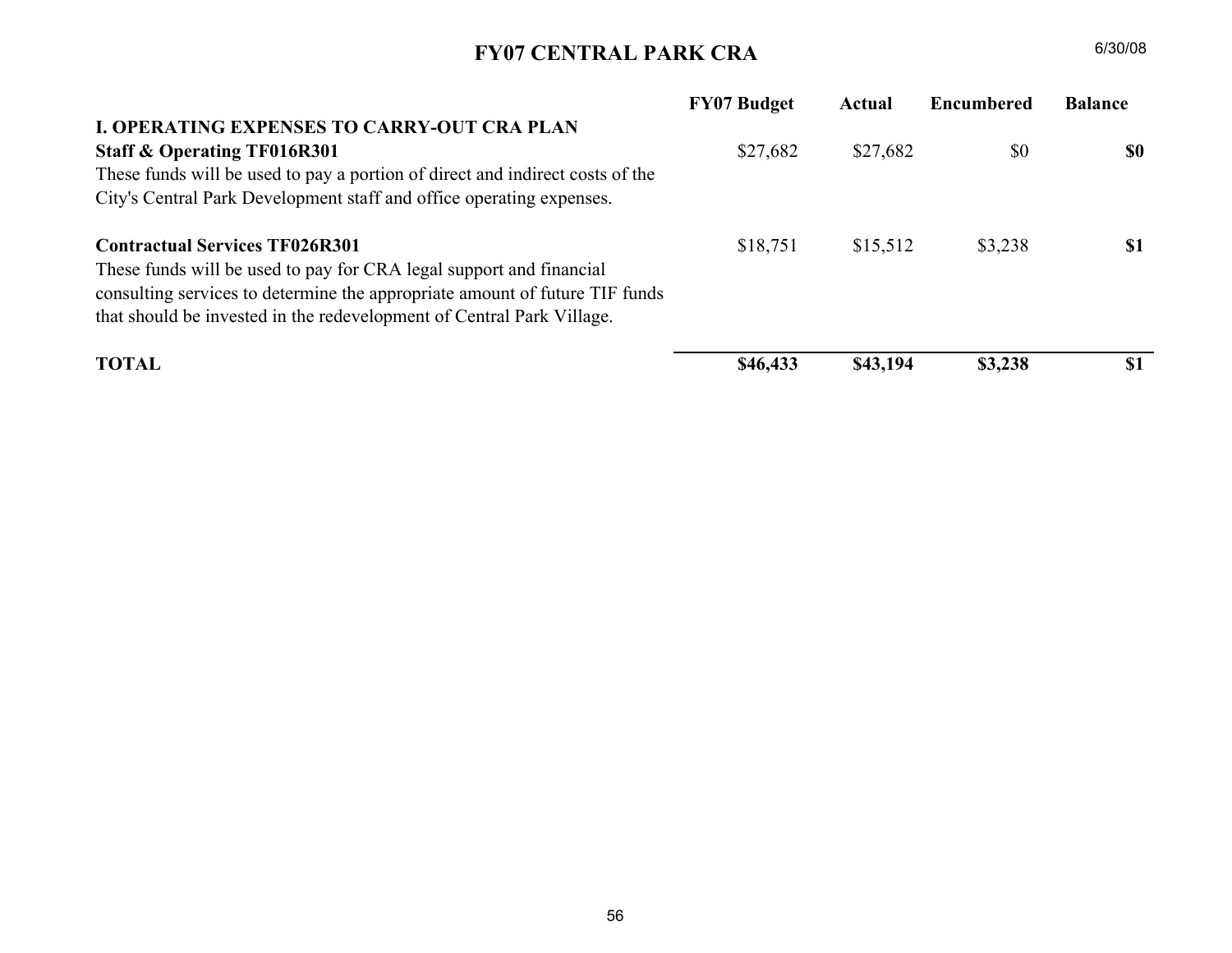## FY07 CENTRAL PARK CRA

|                                                                                                                                                                                                                                                                      | <b>FY07 Budget</b> | Actual   | Encumbered | <b>Balance</b> |
|----------------------------------------------------------------------------------------------------------------------------------------------------------------------------------------------------------------------------------------------------------------------|--------------------|----------|------------|----------------|
| <b>I. OPERATING EXPENSES TO CARRY-OUT CRA PLAN</b><br><b>Staff &amp; Operating TF016R301</b><br>These funds will be used to pay a portion of direct and indirect costs of the<br>City's Central Park Development staff and office operating expenses.                | \$27,682           | \$27,682 | \$0        | \$0            |
| <b>Contractual Services TF026R301</b><br>These funds will be used to pay for CRA legal support and financial<br>consulting services to determine the appropriate amount of future TIF funds<br>that should be invested in the redevelopment of Central Park Village. | \$18,751           | \$15,512 | \$3,238    | \$1            |
| <b>TOTAL</b>                                                                                                                                                                                                                                                         | \$46,433           | \$43,194 | \$3,238    | \$1            |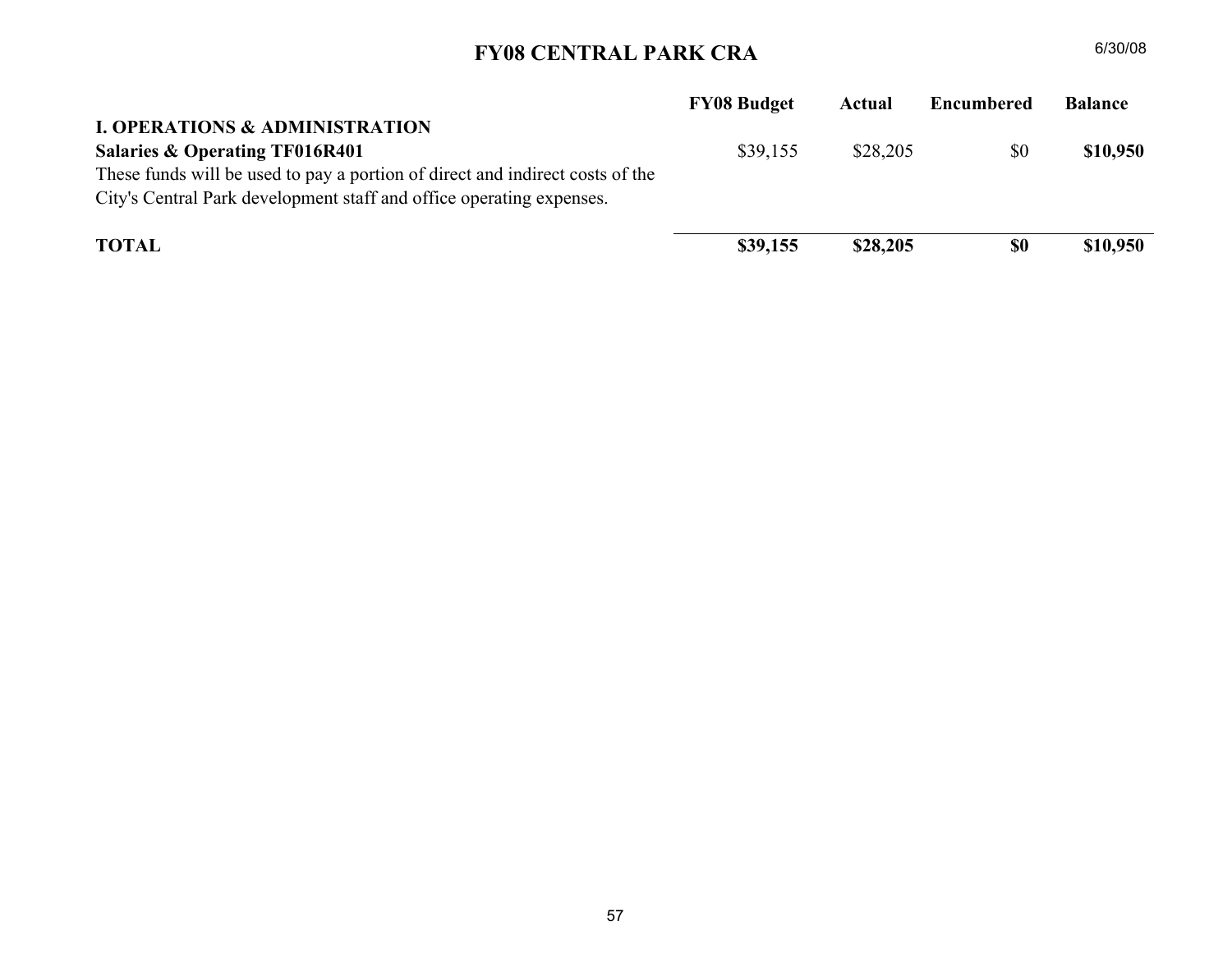## FY08 CENTRAL PARK CRA

|                                                                                                                                                                                         | <b>FY08 Budget</b> | Actual   | <b>Encumbered</b> | <b>Balance</b> |
|-----------------------------------------------------------------------------------------------------------------------------------------------------------------------------------------|--------------------|----------|-------------------|----------------|
| <b>I. OPERATIONS &amp; ADMINISTRATION</b>                                                                                                                                               |                    |          |                   |                |
| Salaries & Operating TF016R401<br>These funds will be used to pay a portion of direct and indirect costs of the<br>City's Central Park development staff and office operating expenses. | \$39,155           | \$28,205 | \$0               | \$10,950       |
| <b>TOTAL</b>                                                                                                                                                                            | \$39,155           | \$28,205 | \$0               | \$10,950       |